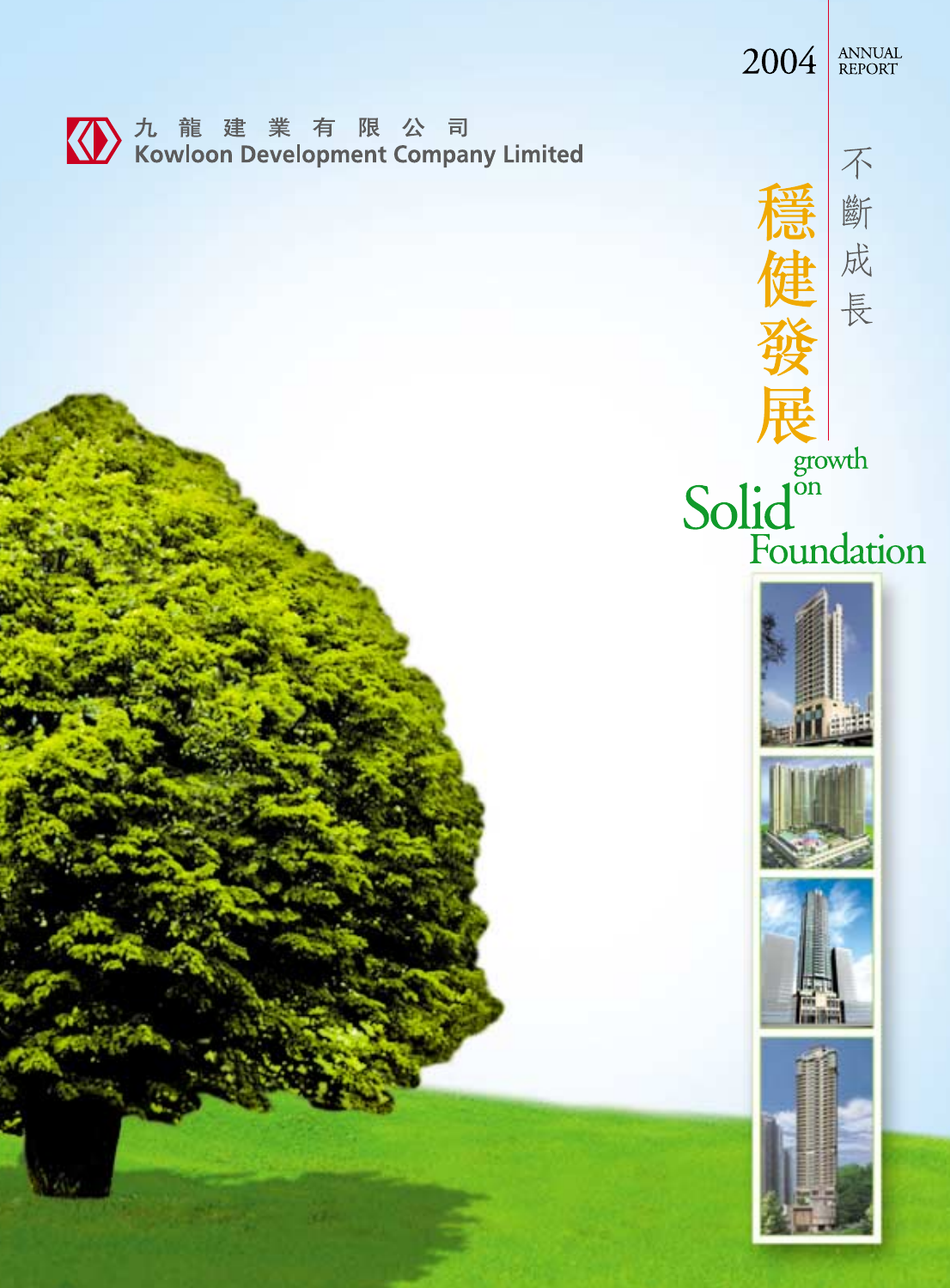## **Contents**

- Highlights
- Five-Year Financial Summary
- Chairman's Statement
- Review of Operations
- Financial Review
- Profile of Directors and Senior Management
- 13 Report of the Directors

| 19 | Consolidated Income Statement                  |
|----|------------------------------------------------|
| 20 | Consolidated Balance Sheet                     |
| 22 | <b>Balance Sheet</b>                           |
| 23 | Consolidated Statement of<br>Changes in Equity |
| 24 | <b>Consolidated Cash Flow Statement</b>        |
| 25 | Notes on the Accounts                          |
| 62 | Auditors' Report                               |
| 63 | Particulars of Properties                      |
| 66 | Corporate Information                          |







#### **Cover photos:**

- 1. Padek Palace at No.377 Prince Edward Road West, Kowloon City, Kowloon
- 
- 2. La Baie Du Noble at The Orient Pearl District, Macau<br>3. Residential tower at Nos. 31 & 31A-G, Robinson Road<br>4. Residential tower at No. 33 Ka Wai Man Road, Kenne 3. Residential tower at Nos. 31 & 31A-G, Robinson Road, Mid-Levels, Hong Kong
- 4. Residential tower at No. 33 Ka Wai Man Road, Kennedy Town, Hong Kong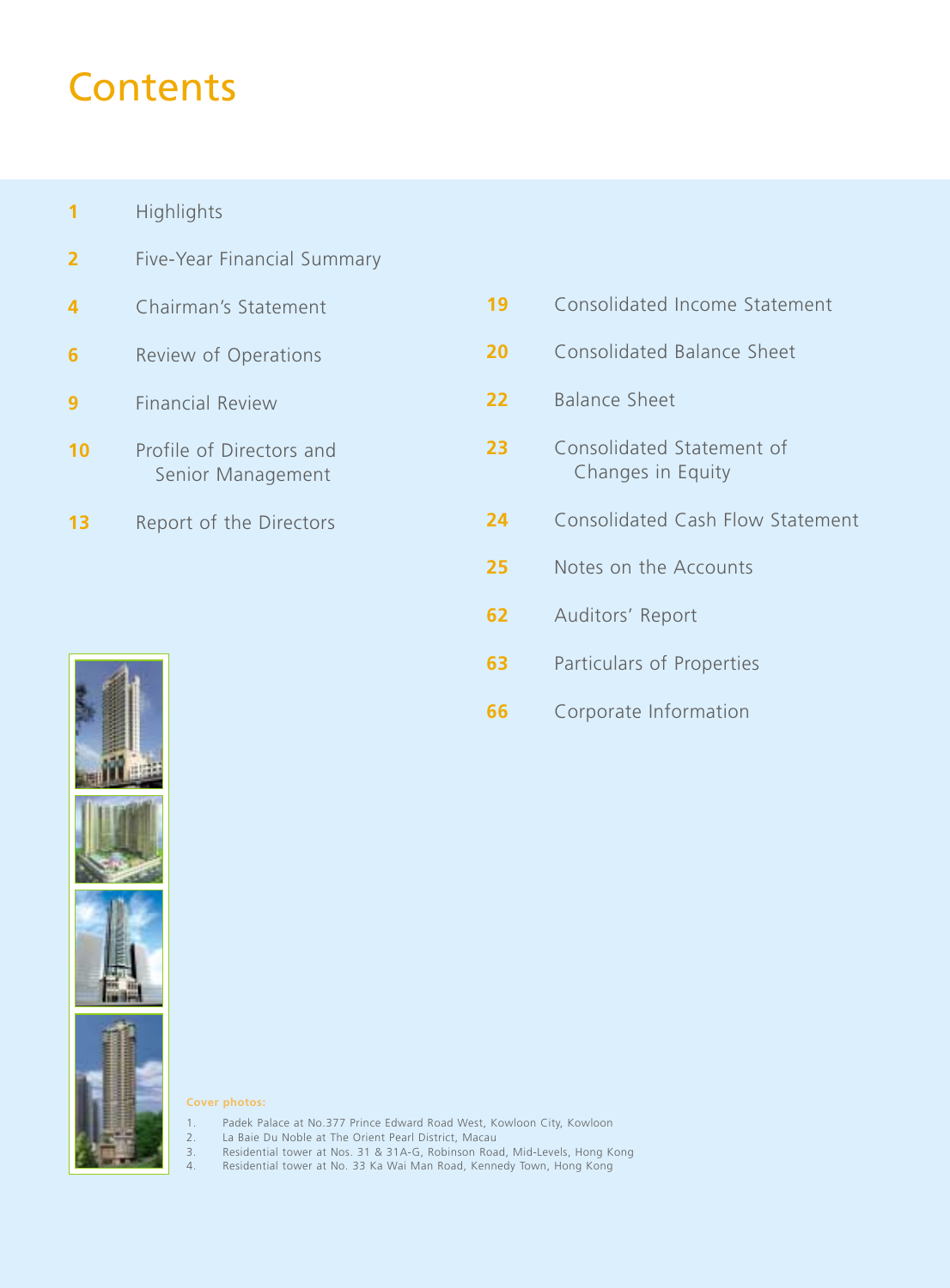# **Highlights**

- **Group profit for 2004 increased by HK\$101 million, up 50% to HK\$303 million.**
- **Earnings per share grew by 29% (outperforming target of 20%) on the weighted average number of 562,685,882 shares in issue during 2004, after accounting for the issue of 83 million new shares in January 2004.**

|                                     | 2004<br><b>HK\$'000</b> | 2003<br>HK\$'000 | 2002<br>HK\$'000 |
|-------------------------------------|-------------------------|------------------|------------------|
| Turnover                            | 773,425                 | 673,812          | 591,157          |
| Profit attributable to shareholders | 303,096                 | 201,500          | 155,854          |
| Earnings per share (HK cents)       | $53.9*$                 | 41.7             | 322              |
| Dividend per share (HK cents)       | 32                      | 28               | 25               |

\* Earnings per share (EPS) as at 31 December 2004 reflected the placement of 83 million new shares issued in January 2004.

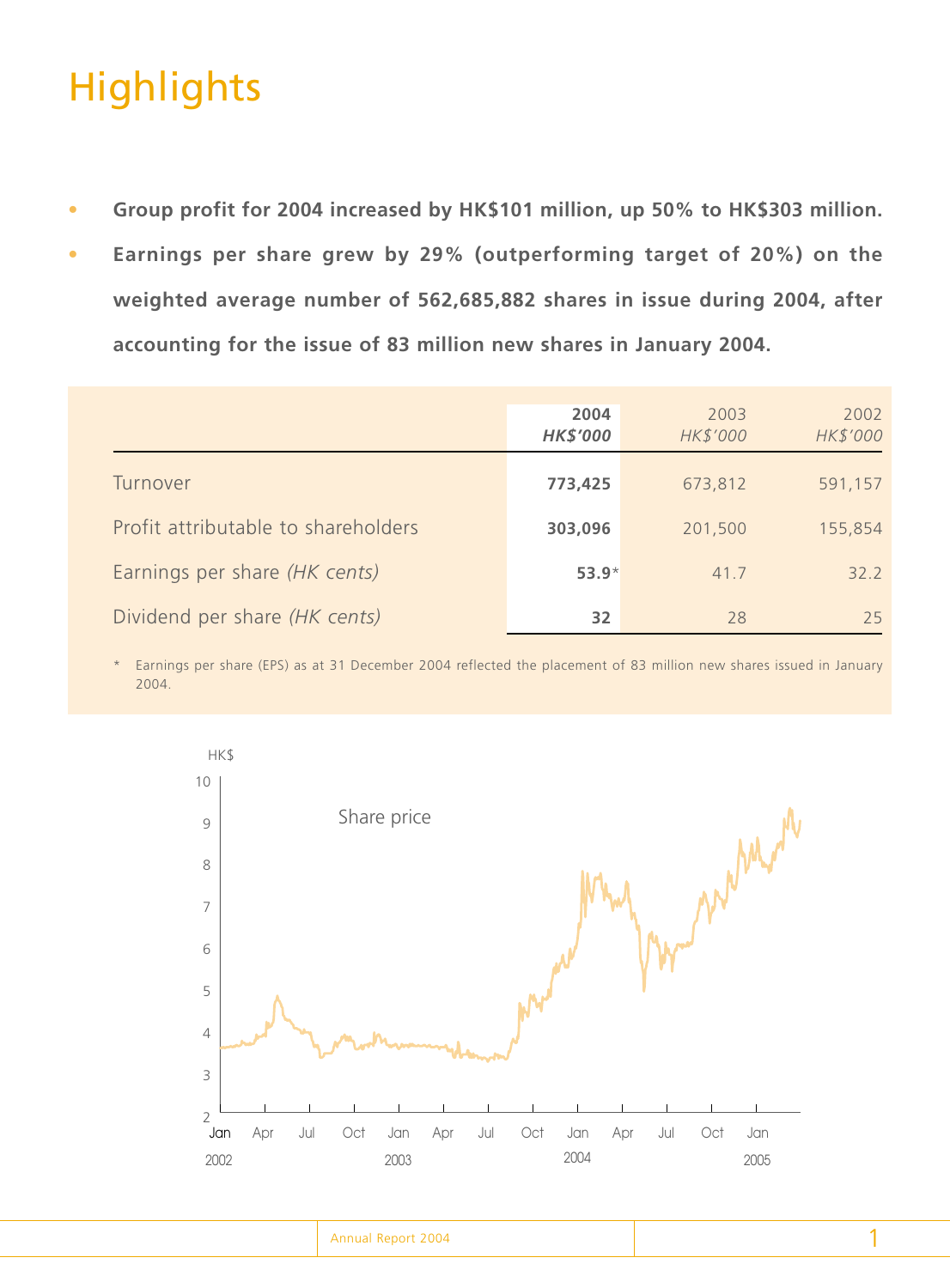# Five-Year Financial Summary





## **Consolidated Balance Sheet**

|                             | 2004            | 2003          | 2002          | 2001       | 2000       |
|-----------------------------|-----------------|---------------|---------------|------------|------------|
|                             | <b>HK\$'000</b> | HK\$'000      | HK\$'000      | HK\$'000   | HK\$'000   |
|                             |                 |               |               |            |            |
| Non-Current Assets          | 4,960,506       | 4,745,993     | 4,413,490     | 3,362,952  | 5,022,356  |
| <b>Current Assets</b>       | 1,657,069       | 1,145,036     | 922,351       | 182,033    | 309,227    |
|                             |                 |               |               |            |            |
| Total Assets                | 6,617,575       | 5,891,029     | 5,335,841     | 3,544,985  | 5,331,583  |
| <b>Current Liabilities</b>  | (1, 182, 089)   | (668, 863)    | (755, 197)    | (187, 541) | (580, 970) |
| Non-Current Liabilities     | (1, 180, 517)   | (1, 933, 917) | (1, 335, 272) | (210, 576) | (392, 010) |
| Minority Interests          | (1, 208)        | (1, 476)      | (2, 183)      | (867)      | 717        |
|                             |                 |               |               |            |            |
| <b>Net Assets</b>           | 4,253,761       | 3,286,773     | 3,243,189     | 3,146,001  | 4,359,320  |
|                             |                 |               |               |            |            |
| Share Capital               | 56,677          | 48,377        | 48,377        | 48,377     | 48,377     |
| Reserves                    | 4,197,084       | 3,238,396     | 3,194,812     | 3,097,624  | 4,310,943  |
|                             |                 |               |               |            |            |
| <b>Shareholders' Equity</b> | 4,253,761       | 3,286,773     | 3,243,189     | 3,146,001  | 4,359,320  |
|                             |                 |               |               |            |            |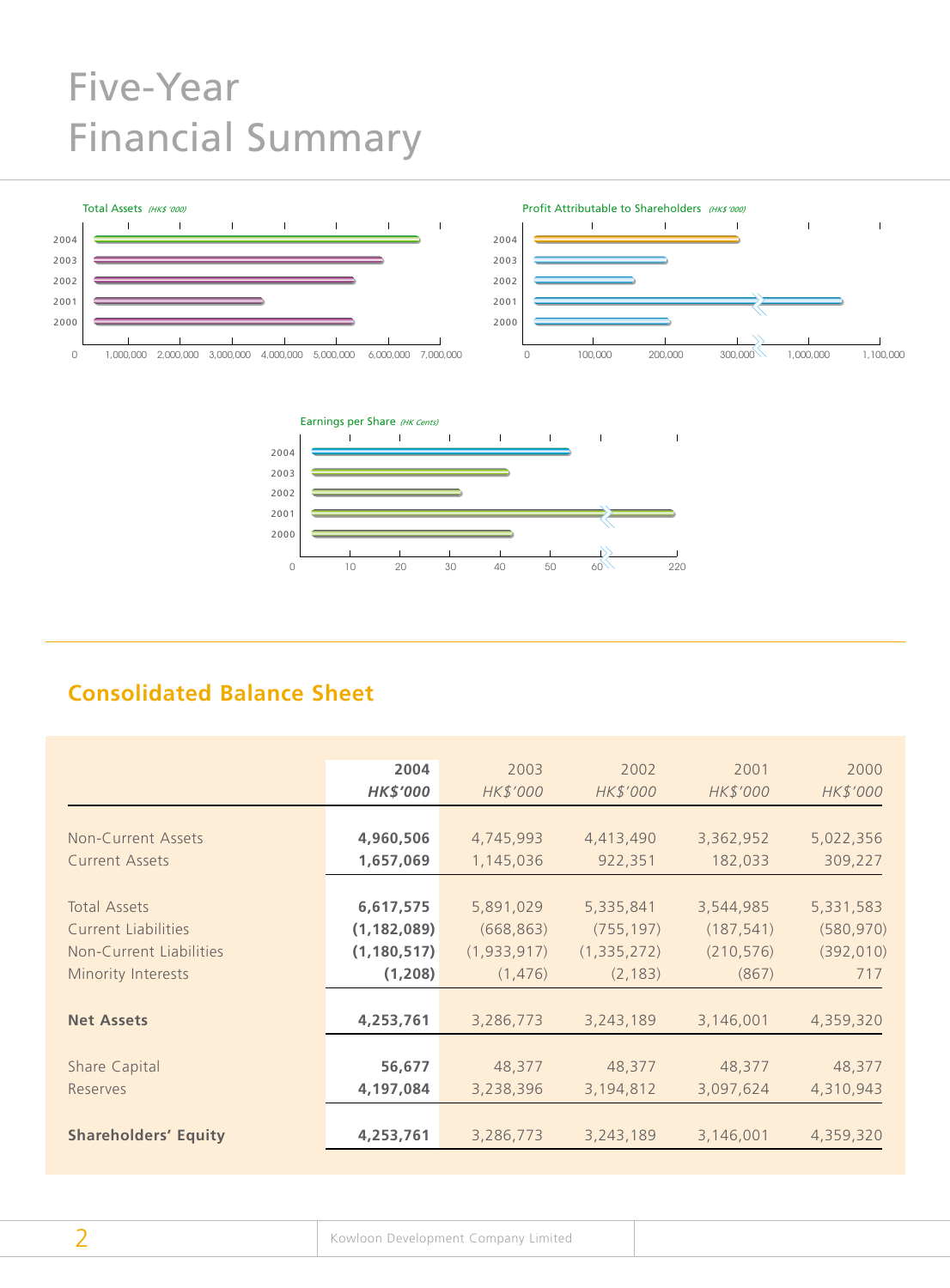# Five-Year Financial Summary

## **Consolidated Income Statement**

|                                     | 2004            | 2003      | 2002     | 2001      | 2000      |
|-------------------------------------|-----------------|-----------|----------|-----------|-----------|
|                                     | <b>HK\$'000</b> | HK\$'000  | HK\$'000 | HK\$'000  | HK\$'000  |
| Turnover                            | 773,425         | 673,812   | 591,157  | 397,896   | 410,529   |
| <b>Profit From Operations</b>       | 334,249         | 236,164   | 201,253  | 229,097   | 244,159   |
| Finance Costs                       | (6, 169)        | (11, 036) | (7,580)  | (10, 036) | (18, 267) |
| Profit Attributable To Shareholders | 303,096         | 201,500   | 155,854  | 1,057,723 | 205,816   |
| <b>Dividends</b>                    |                 |           |          |           |           |
| - special interim                   |                 |           |          | 1,354,550 |           |
| $-$ interim                         | 39,674          | 29,026    | 24,188   | 19,351    | 38,701    |
| $-$ final                           | 141,692         | 124,689   | 96,754   | 87,078    | 87,078    |
|                                     | 181,366         | 153,715   | 120,942  | 1,460,979 | 125,779   |

## **Financial Highlights**

| 2004 | 2003 | 2002 | 2001  | 2000 |
|------|------|------|-------|------|
|      |      |      |       |      |
| 7.5  | 6.8  | 6.7  | 6.5   | 9.0  |
| 53.9 | 41.7 | 32.2 | 218.6 | 42.5 |
| 32.0 | 28.0 | 25.0 | 302.0 | 26.0 |
| 59.8 | 76.3 | 77.6 | 138.1 | 61.1 |
| 8.0  | 6.2  | 4.9  | 28.2  | 4.8  |
|      |      |      |       |      |
| 41.2 | 67.2 | 47.0 | 9.6   | 19.5 |
|      |      |      |       |      |

*Notes:*

1. The financial information in this summary is extracted from the published accounts for the last five years, restated where appropriate to be in accordance with the current accounting policies of the Group.

2. In 2001, special interim dividend in specie was declared and distributed in the proportion of 4 shares of The Kowloon Motor Bus Holdings Limited for every 37 shares of the Company held (equivalent to a dividend of HK\$2.8 per share).

| Annual Report 2004 |  |
|--------------------|--|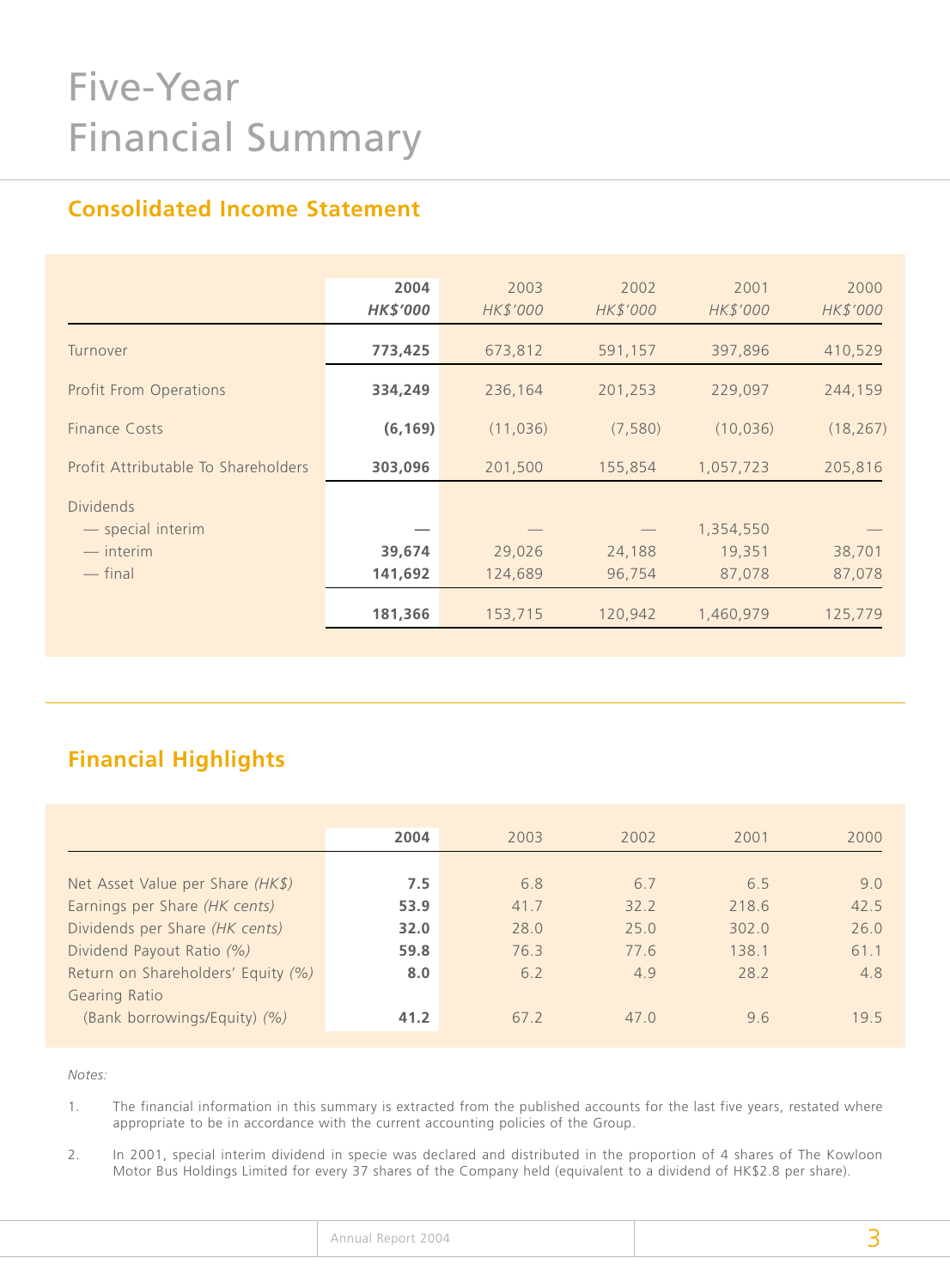# Chairman's Statement



### **Group Results and Dividends**

The Board of Directors of Kowloon Development Company Limited (the "Company") is pleased to report that profit of the Company and its subsidiaries (the "Group") attributable to shareholders of the Company for the year ended 31 December 2004 was HK\$303 million (2003: HK\$202 million), an increase of 50% over that of 2003. Based on the weighted average number of 562,685,882 shares in issue during the year (2003: 483,767,850 shares), earnings per share rose 29% to 53.9 HK cents (2003: 41.7 HK cents), outperforming the target of delivering an annual earnings growth rate of 20% per share laid down by the Company in January 2004. The net asset value per share at 31 December 2004 was HK\$7.5 (31 December 2003: HK\$6.8).

The Board of Directors recommends the payment of a final dividend of 25 HK cents per share (2003: 22 HK cents per share) which is expected to be paid on 6 May 2005 to shareholders registered as at 5 May 2005 following approval at the Annual General Meeting to be held on 5 May 2005. The final dividend, together with the interim dividend of 7 HK cents per share (2003: 6 HK cents per share) paid on 29 October 2004, gives an aggregate dividend of 32 HK cents per share for 2004 (2003: 28 HK cents per share) and represents an increase of 14% over 2003. Total dividend for 2004 amounts to HK\$181 million which is 18% over last year's figure of HK\$154 million.

The Register of Members of the Company will be closed from Thursday, 28 April 2005 to Thursday, 5 May 2005, both dates inclusive. To qualify for the final dividend, all transfers accompanied by the relevant share certificates must be lodged with the Company's Registrars, Computershare Hong Kong Investor Services Limited, at Shops 1712- 6, 17th Floor, Hopewell Centre, 183 Queen's Road East, Wanchai, Hong Kong not later than 4:00 p.m. on Wednesday, 27 April 2005.

## **Business Review**

Against the background of gradual economic recovery, expanded tourism from mainland China and buoyant property market, business environment and market sentiment have improved during the year.

The Group continued to grow and expand during the year under review. The results of our principal business activities, including property sales and leasing, were satisfactory with improvements recorded. In anticipation of a faster expansion, the Group issued 83 million new shares at the beginning of the year under review to provide for flexibility in development under a stronger capital base. After taking into account for the new issue, earnings per share grew by 29% on the weighted average number of 562,685,882 shares in issue during 2004.

In January 2004, recognising the promising prospects of Macau's economy, we acquired an 80% interest in the large-scale Macau residential property development project, La Baie Du Noble. With market oriented design and all rounded facilities, overwhelming interest has been received since commencement of the pre-sale of La Baie Du Noble, and about 80% of the residential units have been pre-sold.

In the first half of 2004, we acquired at a total consideration of HK\$152 million two commercial properties in Tsim Sha Tsui East to further strengthen our portfolio of investment properties and hence our recurrent income base. Both the office and retail sectors of the Group's portfolio have generally registered rising rents and improved occupancy rates during the year.

The Group achieved growth in profit from property sales in 2004 riding on the tide of appreciation in property prices. While income from rental activities still accounted for a significant portion of the Group's total profit, a more balanced contribution from property sales and rental activities has been achieved.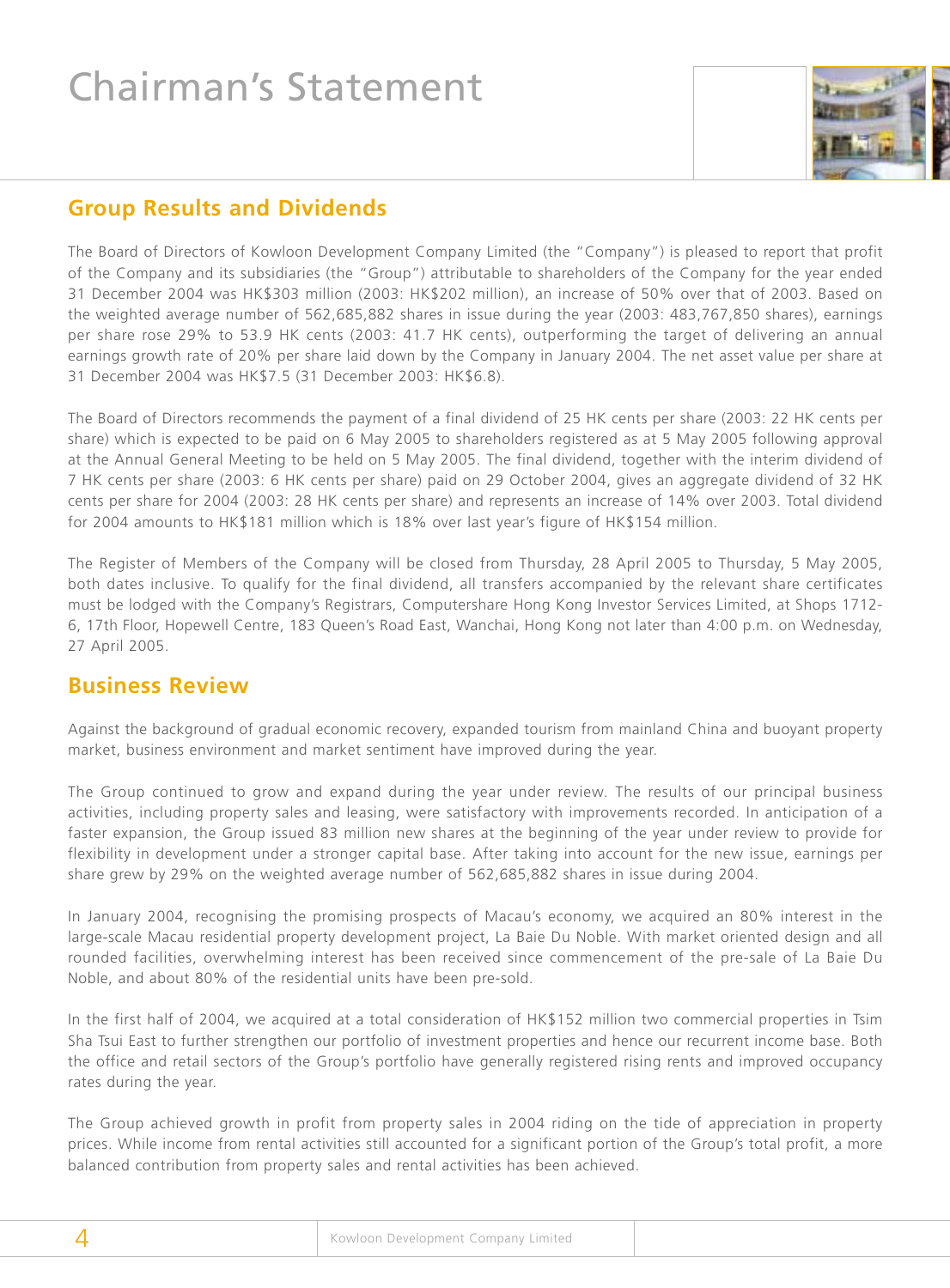





### **Prospects**

Prices of investment properties and land in Hong Kong have soared rapidly during the past year, which has led to a general reduction in investment opportunities with attractive profit margin. In this connection, the Group has adjusted its strategy and reduced the pace of sales of development properties while leaving the Group 's business development and earnings growth unaffected.

Our development projects are progressing well as planned and they will be released to the market in the appropriate time which will hopefully maximize profits and further strengthen our foundation for future development. La Baie Du Noble in Macau will be completed by the end of this year and is expected to make a significant contribution to the Group 's results of 2005. The Group is now studying the feasibility of participating in a number of development projects and is confident in adding new development projects in 2005.

In light of the persistent high price of oil and rising interest rate, we will adopt prudent but proactive strategy in our pursuit of investment opportunities with reasonable return in order to build a sound foundation for continuous business expansion and earnings growth.

Finally, I would like to take this opportunity to express my gratitude to my fellow Directors for their guidance; and to all the staff for their diligence and dedication.

**Or Wai Sheun** *Chairman*

Hong Kong, 30 March 2005

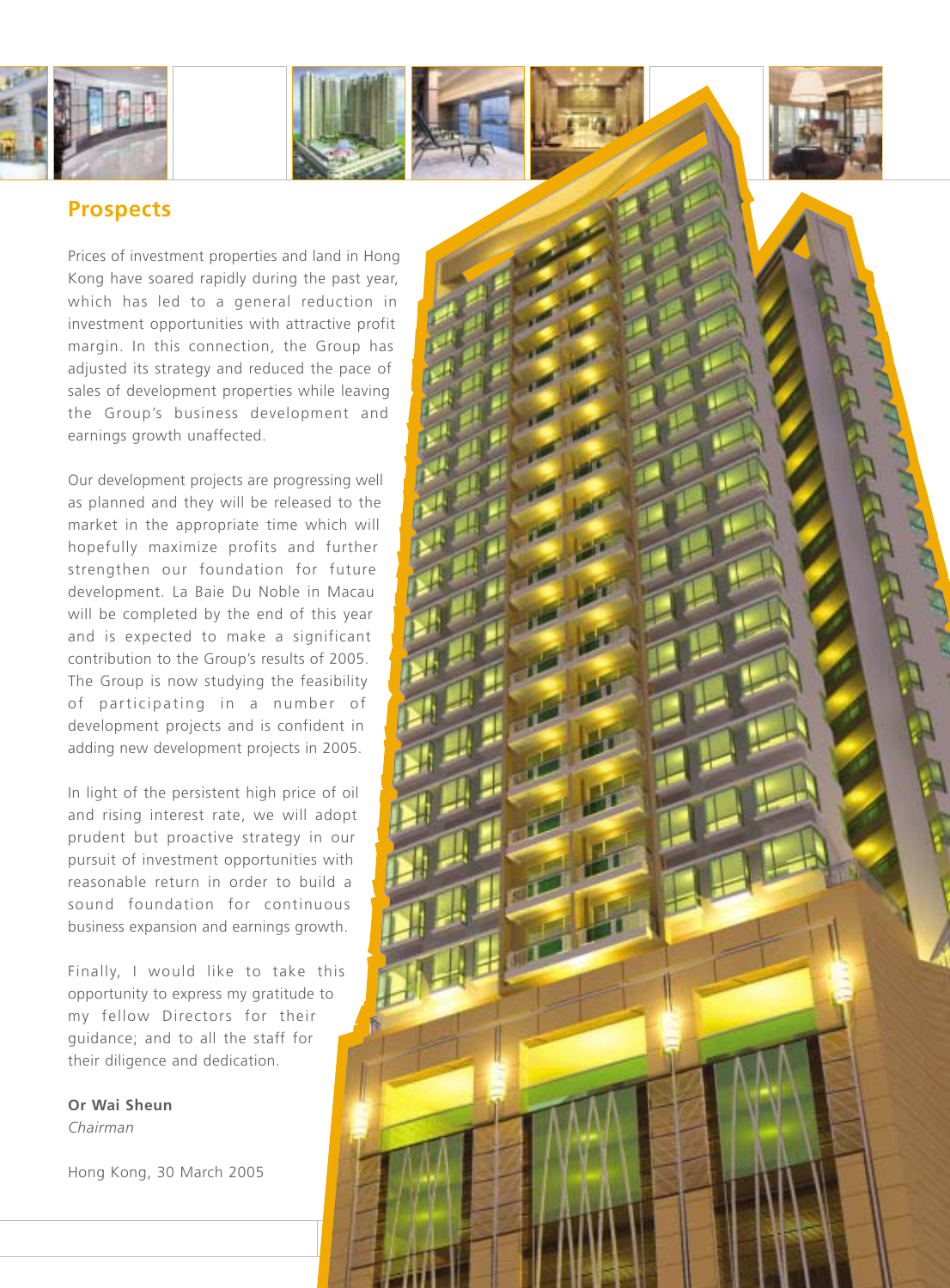# Review of Operations

The Group recorded a net profit of \$303 million for 2004. A breakdown of the profit attributable to shareholders contributed by various business activities is shown in note 2 of the accounts on pages 32 to 35.

### **Property Sales**

With the return in general confidence to the property market, the Group's property sales turnover in 2004 climbed to HK\$295 million, up 29% compared with HK\$228 million recorded in 2003. Such income was generated primarily from the sale of a majority of the 75 residential units of La Maison Du Nord at No.12 North Street and about 40% of the luxury residential units of Padek Palace at No.377 Prince Edward Road West.

### **Property Development**

#### *Property development project completed*

| Location                                       | <b>Usage</b> | Group's<br>Interest<br>(% ) | <b>Attributable</b><br><b>Gross Floor Area</b><br>(sq. ft.) |
|------------------------------------------------|--------------|-----------------------------|-------------------------------------------------------------|
| Padek Palace<br>No.377 Prince Edward Road West | Residential  | 100                         | 54,896                                                      |
| Kowloon City<br>Kowloon                        |              |                             |                                                             |

#### *Property development projects in progress*

| Location                                                                        | Usage                         | Group's<br>Interest<br>(% )                         | <b>Attributable</b><br><b>Gross Floor</b><br>Area<br>(sq. ft.) | <b>Status</b>                       | <b>Expected</b><br>Date of<br>Completion |
|---------------------------------------------------------------------------------|-------------------------------|-----------------------------------------------------|----------------------------------------------------------------|-------------------------------------|------------------------------------------|
| Macau                                                                           |                               |                                                     |                                                                |                                     |                                          |
| La Baie Du Noble<br>The Orient Pearl District<br>Macau                          | Commercial<br>and Residential | 80                                                  | 1,280,000                                                      | Superstructure<br>works in progress | 2nd half 2005                            |
| <b>Hong Kong</b><br>Nos. 31 & 31A-G<br>Robinson Road<br>Mid-Levels<br>Hong Kong | Residential                   | 100                                                 | 128,084                                                        | Superstructure<br>works in progress | 1st half 2006                            |
| No. 33<br>Ka Wai Man Road<br>Kennedy Town<br>Hong Kong                          | Residential                   | Joint Venture<br>with Urban<br>Renewal<br>Authority | 78,372                                                         | Superstructure<br>works in progress | 1st half 2006                            |
| No. 35<br>Clear Water Bay Road<br>Ngau Chi Wan<br>Kowloon                       | Commercial<br>and Residential | 100                                                 | 2,101,428                                                      | Foundation<br>works in progress     | 2007/08                                  |
|                                                                                 |                               |                                                     | 3,587,884                                                      |                                     |                                          |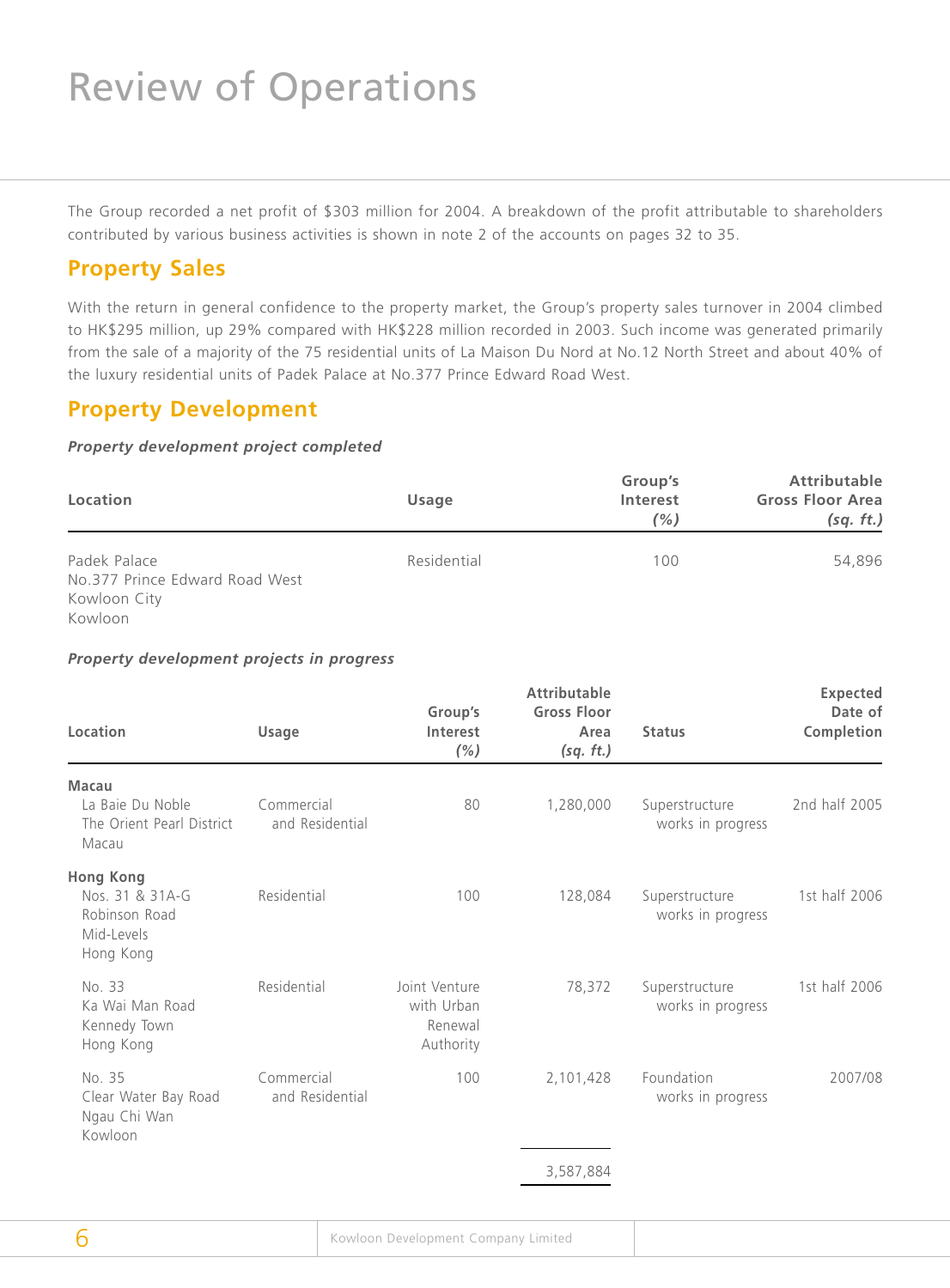



#### *La Baie Du Noble at The Orient Pearl District, Macau*

The Group acquired an 80% interest in La Baie Du Noble, a prominent commercial and residential property development project in Macau, in the beginning of 2004 at a consideration of HK\$400 million. This project involves the development of a luxury coast-front property in The Orient Pearl District comprising five residential blocks erected over a 3-storey podium with shopping mall, car parks, a clubhouse and recreational facilities.

#### *31 & 31A-G Robinson Road, Mid-Levels, Hong Kong*

The development is being developed into a deluxe residential tower comprising a swimming pool, car parks, a clubhouse and recreational facilities.

#### *33 Ka Wai Man Road, Kennedy Town, Hong Kong*

This residential project joint-ventured with Urban Renewal Authority involves the development of a high class residential tower with car parks, a clubhouse and a swimming pool.

#### *35 Clear Water Bay Road, Ngau Chi Wan, Kowloon*

The site will be developed into a comprehensive residential development with retail and community facilities. Following the award of site formation and foundation contract, foundation works have commenced. Land premium is currently under negotiation.

### **Property Investment**

As the local economy gradually recovered in 2004, demand for grade A office and prime shops in tourist districts has maintained an upward trend. Both office and retail rental yields have generally improved for new leases and renewals. The gross rental income generated by the Group's portfolio of investment properties increased by 15% and reached HK\$207 million (2003: HK\$179 million). The increase was largely due to the rise in rental income from retail tenancies of Pioneer Centre and additional rental contributed by the two commercial properties in Tsim Sha Tsui East acquired by the Group in the first half of 2004.

The Group has gradually transformed Pioneer Centre into a youth-oriented focal point in Mongkok through the renovation programme for the shopping mall of Pioneer Centre which continued in 2004. Lettable gross floor area of the retail podium is around 180,000 sq. ft. upon completion of the renovation.

The overall occupancy rate of Pioneer Centre at the end of 2004 dropped slightly to 93% (2003: 96%). This was mainly caused by the renovation work on the Second and Third Floors of the Pioneer Centre shopping mall. In spite of the negative impact of the renovation work, rental income from Pioneer Centre increased 13% to HK\$169 million in 2004 (2003: HK\$149 million).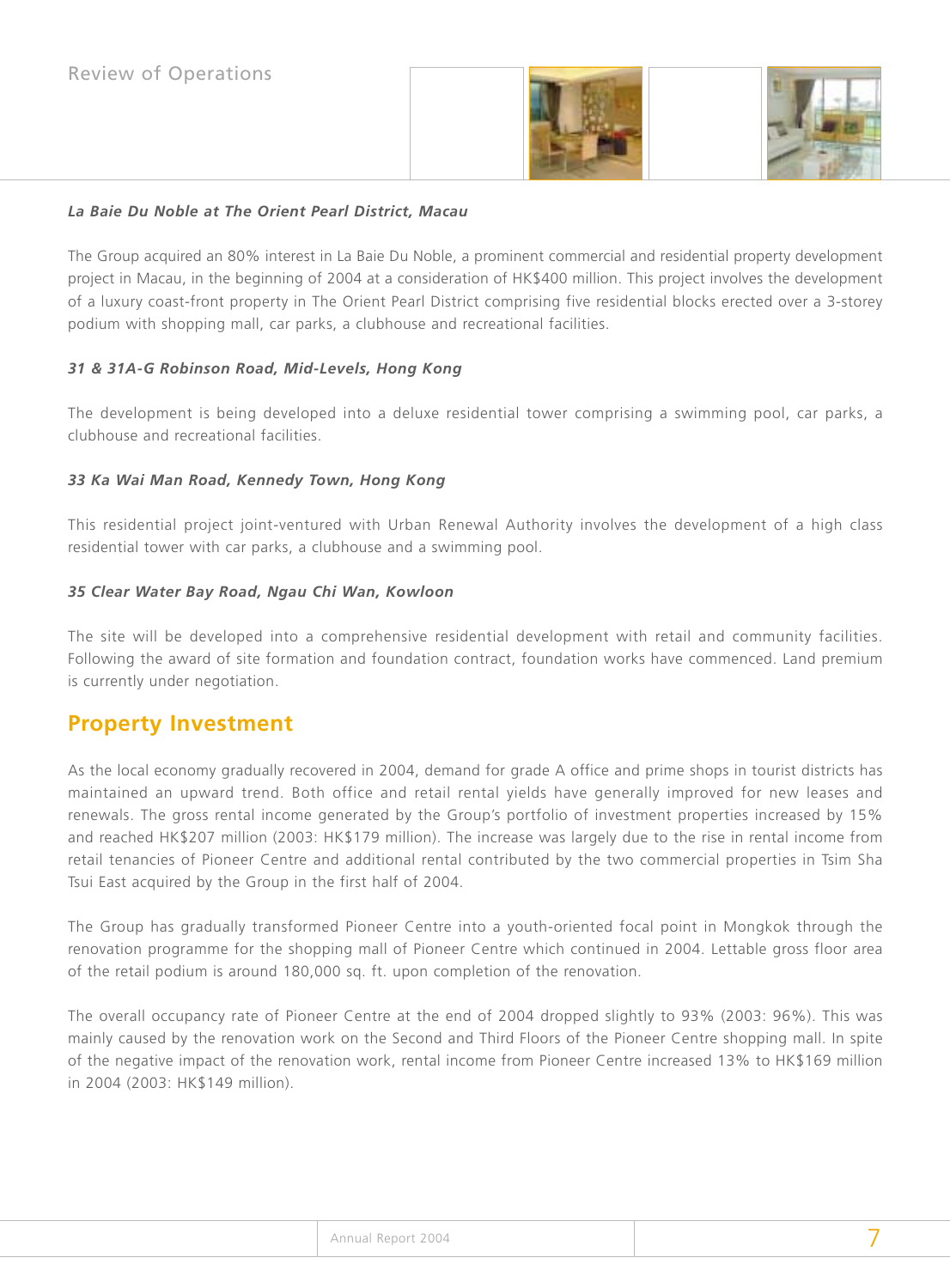



Apart from Pioneer Centre, the Group's other investment properties, mainly comprising retail shopping malls, commercial offices and serviced apartments, also performed well in the year under review with occupancy staying above 95%. Taking into account additional rental income from the Second Floor of the commercial podium of New Mandarin Plaza and together with the shop spaces and 10 car parking spaces on the Basement Floor of Peninsula Centre acquired by the Group in the first half of 2004, gross rental income from investment properties excluding Pioneer Centre rose by 27% to HK\$38 million.

## **Property Management**

The size of the portfolio managed by the Group and its associated companies as at the end of 2004 exceeded 7.7 million sq. ft. While the property management business generates relatively insignificant income to the Group, the provision of quality management services is an indispensable element for the general development of the Group's property business.

## **Financing and Investments**

As at 31 December 2004, the Group had invested a total of HK\$239 million in financial investments of which HK\$110 million was in long term investment and HK\$129 million was in short term investment. The decrease in investment from HK\$459 million at the end of 2003 is a result of the early redemption by the issuer of the US\$50 million 10 year note held as long term investment before the end of 2004.

The Group's money-lending business which mainly involved the provision of property mortgages and second mortgages to purchasers of the Group's property developments has recorded reasonable growth during the year.

In the year under review, financing and investment activities delivered HK\$78 million contribution from operations as compared with HK\$64 million in 2003.

## **Others**

The film library of the Group has contributed a small profit to the Group in 2004.

The performance of the footwear wholesale and retail business of Southern Success Corporation has been encouraging and profit has more than doubled in 2004. The 20% interest in the company has contributed about HK\$7.3 million profit to the Group (2003: HK\$3.5 million).

## **Staff Remuneration and Training**

The Group (excluding associated companies) employed a total of 155 employees at the end of 2004 (2003: 135 employees). Employee remuneration amounted to approximately HK\$38 million in 2004. The Group ensures that pay levels of employees remain competitive and employees are rewarded based on their performance. The Group operates a share option scheme to provide incentives and rewards to eligible persons, including Directors and employees. Other employee benefits include medical insurance, retirement schemes, in-house training courses as well as subsidies for external education and training programmes.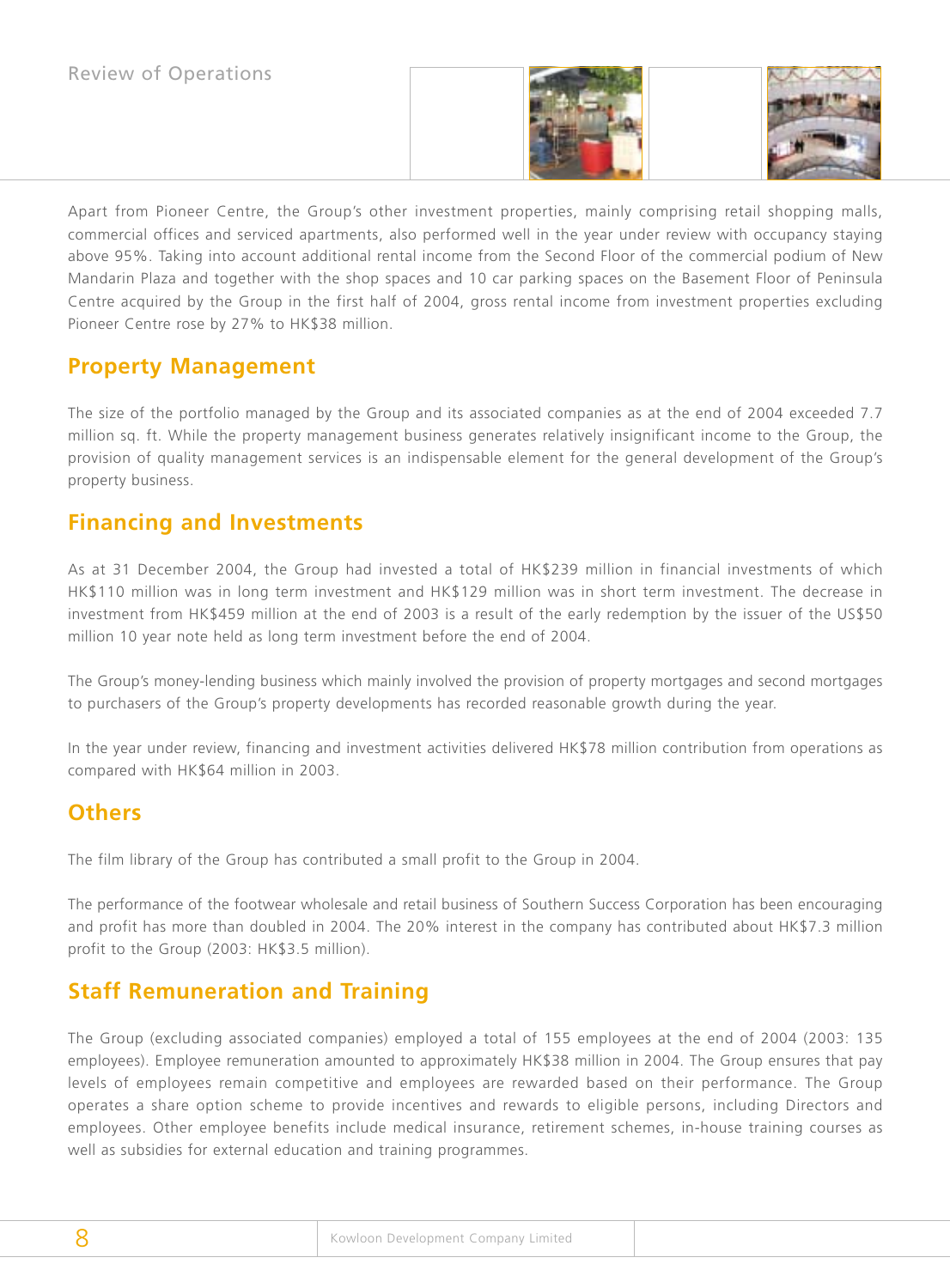# Financial Review

### **Financial Resources and Bank Borrowings**

The total bank borrowings of the Group as at 31 December 2004 amounted to HK\$1,752 million representing a decrease of HK\$457 million as from the end of 2003. In early 2004, the Group raised HK\$569 million from the issue of 83 million new shares. The sale of the development projects, La Maison Du Nord and Padek Palace, contributed a total cash inflow of more than HK\$250 million. In addition, the US\$50 million 10 year note held by the Group was redeemed early by the note issuer during the year under review. During 2004, the Group acquired an 80% interest in La Baie Du Noble, Macau, at a consideration of HK\$400 million and two investment properties in Tsim Sha Tsui East with a total cost of HK\$152 million.

The gearing ratio, calculated on the basis of bank borrowings to shareholders' equity, was substantially reduced to 41% at 31 December 2004 as compared with 67% at the end of 2003.

All banking facilities are arranged on a floating rate basis. The Group did not enter into any interest rate swap arrangement during the year. Management will observe the market, monitor the interest exposure closely and consider hedging when appropriate.

With committed undrawn financing facilities in place, cash inflow from property sales and recurrent rental income from the investment properties, the Group has sufficient funds to satisfy its capital commitments and working capital requirements in the upcoming year.

The Group has little exposure to currency risk as most of the Group's operations are in Hong Kong and transactions are denominated in local currency.

### **Commitments**

As at 31 December 2004, the Group had contracted commitments of HK\$635 million for properties and another HK\$87 million for financial investments.

Commitments authorised but not contracted for related to properties under development amounted to HK\$5 million.

## **Contingent Liabilities and Pledge of Assets**

The Group has given guarantees in the amount of HK\$14 million to insurance companies in respect of performance bonds entered into by the associated companies engaged in property management services.

As at 31 December 2004, properties and securities of the Group with an aggregate carrying value of HK\$3,960 million were pledged to banks to secure credit facilities or as margin for financial investments.

|  | Annual Report 2004 |  |  |
|--|--------------------|--|--|
|--|--------------------|--|--|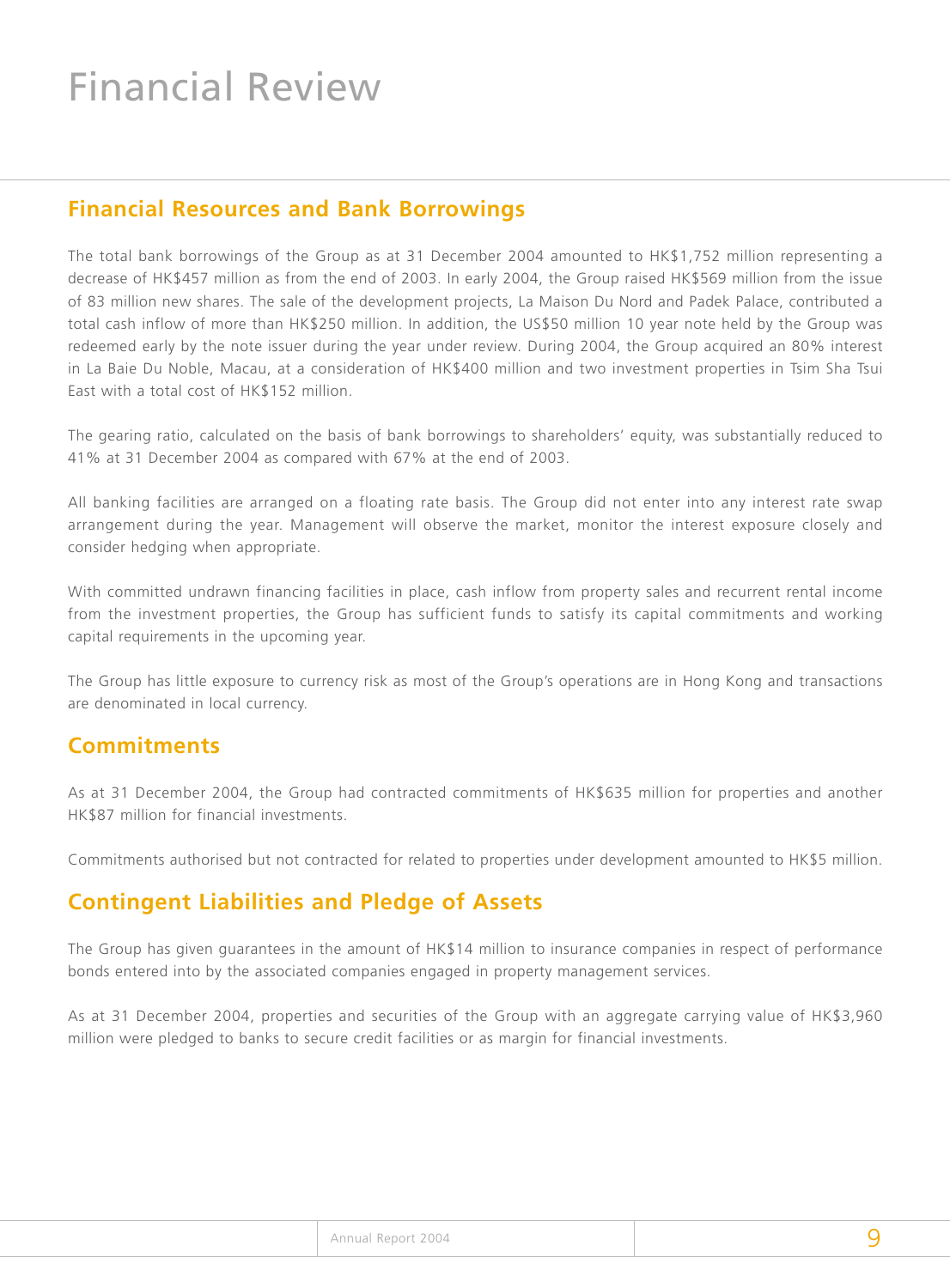# Profile of Directors and Senior Management

### **Board of Directors**

#### **Executive Directors**

**OR Wai Sheun**, aged 53, is the Chairman of the Board of Kowloon Development Company Limited. He was appointed director of the Company in January 2002. Mr Or is responsible for the development of corporate strategies, corporate planning and general management of the Company. He is the chairman of Polytec Holdings International Limited and Intellinsight Holdings Limited and a director of The Or Family Trustee Limited Inc, all the three companies being substantial shareholders of the Company. Mr Or has over 20 years' experience in property development and investment and textile and garment business in Hong Kong and Macau.

**NG Chi Man**, aged 52, is the executive director of Kowloon Development Company Limited. She was appointed director of the Company in January 2002. Ms Ng is responsible for the development of corporate strategies, corporate planning and general management of the Company. She is a director of Polytec Holdings International Limited and Intellinsight Holdings Limited, both companies being substantial shareholders of the Company. Ms Ng has over 20 years' experience in property development and investment and textile and garment business in Hong Kong and Macau. She is the wife of Mr Or Wai Sheun.

**LAI Ka Fai**, aged 40, is the executive director of Kowloon Development Company Limited. He was appointed director of the Company in January 2002. Mr Lai is responsible for the development of corporate strategies, corporate planning and day-to-day management of the Company. He is a director of Intellinsight Holdings Limited, a substantial shareholder of the Company, and a non executive director of Polytec Asset Holdings Limited\* (formerly Kin Don Holdings Limited). Mr Lai has over 15 years' experience in finance, accounting, financial and operational management and corporate planning. He graduated from the University of East Anglia in the United Kingdom with a Bachelor's degree in Science. He is an associate member of the Hong Kong Institute of Certified Public Accountants and a fellow member of the Association of Chartered Certified Accountants in the United Kingdom.

#### **Non-executive Directors**

**Keith Alan HOLMAN**, aged 60, is the Deputy Chairman of the Board of Kowloon Development Company Limited. He was appointed director of the Company in January 2002. He is a director of, inter alia, The Or Family Trustee Limited Inc, a substantial shareholder of the Company, Landswell Limited, the holding company of a group of trading companies, and Arcanum Investment Management Limited, a fund manager. Mr Holman has over 30 years' experience in corporate finance and investment banking. He graduated from Oxford University in the United Kingdom and has a professional qualification as a solicitor.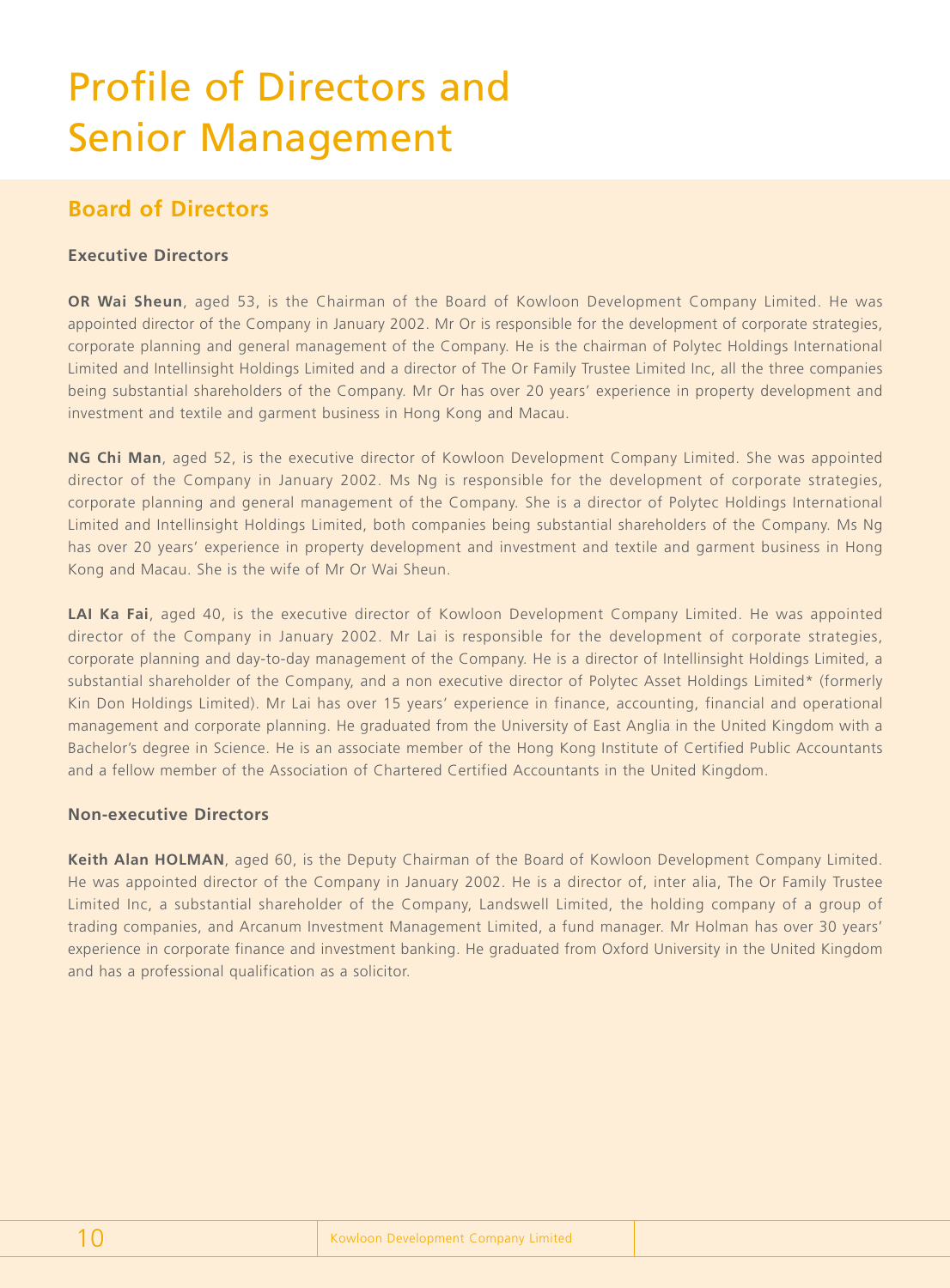**TAM Hee Chung**, aged 61, is the managing director of Larry H C Tam & Associates Limited, a chartered surveyors, valuers and development consultants firm. Mr Tam started his professional career in the Hong Kong Government's Crown Lands & Survey Office, where he reached the rank of acting Government land agent/valuation, in charge of the Valuation Branch of the Crown Lands & Survey Office. He left the Government in 1981 and joined a property company as the general manager, and later set up his own practice as Larry H C Tam & Associates Limited. Mr Tam has extensive experience in all aspects of the land professional work both in Government and in private practice. Since 1988, he has been a member of the Town Planning Board and the Building Committee of the Housing Authority. He is a fellow member of both the Royal Institution of Chartered Surveyors and the Hong Kong Institute of Surveyors. He is also a registered professional surveyor. He became a director of the Company in January 2002.

**YEUNG Kwok Kwong**, aged 46, is the chairman and managing director of Polytec Asset Holdings Limited\* (formerly Kin Don Holdings Limited). Mr Yeung has over 20 years' experience in finance, accounting, financial and operational management and corporate planning. He is a fellow member of both the Hong Kong Institute of Certified Public Accountants and the Association of Chartered Certified Accountants in the United Kingdom. He became a director of the Company in January 2002.

#### **Independent Non-executive Directors**

**CHAU Cham Son**, aged 72, holds a Bachelor of Architecture degree from the University of Hong Kong and a Postgraduate Diploma in Civic Design in the University of Liverpool. He was admitted to the degree of Doctor of Laws (honoris causa) in the University of Liverpool. He is a Fellow of the Royal Town Planning Institute (UK) and a Fellow of the Hong Kong Institute of Planners. He has over 30 years of practical experience in the field of town planning, buildings and land development in Hong Kong. He joined the Government in 1960, became the Director of Building Development in 1984 and became the first Director of Buildings and Lands in 1986. He left Government service in 1989 and has since devoted himself to giving professional advice on planning and development projects. He became a director of the Company in 1995.

**LI Kwok Sing, Aubrey**, aged 55, is a director of Management Capital Limited, a Hong Kong-based financial advisory and direct investment firm, and has over 30 years' experience in merchant banking and commercial banking. He is also a non-executive director of ABC Communications (Holdings) Limited\*, The Bank of East Asia, Limited\*, Café de Coral Holdings Limited\*, China Everbright International Limited\*, CNPC (Hong Kong) Limited\*, Pokfulam Development Company Limited\* and Value Partners China Greenchip Fund Limited\*, and is the non-executive chairman of Atlantis Asian Recovery Fund plc. Mr Li has a Master's degree in Business Administration from Columbia University and a Bachelor of Science degree in Civil Engineering from Brown University. He became a director of the Company in January 2002.

**LOK Kung Chin, Hardy**, aged 55, is the Managing Director of The Sun Company, Limited and has over 30 years' experience in building and engineering construction work. He graduated from the University of Manchester Institute of Science & Technology and is a Member of the Institution of Civil Engineers (United Kingdom), a Member of the Hong Kong Institution of Engineers and a Fellow of the Hong Kong Institute of Construction Managers. He became a director of the Company in January 2002.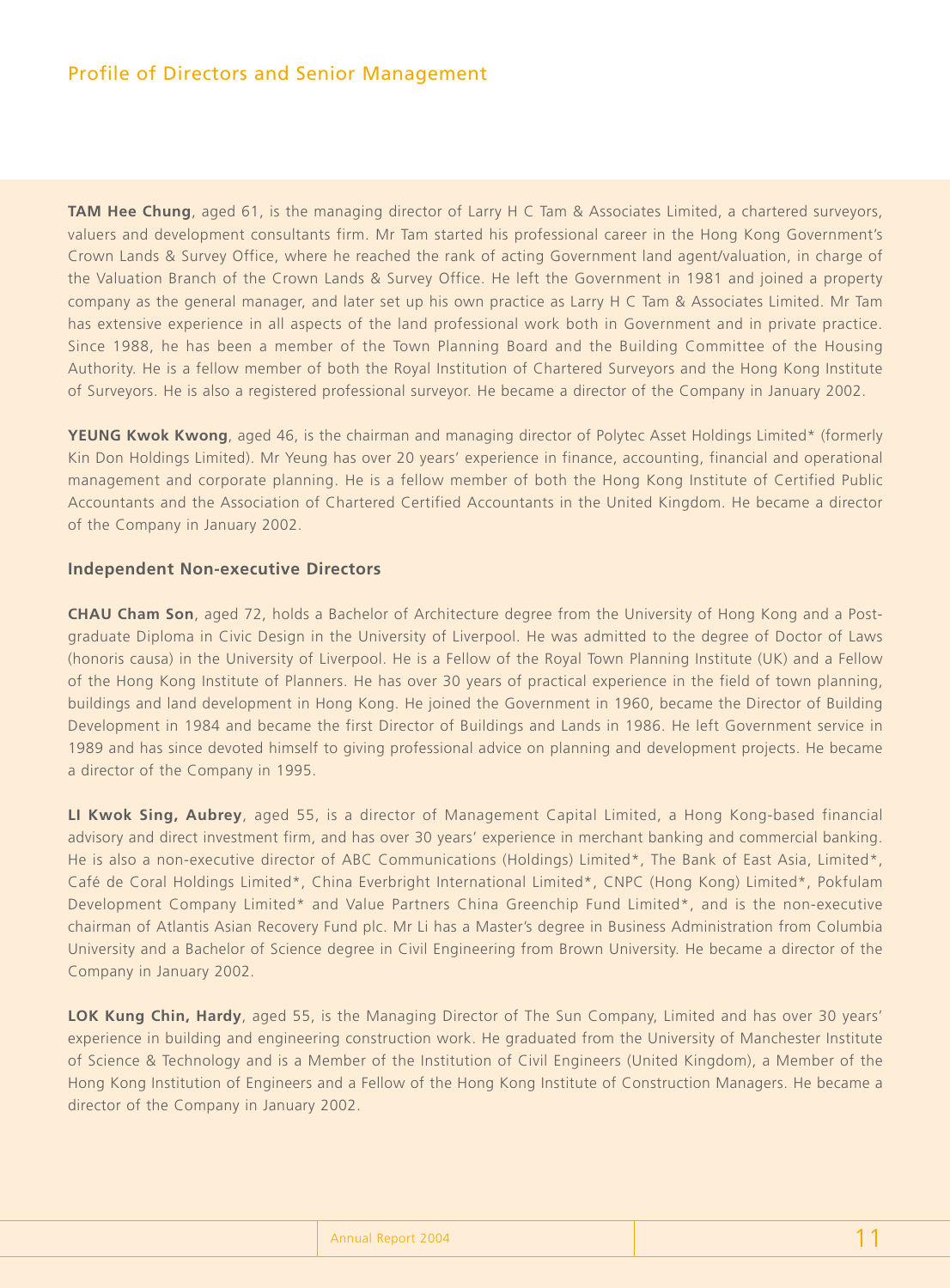**SETO Gin Chung, John**, aged 56, is the chairman and a non-executive director of Stockmartnet Holdings Limited\* and a director of China Everbright Limited\*. He was a non-executive director of Hong Kong Exchanges and Clearing Limited\* and was the chief executive of HSBC Broking Services (Asia) Limited. Mr Seto was a Council Member of The Stock Exchange of Hong Kong Limited from 1994 to 2000 and was the first vice chairman from 1997 to 2000. He was a director of Poly Investments Holdings Limited from 1993 to 2002. He holds a Master of Business Administration degree from New York University, US and has over 30 years of experience in the securities and futures industry. He became a director of the Company in January 2002.

\* Companies listed on The Stock Exchange of Hong Kong Limited.

### **Senior Management**

**AU YEUNG Chi Hung, Alex**, aged 45, is the General Manager, Property Investment and Development of the Company. Mr Au Yeung has over 20 years' experience in large scale infrastructure and property development projects in Hong Kong, Macau, China and Singapore. Prior to joining the Company in 2002, he was a General Manager in a large property development company and had worked for various international consultancy firms involved in various infrastructure work and power projects. He is a member of the Hong Kong Institution of Engineers.

**HO Chun Chuen**, aged 53, is the General Manager, Construction of the Company. Mr Ho has over 30 years of experience in the building construction industry. Prior to joining the Company in 2002, he worked for John Lok & Partners Limited, Sanfield Building Contractors Limited and New House Construction Company Limited for the construction of many famous buildings in Hong Kong. He is a member of the Australian Institute of Building, Chartered Institute of Building, Hong Kong Institute of Construction Managers and Hong Kong Institute of Project Management.

**LAW Yu Wing, Steven**, aged 48, is the General Manager, Marketing & Sales of the Company. Mr Law holds a Master's degree in Business Administration and has a strong background in general management and finance, predominantly in property field. Besides heading the Marketing & Sales team, Mr Law is also overseeing the property management operations of the Company. Prior to joining the Company in 2002, he had worked for the Hongkong Land Group for over 19 years and had an excellent track record in property management and project management both in Hong Kong and China.

**WAI Yuk Hing, Monica**, aged 46, is the Assistant General Manager and Company Secretary of the Company. She is responsible for the day-to-day financial management of the Company. Ms Wai holds a Bachelor of Business degree from the Monash University, Melbourne, Australia, and is an associate member of the Hong Kong Institute of Certified Public Accountants, a fellow member of the Association of Chartered Certified Accountants and an associate member of CPA Australia. Prior to joining the Company in 1986, she worked for an international accounting firm for 8 years serving many multinational corporations and listed companies in Hong Kong.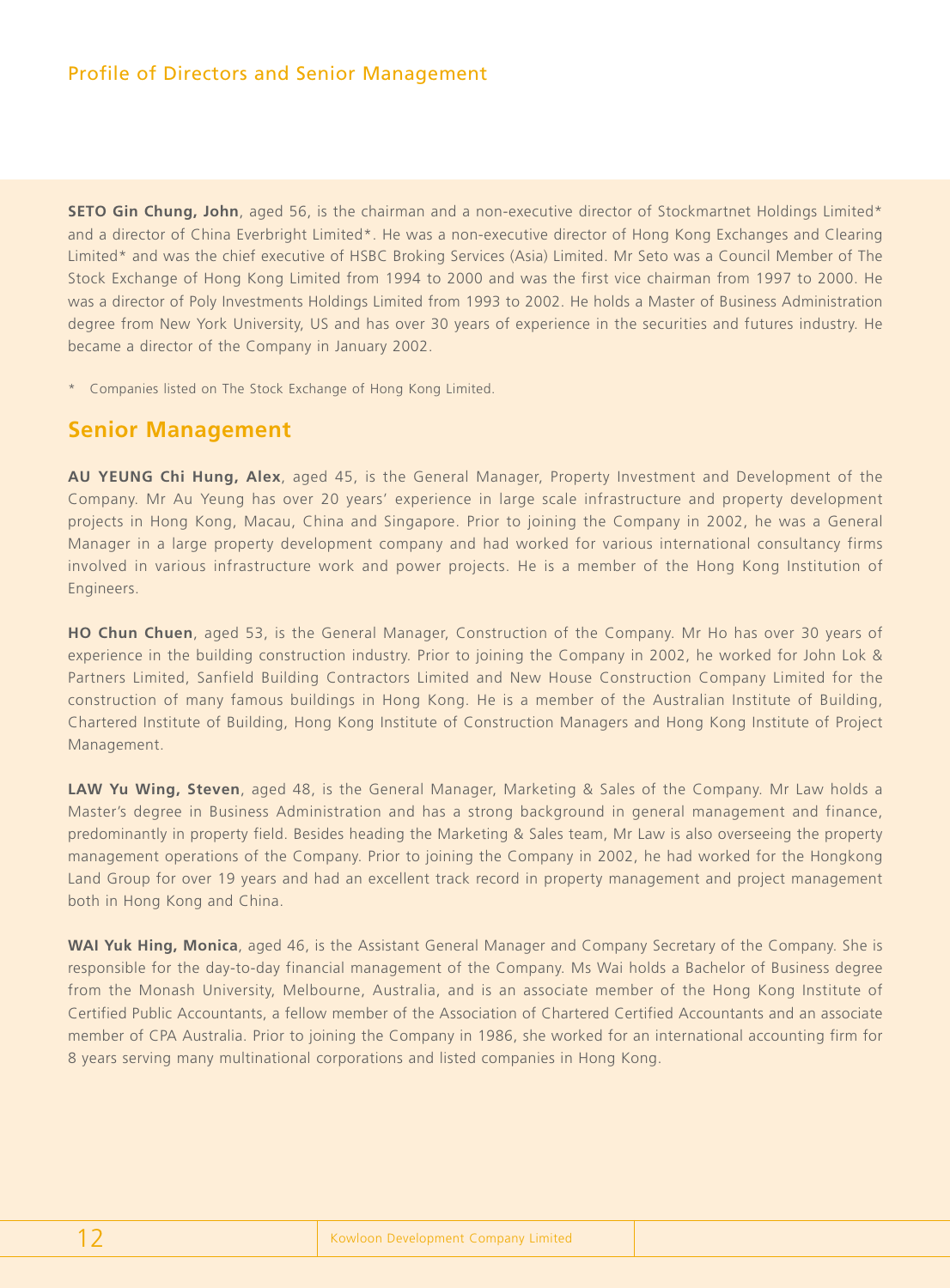# Report of the Directors

The Directors have pleasure in submitting their annual report together with the audited statement of accounts for the year ended 31 December 2004.

### **Principal Activities**

The principal activities of the Company are property development and investment and the holding of investments. The principal activities and particulars of its principal subsidiaries are set out in note 28(a) on the accounts.

### **Group Profit**

The profit of the Group for the year ended 31 December 2004 and the state of affairs of the Company and of the Group at that date are set out in the accounts on pages 19 to 61.

### **Dividends**

An interim dividend of 7 HK cents per share (2003: 6 HK cents per share) was paid on 29 October 2004. The Directors now recommend that a final dividend of 25 HK cents per share (2003: 22 HK cents per share) be paid in respect of the year ended 31 December 2004.

### **Share Capital**

During the year, 83,000,000 new shares were issued at HK\$6.85 per share. Particulars of movements in share capital and premium thereon during the year are set out in notes 22 and 23 on the accounts.

### **Purchase, Sale or Redemption of the Company's Listed Shares**

There was no purchase, sale or redemption by the Company, or any of its subsidiaries of the Company's listed shares during the year.

#### **Reserves**

Movements in reserves during the year are set out in note 23 on the accounts.

### **Fixed Assets**

Movements in fixed assets during the year are set out in note 10 on the accounts.

### **Bank Loans and other Borrowings**

Particulars of bank loans and other borrowings of the Company and of the Group as at 31 December 2004 are set out in notes 13, 20 and 21 on the accounts.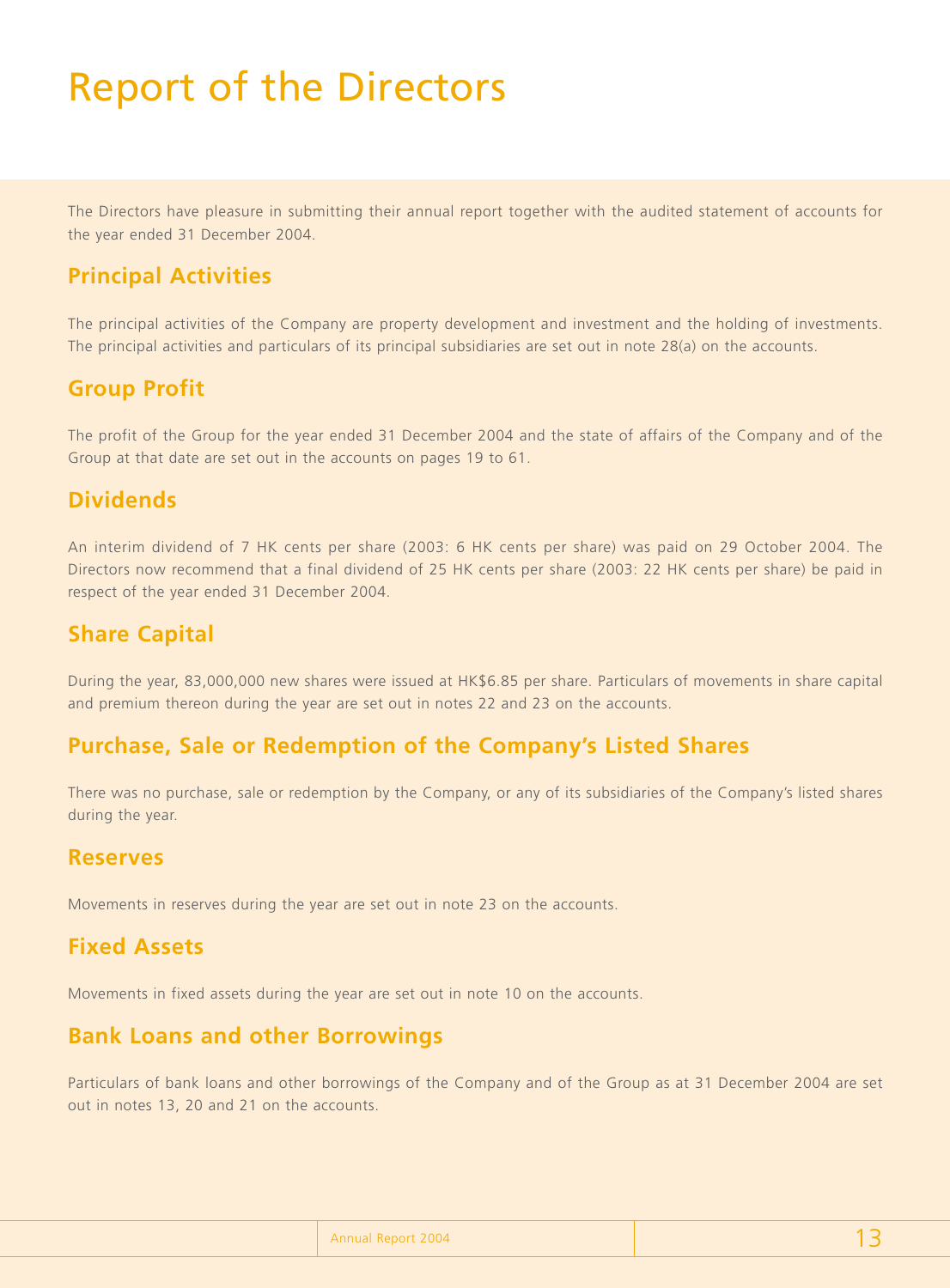## **Finance Costs Capitalized**

The amount of finance costs capitalized by the Group during the year is set out in note 3(a) on the accounts.

### **Donations**

Charitable donations made by the Group during the year amounted to HK\$340,900 (2003: HK\$40,400).

### **Properties**

Particulars of properties of the Group are shown on pages 63 to 65 of the annual report.

## **Five-Year Financial Summary**

A summary of the results and of the assets and liabilities of the Group for the last five financial years is set out on pages 2 to 3 of the annual report.

### **Directors**

The Directors of the Company during the year and up to the date of this report are as follows and their brief biographical details are set out on pages 10 to 12 of the annual report:

Mr Or Wai Sheun, *Chairman* Mr Keith Alan Holman, *Deputy Chairman* Ms Ng Chi Man, *Executive Directo*r Mr Lai Ka Fai, *Executive Director* Mr Tam Hee Chung, *Non-executive Director* Mr Yeung Kwok Kwong, *Non-executive Director* Mr Chau Cham Son, *Independent Non-executive Director* Mr Li Kwok Sing, Aubrey, *Independent Non-executive Director* Mr Lok Kung Chin, Hardy, *Independent Non-executive Director* Mr Seto Gin Chung, John, *Independent Non-executive Director*

In accordance with article 105 of the Articles of Association of the Company, Mr Lai Ka Fai, Mr Tam Hee Chung and Mr Yeung Kwok Kwong will retire by rotation at the forthcoming Annual General Meeting and, being eligible, offer themselves for re-election.

The Company has received from each Independent Non-executive Director an annual confirmation of his independence pursuant to the new independence guidelines under the Rules Governing the Listing of Securities on The Stock Exchange of Hong Kong Limited ("Listing Rules") and the Company still considers such Directors to be independent.

Particulars of the Directors' remuneration disclosed pursuant to Section 161 of the Hong Kong Companies Ordinance and Appendix 16 of the Listing Rules are set out in note 4(a) on the accounts.

|--|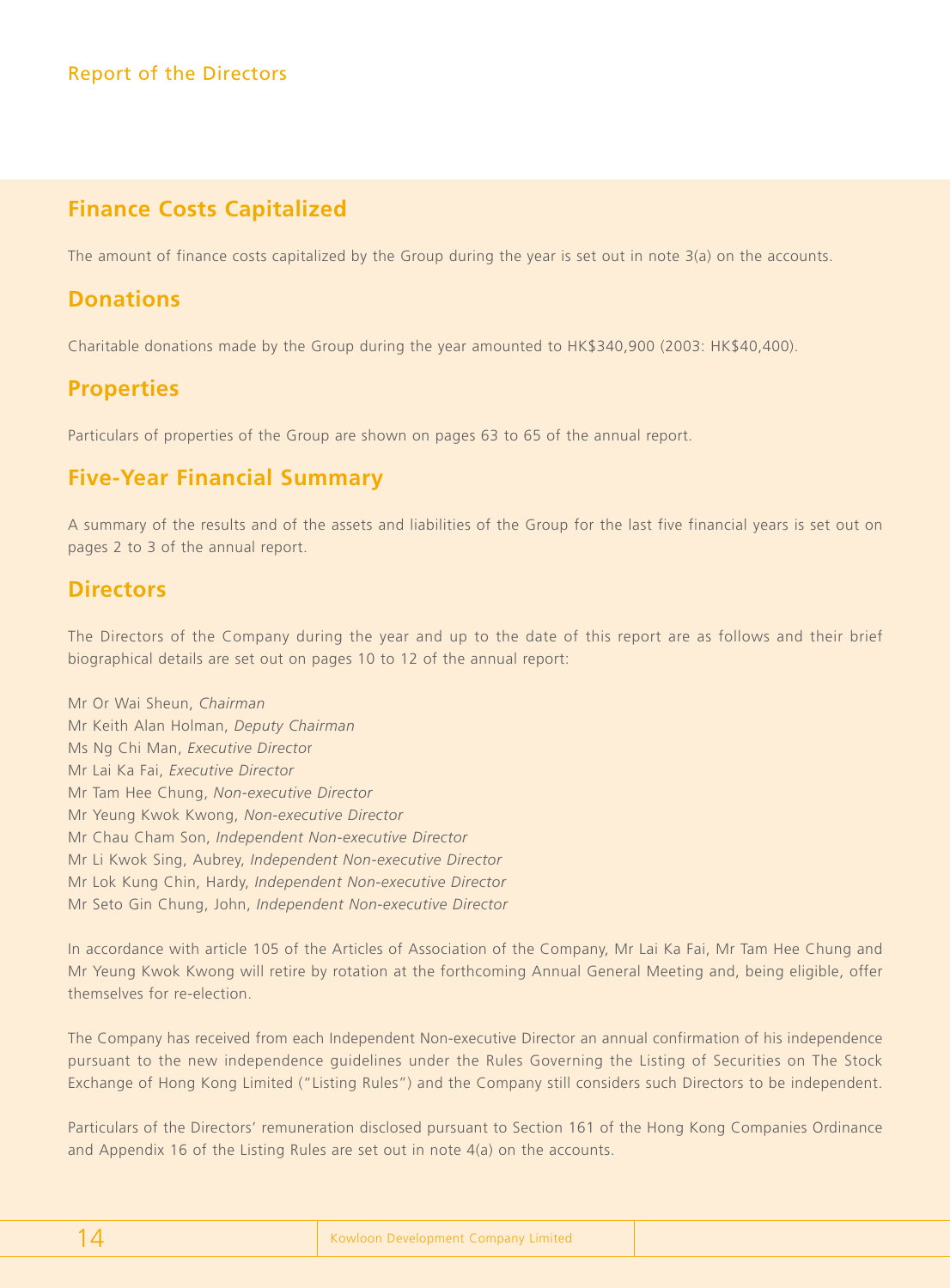#### **Directors' Interests and Short Positions**

As at 31 December 2004, the following Directors of the Company were interested, or deemed to be interested in, the following long and short positions in the shares of the Company as recorded in the register required to be kept under Part XV (s.352) of the Securities and Futures Ordinance ("SFO"):

|                         |               |                          | Shares of HK\$0.10 each in the capital of the Company<br>Percentage |                |
|-------------------------|---------------|--------------------------|---------------------------------------------------------------------|----------------|
| <b>Name of Director</b> | Long position | <b>Short</b><br>position | of total<br>issued share                                            | <b>Note</b>    |
| Or Wai Sheun            | 353,023,083   |                          | 62.29%                                                              | $\mathcal{I}$  |
| Ng Chi Man              | 352,838,083   |                          | 62.25%                                                              | $\overline{2}$ |
| Tam Hee Chung           | 750,000       |                          | 0.13%                                                               | $\mathcal{E}$  |
| Lai Ka Fai              | 239,000       |                          | 0.04%                                                               | $\overline{4}$ |
| Lok Kung Chin, Hardy    | 200,000       |                          | 0.04%                                                               | 5              |
| Keith Alan Holman       | 130,000       |                          | $0.02\%$                                                            | $\overline{4}$ |
| Yeung Kwok Kwong        | 100,000       |                          | $0.02\%$                                                            | $\overline{4}$ |

*Notes:*

1. Mr Or Wai Sheun was deemed to be interested in 352,838,083 shares ultimately wholly-owned by a discretionary family trust of which Mr Or Wai Sheun is the founder and a beneficiary. These shares were the shares disclosed under the section of Ms Ng Chi Man in the above table and in the Note of the section on "Interests of Substantial Shareholders and Other Persons".

Mr Or Wai Sheun was deemed to be interested in 185,000 shares owned by China Dragon Limited due to his corporate interest therein.

- 2. Ms Ng Chi Man is the spouse of Mr Or Wai Sheun. Ms Ng was deemed to be interested in 352,838,083 shares as a beneficiary of the discretionary family trust referred to in Note 1 above.
- 3. Mr Tam Hee Chung was the beneficial owner of 250,000 shares and was deemed to be interested in 500,000 shares owned by Larry H.C. Tam & Associates Limited by virtue of his 48% interest therein.
- 4. Shares were held by the respective Directors in their capacity as beneficial owner.
- 5. Mr Lok Kung Chin, Hardy was taken to be interested in 200,000 shares owned by a discretionary trust of which Mr Lok is the founder.

Other than the holdings disclosed above, no interests and short positions were held or deemed or taken to be held under Part XV of the SFO by any Director of the Company or their respective associates in the shares, underlying shares and debentures of the Company or any of its associated corporations (within the meaning of Part XV of the SFO) which were required to be notified to the Company and The Stock Exchange of Hong Kong Limited pursuant to Part XV of the SFO or pursuant to the Model Code for Securities Transactions by Directors of Listed Companies or which are required pursuant to Section 352 of the SFO to be entered in the register referred to therein. Nor any of the Directors (including their spouses and children under the age of 18) had, as at 31 December 2004, any interest in, or had been granted any right to subscribe for the shares and options of the Company and its associated corporations within the meaning of the SFO, or had exercised any such rights.

| Annual Report 2004 |  |
|--------------------|--|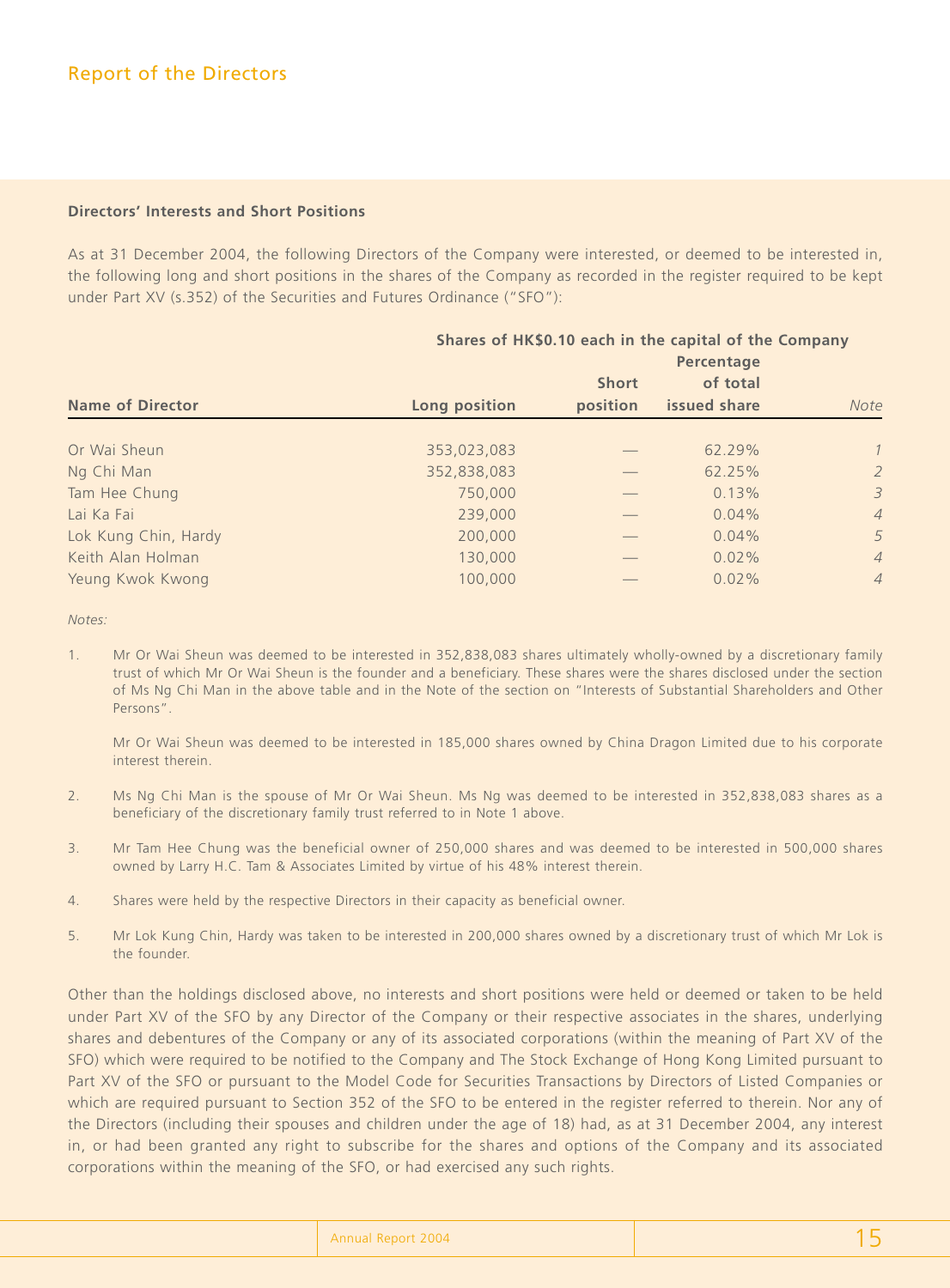#### **Directors' Interests in Contracts and Connected Transactions**

On 7 January 2004, Future Star International Limited ("Future Star"), a wholly-owned subsidiary of the Company, and Polytec Holdings International Limited ("Polytec Holdings") entered into an agreement ("Agreement") pursuant to which Future Star agreed to conditionally acquire from Polytec Holdings the entire issued share capital of and shareholder's loan due by Top Milestone Developments Limited ("Top Milestone"), a wholly-owned subsidiary of Polytec Holdings, to Polytec Holdings ("Acquisition") at an aggregate consideration of HK\$400 million.

Top Milestone had entered into a co-investment agreement ("Co-Investment Agreement") with Polytex Corporation Limited ("Polytex"), a wholly-owned subsidiary of Polytec Holdings on 11 November 2003, whereby Top Milestone agreed to provide financing to Polytex in the development of a property project in Macau.

As Polytec Holdings is the controlling shareholder of the Company, the Acquisition and the provision of loans by Top Milestone to Polytex pursuant to the Co-Investment Agreement after completion of the Acquisition constitute a connected transaction for the Company under Rule 14.26 and 14.25(2) of the Listing Rules (before amendments effective 31 March 2004) respectively. A loan agreement dated 24 February 2004 was entered into between the Company as borrower and Polytec Holdings as lender in relation to the provision of a loan in the sum of HK\$400 million to the Company upon normal commercial terms to assist the completion of the Acquisition. The signing of the said loan agreement is a connected transaction exempted by virtue of Rule 14.24(8) of the Listing Rules (before amendments effective 31 March 2004). Polytec Holdings is ultimately wholly-owned by a family trust the beneficiary objects of which include Mr Or Wai Sheun, the Chairman of the Company, Ms Ng Chi Man, an Executive Director, and their family members. The Acquisition as detailed in a circular issued by the Company on 30 January 2004 was approved by independent shareholders on 16 February 2004 and completed on 24 February 2004.

Save as disclosed above and under the heading "Material Related Party Transactions" as set out in note 30 to the accounts, no other contracts of significance to which the Company, any of its subsidiaries, holding companies or fellow subsidiaries was a party and in which a Director had a material interest subsisted at any time during the year.

#### **Directors' Service Contracts**

No Director proposed for re-election at the forthcoming annual general meeting has an unexpired service contract with the Company or any subsidiaries which is not determinable within one year without payment of compensation, other than statutory compensation.

Directors are subject to retirement by rotation as required by article 105 of the Company's Articles of Association.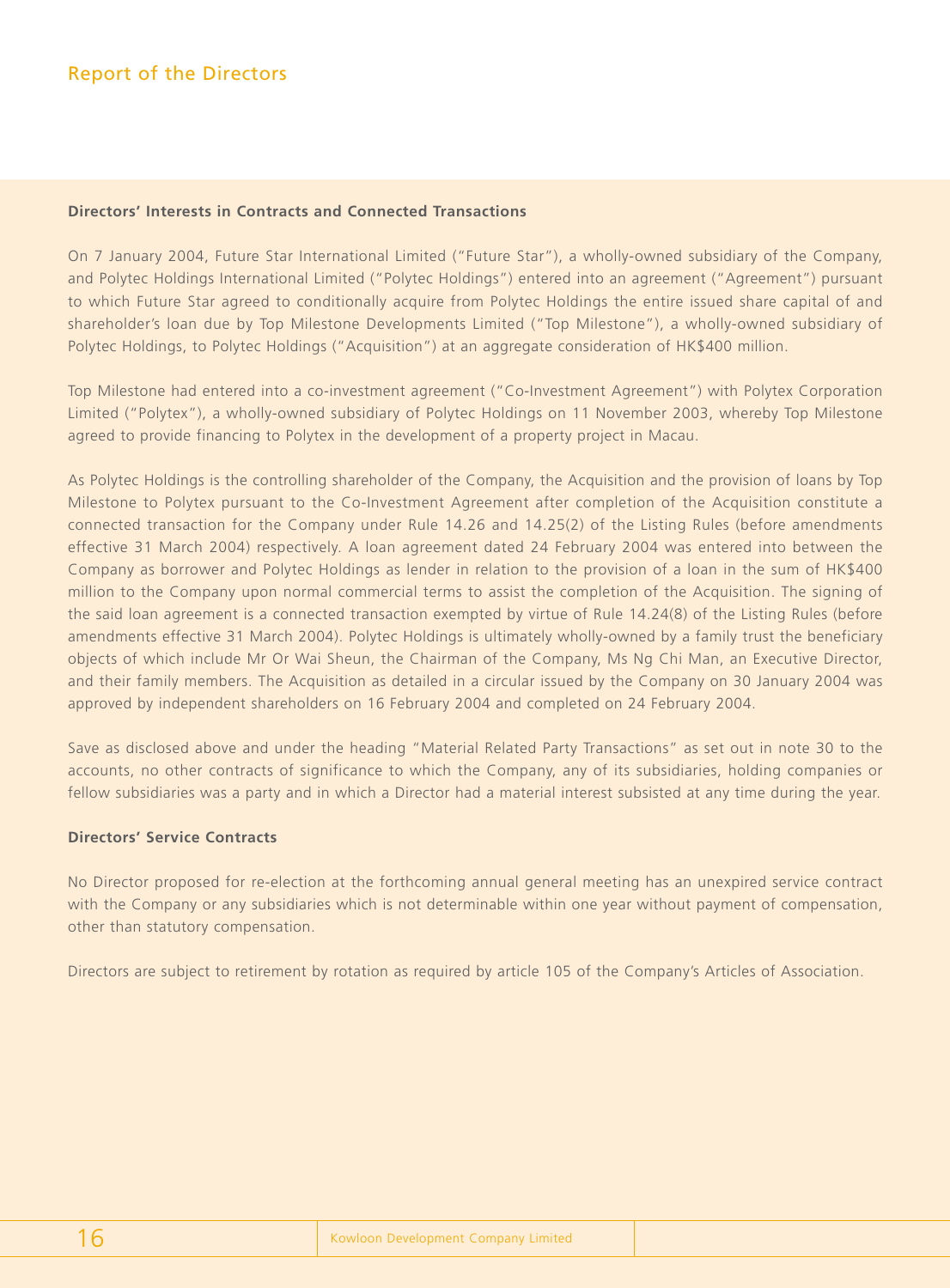### **Interests of Substantial Shareholders and other Persons**

As at 31 December 2004, the interests and short positions of persons, other than Directors, in the shares and underlying shares of the Company as recorded in the register required to be kept under Part XV (s.336) of the SFO were as follows:

| Name of Shareholder                | Shares of HK\$0.10 each in the<br>capital of the Company |  |                                         |  |  |
|------------------------------------|----------------------------------------------------------|--|-----------------------------------------|--|--|
|                                    | Long<br>position<br>position                             |  | Percentage<br>of total<br>issued shares |  |  |
| HSBC International Trustee Limited | 354,074,433                                              |  | 62.47%                                  |  |  |
| The Or Family Trustee Limited Inc  | 352,838,083                                              |  | 62.25%                                  |  |  |

*Note:* Of the 354,074,433 shares in which HSBC International Trustee Limited was interested as trustee of certain discretionary trusts that it manages, 352,838,083 shares were the shares held by The Or Family Trustee Limited Inc. as trustee disclosed in the above table and referred to in Note 1 of the section on "Directors' Interests and Short Positions".

### **Share Option Scheme**

The Company operates a share option scheme (the "Share Option Scheme") for the purpose of providing incentives and rewards to Eligible Persons who contribute to the success of the Group's operations. Eligible Persons include any employee, director, supplier, customer, business partner or business associate, trading agent, consultant or adviser, holder of any securities issued by any member of the Group or any entity in which the Group holds an equity interest ("Invested Entity") of any member of the Group or any Invested Entity who, in the discretion of the Board of Directors, has contributed or will contribute to the growth and development of the Group or any Invested Entity.

The Share Option Scheme was adopted by the Company on 21 May 2003 and complies with the requirements of Chapter 17 of the Listing Rules. Unless otherwise terminated or amended, the Share Option Scheme will remain in force for a period of 10 years.

The total number of shares which may be issued pursuant to the Share Option Scheme is 48,376,785 shares, being 10% of the total number of shares of the Company in issue as at the date of approval of the Share Option Scheme. No option has been granted under the Share Option Scheme to any person since its adoption and the total number of shares available for issue remains at 48,376,785 representing 8.5% of the issued share capital of the Company at the date of this report.

Apart from the Share Option Scheme, at no time during the year was the Company or any of its subsidiaries a party to any arrangements to enable the Directors of the Company to acquire benefits by means of acquisition of shares in, or debenture of, the Company or any other body corporate.

| Annual Report 2004 |  |
|--------------------|--|
|                    |  |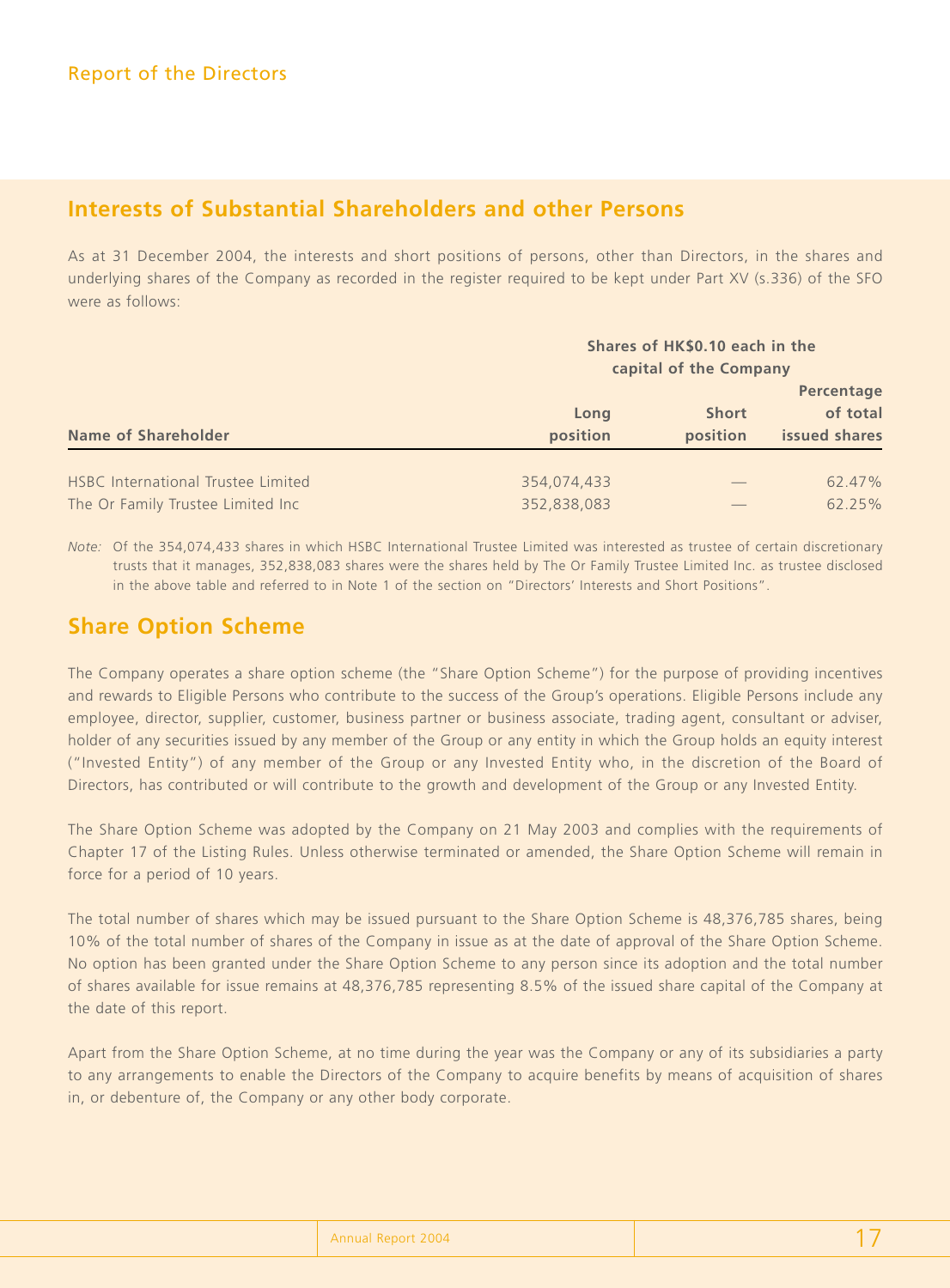### **Retirement Schemes**

Particulars of the retirement schemes operated by the Group are set out in note 29 on the accounts.

### **Corporate Governance**

#### **Audit Committee**

The Audit Committee, comprising four Non-executive Directors a majority of whom are Independent Non-executive Directors, meets at least twice a year to review interim and final results of the Group prior to recommending them to the Board for approval and to discuss matters relating to the effectiveness of the Group's financial reporting process and internal controls. Senior representatives of the auditors and senior executives of the Company are invited to attend the meetings.

#### **Compliance with the Code of Best Practice**

None of the Directors is aware of any information that would reasonably indicate that the Company was not in compliance with the Code of Best Practice, as set out in Appendix 14 of the Listing Rules (before amendments effective 1 January 2005), at any time during the year.

#### **Compliance with the Model Code for Securities Transactions by Directors**

The Company has adopted the Model Code for Securities Transactions by Directors of Listed Issuers (the "Model Code") as set out in Appendix 10 of the Listing Rules. The Company has made specific enquiry of all Directors regarding any non-compliance with the Model Code during the year under review and they have all confirmed that they had fully complied with the required standard set out in the Model Code.

### **Public Float**

Based on the information that is publicly available to the Company and within the knowledge of its Directors, the Company has maintained the prescribed public float under the Listing Rules as at the date of this report.

### **Auditors**

KPMG retire and, being eligible, offer themselves for reappointment. A resolution for the reappointment of KPMG as auditors of the Company is to be proposed at the forthcoming annual general meeting.

By Order of the Board **Or Wai Sheun** *Chairman*

Hong Kong, 30 March 2005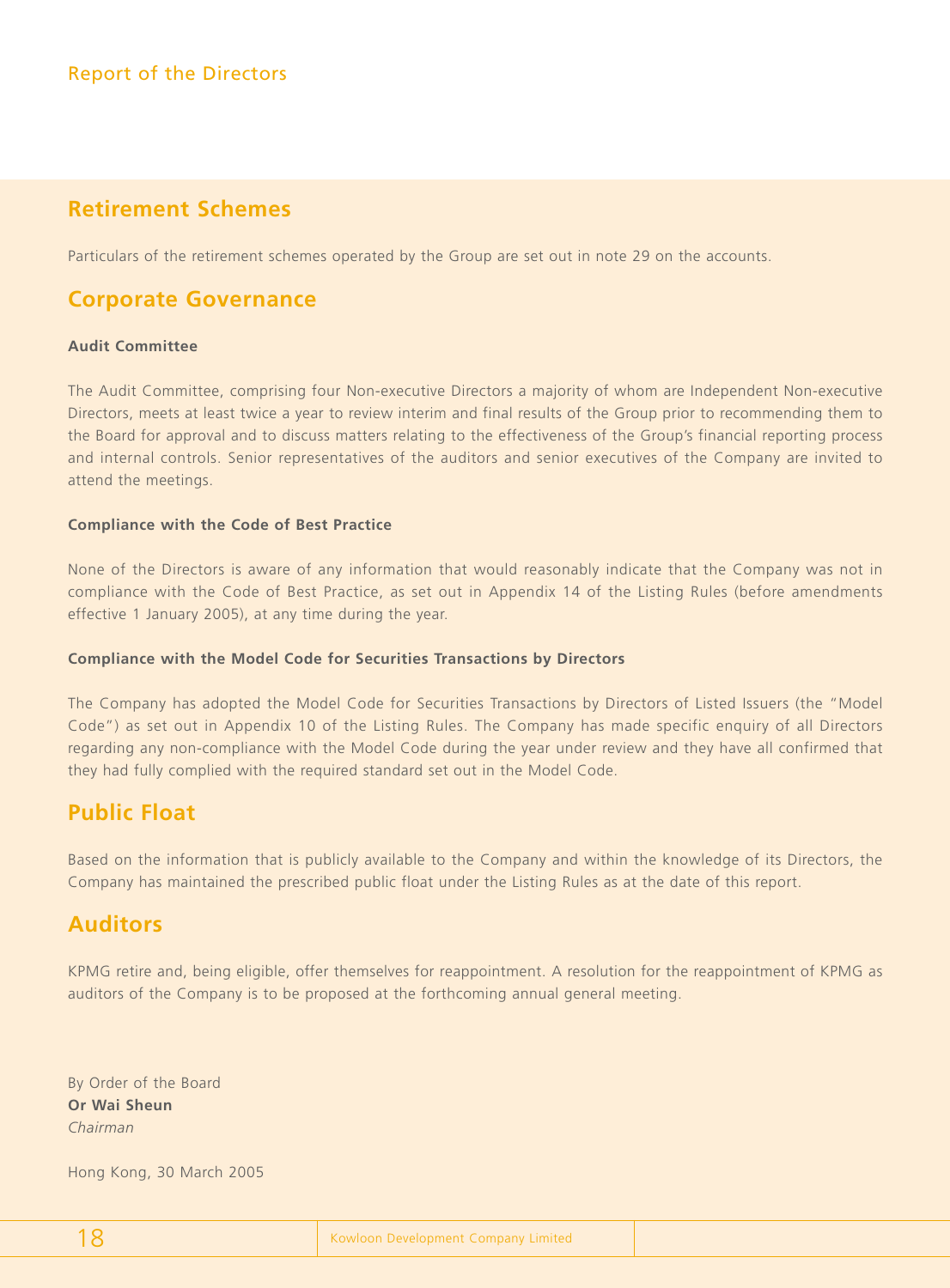# Consolidated Income Statement

*For the year ended 31 December 2004 (Expressed in Hong Kong dollars)*

|                                                      |               | 2004       | 2003       |
|------------------------------------------------------|---------------|------------|------------|
|                                                      | Note          | \$'000     | \$'000     |
| <b>Turnover</b>                                      | $\sqrt{2}$    | 773,425    | 673,812    |
|                                                      |               |            |            |
| Other revenue                                        |               | 6,518      | 4,061      |
| Depreciation                                         |               | (468)      | (567)      |
| Staff costs                                          |               | (37, 824)  | (31, 432)  |
| Cost of inventories                                  |               | (350, 419) | (384, 776) |
| Other operating expenses                             |               | (56, 983)  | (24, 934)  |
| <b>Profit from operations</b>                        |               | 334,249    | 236,164    |
|                                                      |               |            |            |
| Finance costs                                        | 3(a)          | (6, 169)   | (11, 036)  |
| Share of profits less losses of associated companies | 3(c)          | 12,889     | 7,496      |
| Profit on disposal of investments in securities      |               |            | 2,399      |
| <b>Profit before taxation</b>                        | $\mathcal{S}$ | 340,969    | 235,023    |
| Income tax                                           | 5(a)          | (38, 141)  | (33, 480)  |
| <b>Profit after taxation</b>                         |               | 302,828    | 201,543    |
| Minority interests                                   |               | 268        | (43)       |
| Profit attributable to shareholders                  | $\sqrt{6}$    | 303,096    | 201,500    |
| <b>Dividends</b>                                     | 7(a)          |            |            |
| Interim dividend                                     |               | 39,674     | 29,026     |
| Final dividend                                       |               | 141,692    | 124,689    |
|                                                      |               |            |            |
|                                                      |               | 181,366    | 153,715    |
| <b>Earnings per share</b>                            | $\mathcal S$  | 53.9 cents | 41.7 cents |
|                                                      |               |            |            |
| Dividend per share                                   | 7(a)          | 32 cents   | 28 cents   |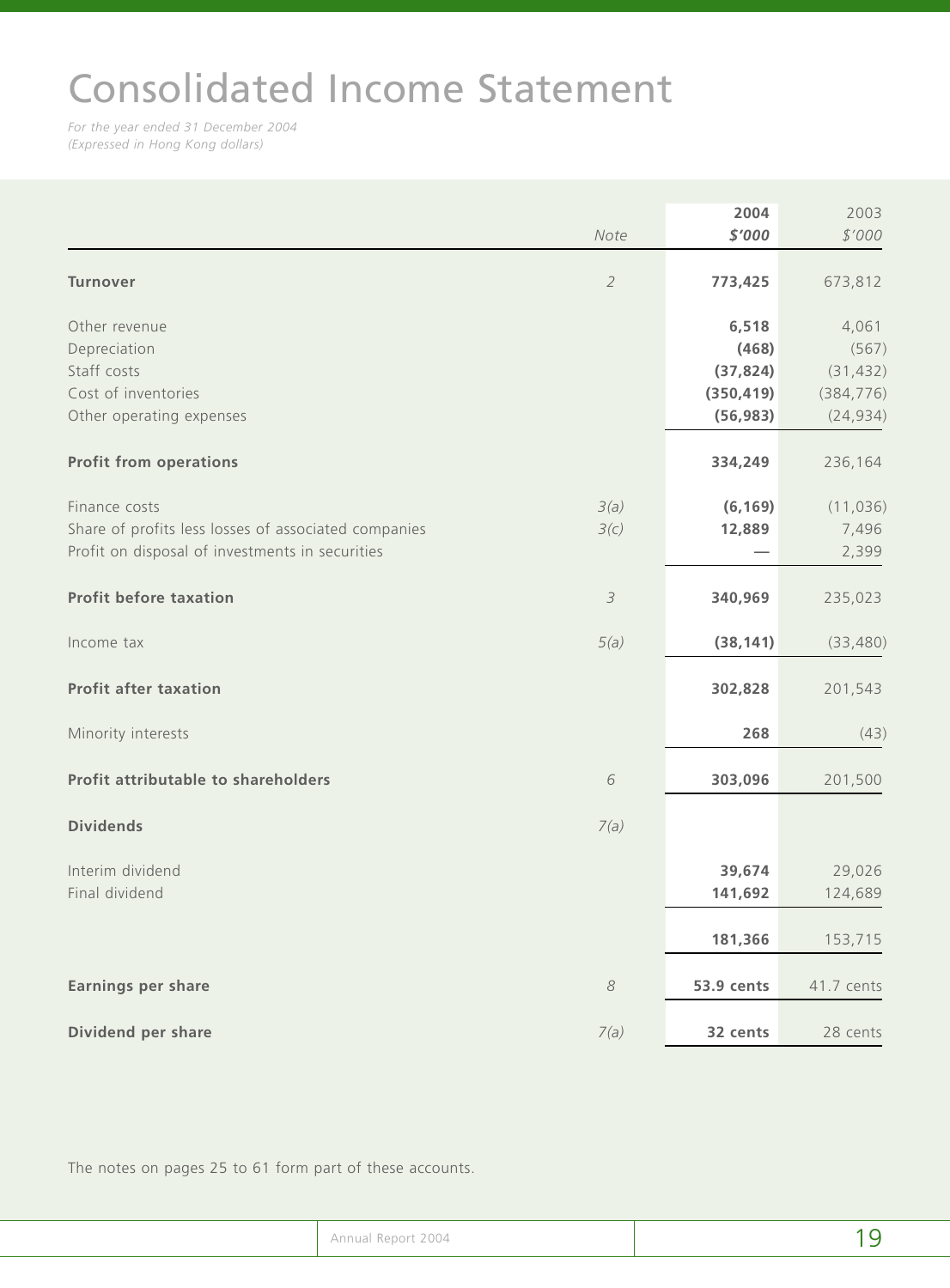# Consolidated Balance Sheet

*At 31 December 2004 (Expressed in Hong Kong dollars)*

|                                                                 | Note |           | 2004<br>\$'000 |           | 2003<br>\$'000 |
|-----------------------------------------------------------------|------|-----------|----------------|-----------|----------------|
| <b>Non-current assets</b>                                       |      |           |                |           |                |
| Fixed assets                                                    | 10   |           | 3,466,563      |           | 3,019,710      |
| Land held for future development                                |      |           | 9,500          |           | 10,216         |
| Land and development rights                                     | 11   |           | 1,264,937      |           | 1,230,418      |
| Interest in associated companies                                | 14   |           | 46,026         |           | 32,674         |
| Investments in securities                                       | 15   |           | 110,099        |           | 394,872        |
| Loans and advances                                              |      |           | 60,158         |           | 56,239         |
| Deferred tax assets                                             | 9(b) |           | 3,223          |           | 1,864          |
|                                                                 |      |           | 4,960,506      |           | 4,745,993      |
| <b>Current assets</b>                                           |      |           |                |           |                |
| Interest in property development                                | 16   | 400,000   |                |           |                |
| Inventories                                                     | 17   | 789,261   |                | 899,772   |                |
| Trade and other receivables                                     | 18   | 209,143   |                | 62,184    |                |
| Loans and advances                                              |      | 84,834    |                | 104,828   |                |
| Amount due from an associated company                           |      | 83        |                |           |                |
| Investments in securities                                       | 15   | 129,251   |                | 63,644    |                |
| Time deposits (pledged)                                         |      |           |                | 5,719     |                |
| Cash and cash equivalents                                       |      | 44,497    |                | 8,889     |                |
|                                                                 |      | 1,657,069 |                | 1,145,036 |                |
| <b>Current liabilities</b>                                      |      |           |                |           |                |
| Trade and other payables                                        | 19   | 491,970   |                | 285,857   |                |
| Bank loans                                                      | 21   | 665,442   |                | 370,000   |                |
| Current taxation                                                | 9(a) | 24,677    |                | 13,006    |                |
|                                                                 |      |           |                |           |                |
|                                                                 |      | 1,182,089 |                | 668,863   |                |
| <b>Net current assets</b>                                       |      |           | 474,980        |           | 476,173        |
|                                                                 |      |           |                |           |                |
| <b>Total assets less current liabilities</b><br>carried forward |      |           | 5,435,486      |           | 5,222,166      |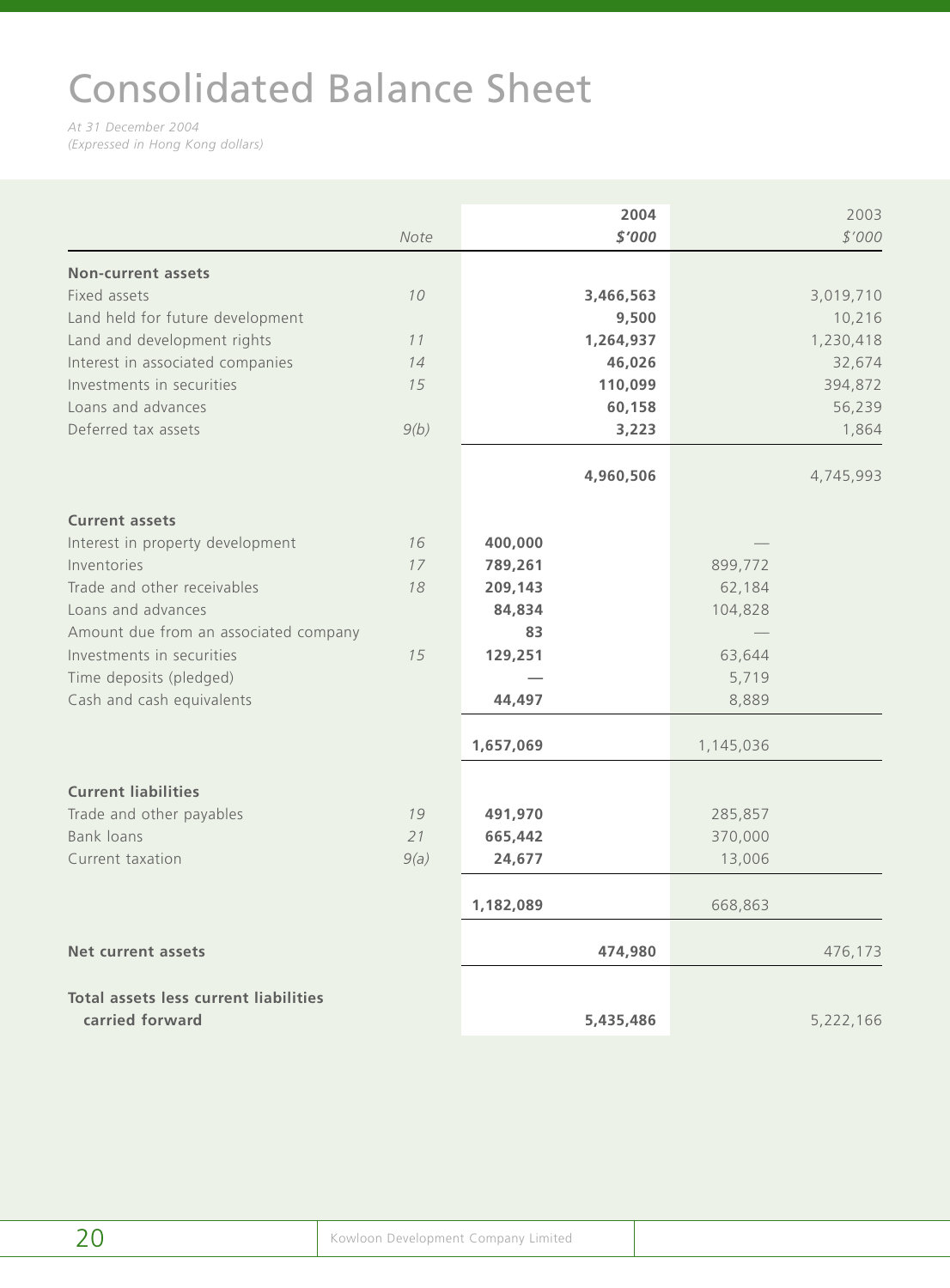# Consolidated Balance Sheet

*At 31 December 2004 (Expressed in Hong Kong dollars)*

|                                                                                                | Note                   |                                        | 2004<br>\$'000 |                               | 2003<br>\$'000 |
|------------------------------------------------------------------------------------------------|------------------------|----------------------------------------|----------------|-------------------------------|----------------|
| <b>Total assets less current liabilities</b><br>brought forward                                |                        |                                        | 5,435,486      |                               | 5,222,166      |
| <b>Non-current liabilities</b>                                                                 |                        |                                        |                |                               |                |
| Loan from ultimate holding company<br>Bank loans<br>Other payables<br>Deferred tax liabilities | 20<br>21<br>11<br>9(b) | 7,519<br>1,086,987<br>62,263<br>23,748 |                | 1,838,989<br>73,603<br>21,325 |                |
|                                                                                                |                        |                                        | 1,180,517      |                               | 1,933,917      |
| Minority interests                                                                             |                        |                                        | 1,208          |                               | 1,476          |
| <b>Net assets</b>                                                                              |                        |                                        | 4,253,761      |                               | 3,286,773      |
| <b>Capital and reserves</b>                                                                    |                        |                                        |                |                               |                |
| Share capital                                                                                  | 22                     |                                        | 56,677         |                               | 48,377         |
| Reserves                                                                                       | 23                     |                                        | 4,197,084      |                               | 3,238,396      |
|                                                                                                |                        |                                        | 4,253,761      |                               | 3,286,773      |

Approved and authorized for issue by the board of directors on 30 March 2005.

**Or Wai Sheun Lai Ka Fai** *Directors*

| Annual Report 2004 |  |
|--------------------|--|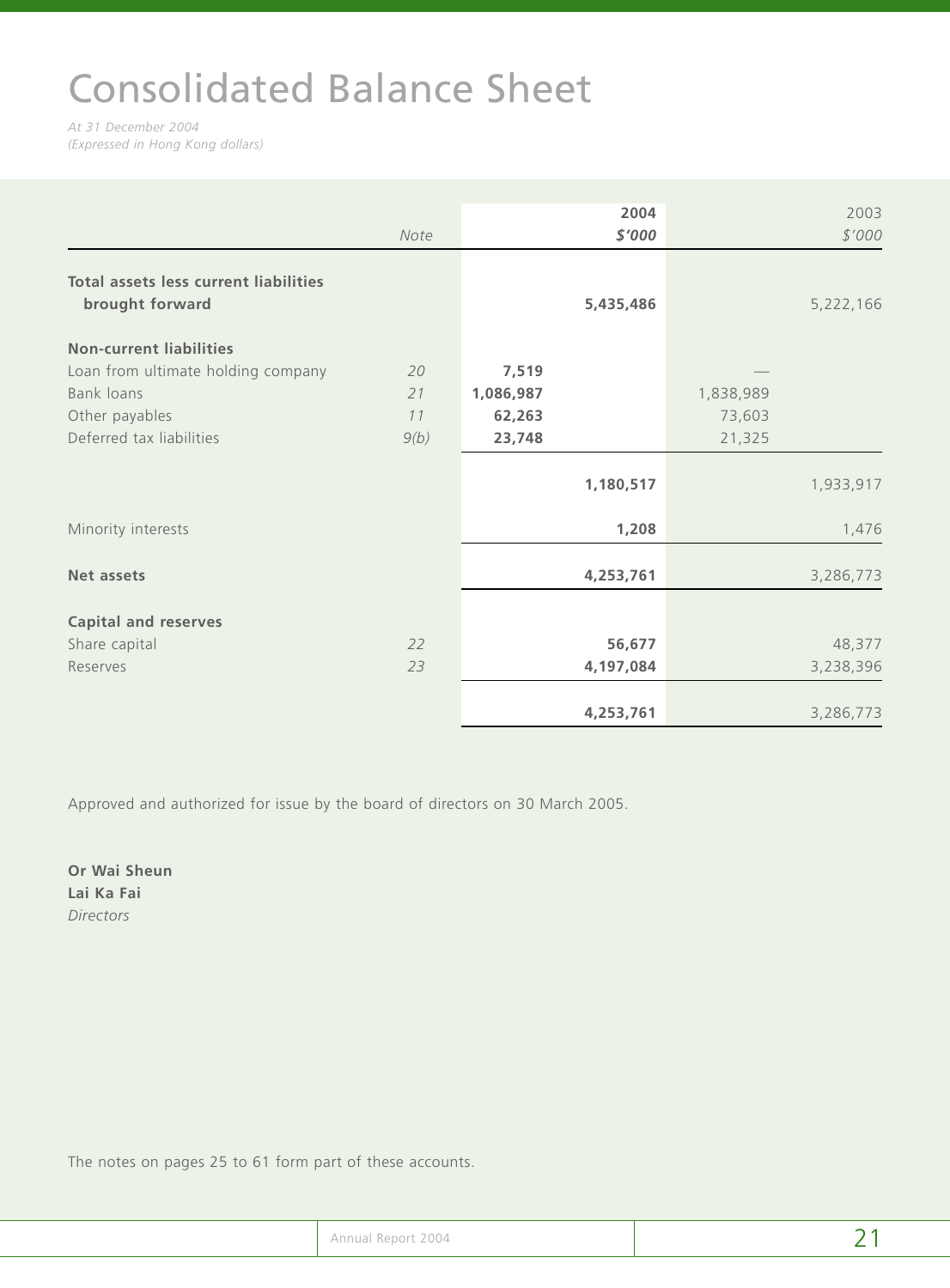# Balance Sheet

*At 31 December 2004 (Expressed in Hong Kong dollars)*

|                                              | Note |           | 2004<br>\$'000 |           | 2003<br>\$'000 |
|----------------------------------------------|------|-----------|----------------|-----------|----------------|
| <b>Non-current assets</b>                    |      |           |                |           |                |
| Fixed assets                                 | 10   |           | 2,800,553      |           | 2,570,463      |
| Interest in subsidiaries                     | 13   |           | 2,317,774      |           | 2,093,380      |
|                                              |      |           | 5,118,327      |           | 4,663,843      |
| <b>Current assets</b>                        |      |           |                |           |                |
| Trade and other receivables                  | 18   | 7,267     |                | 10,507    |                |
| Cash and cash equivalents                    |      | 13,196    |                | 3,444     |                |
|                                              |      | 20,463    |                | 13,951    |                |
| <b>Current liabilities</b>                   |      |           |                |           |                |
| Trade and other payables                     | 19   | 86,676    |                | 59,814    |                |
| Bank loans                                   | 21   | 140,300   |                | 370,000   |                |
| Current taxation                             | 9(a) | 5,363     |                | 2,884     |                |
|                                              |      | 232,339   |                | 432,698   |                |
| <b>Net current liabilities</b>               |      |           | (211, 876)     |           | (418, 747)     |
| <b>Total assets less current liabilities</b> |      |           | 4,906,451      |           | 4,245,096      |
| <b>Non-current liabilities</b>               |      |           |                |           |                |
| Loan from ultimate holding company           | 20   | 7,519     |                |           |                |
| Bank loans                                   | 21   | 1,017,687 |                | 1,062,727 |                |
| Deferred tax liabilities                     | 9(b) | 16,292    |                | 13,687    |                |
|                                              |      |           | 1,041,498      |           | 1,076,414      |
| <b>Net assets</b>                            |      |           | 3,864,953      |           | 3,168,682      |
| <b>Capital and reserves</b>                  |      |           |                |           |                |
| Share capital                                | 22   |           | 56,677         |           | 48,377         |
| Reserves                                     | 23   |           | 3,808,276      |           | 3,120,305      |
|                                              |      |           | 3,864,953      |           | 3,168,682      |

Approved and authorized for issue by the board of directors on 30 March 2005.

**Or Wai Sheun Lai Ka Fai** *Directors*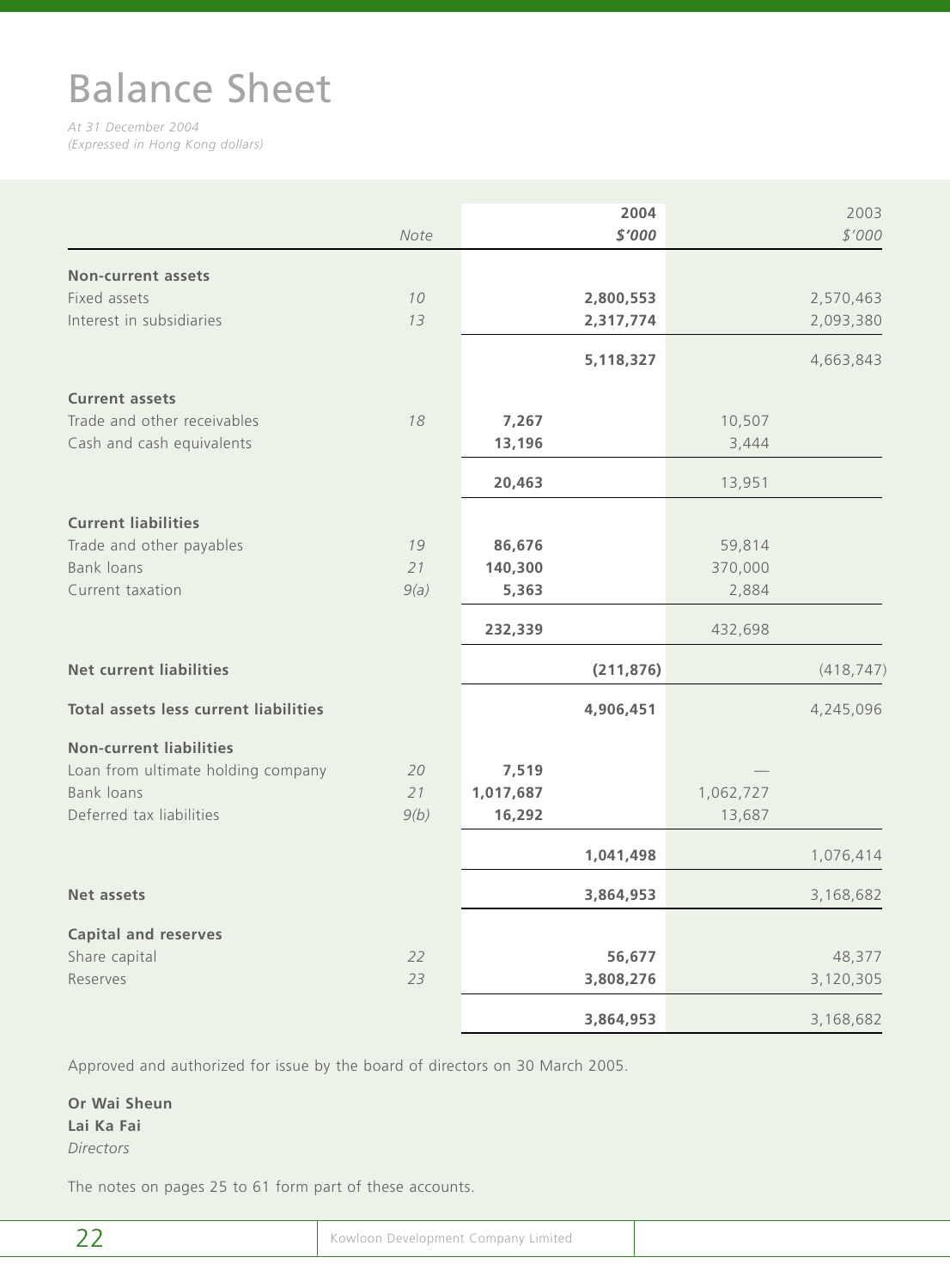# Consolidated Statement of Changes in Equity

*For the year ended 31 December 2004 (Expressed in Hong Kong dollars)*

|                                                                                                   | Note | 2004<br>\$'000 | 2003<br>\$'000 |
|---------------------------------------------------------------------------------------------------|------|----------------|----------------|
| <b>Total equity at 1 January</b>                                                                  |      | 3,286,773      | 3,243,189      |
| Surplus/(Deficit) on revaluation of investment<br>properties                                      | 23   | 257,792        | (26, 272)      |
| Surplus on revaluation of investments in securities                                               | 23   | 14,218         |                |
| Net gains/(losses) not recognized in the income statement                                         |      | 272,010        | (26, 272)      |
| Net profit for the year                                                                           |      | 303,096        | 201,500        |
| Final dividend approved and paid in respect of the<br>previous financial year                     | 7(b) | (124, 689)     | (96, 754)      |
| Interim dividend declared and paid in respect of the current year                                 | 7(a) | (39, 674)      | (29, 026)      |
| Revaluation surplus transferred to income statement<br>upon disposal of investments in securities | 23   |                | (5,864)        |
| Issue of shares                                                                                   | 22   | 8,300          |                |
| Net share premium received                                                                        | 23   | 547,945        |                |
| <b>Total equity at 31 December</b>                                                                |      | 4,253,761      | 3,286,773      |

| Annual Report 2004 |  |
|--------------------|--|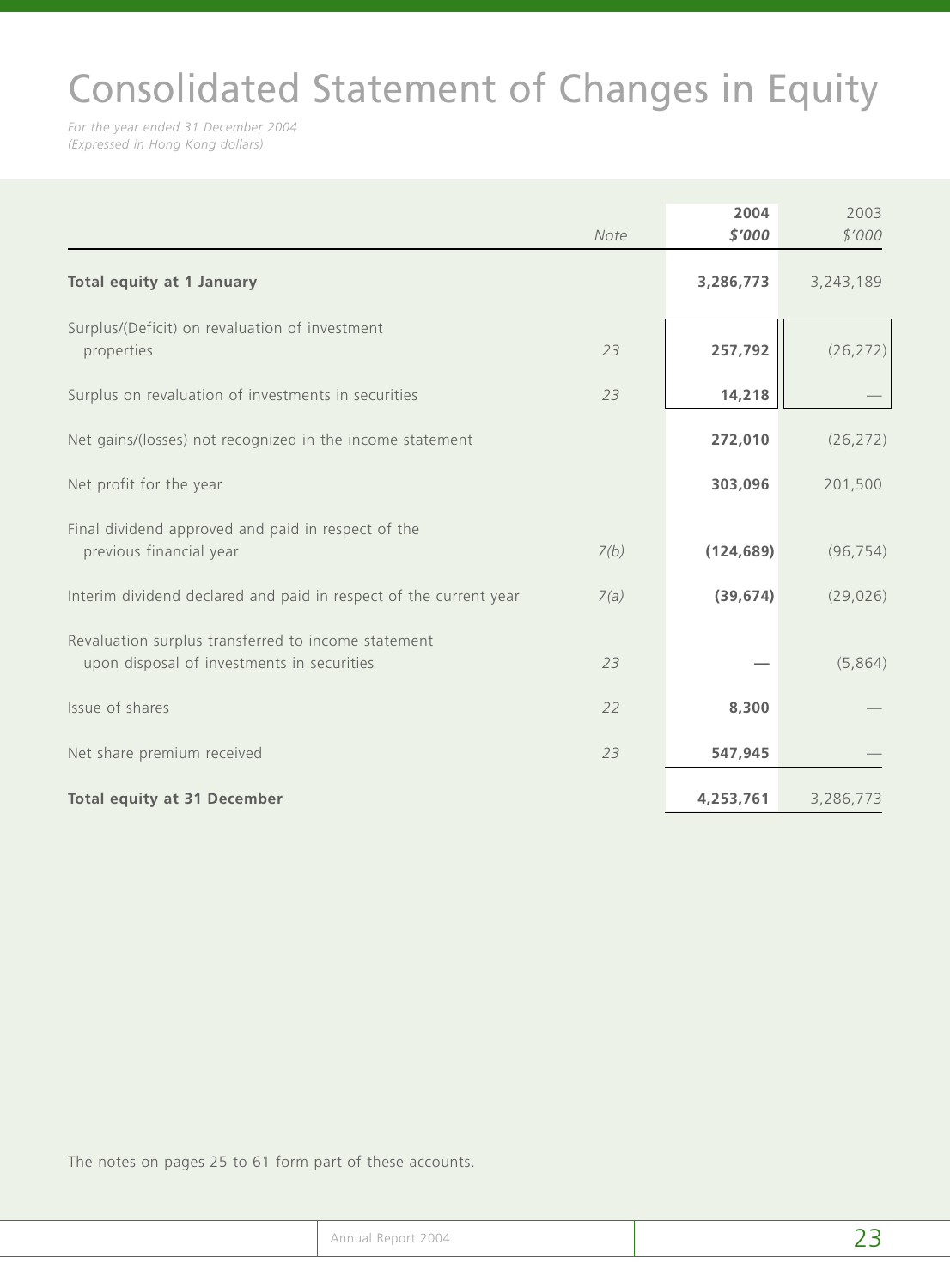# Consolidated Cash Flow Statement

*For the year ended 31 December 2004 (Expressed in Hong Kong dollars)*

|                                                      |       | 2004           | 2003       |
|------------------------------------------------------|-------|----------------|------------|
|                                                      | Note  | \$'000         | \$'000     |
| Net cash from/(used in) operating activities         | 24(a) | 793,048        | (282, 890) |
|                                                      |       |                |            |
| <b>Investing activities</b>                          |       |                |            |
| Sale of other fixed assets                           |       | $\overline{2}$ |            |
| Sale of listed securities                            |       |                | 43,865     |
| Redemption of held-to-maturity securities            |       |                | 1,000      |
| Additions to fixed assets and properties             |       | (182, 589)     | (6, 516)   |
| Additions to land held for future development        |       |                | (17)       |
| Additions to land and development rights             |       | (114, 246)     | (185, 567) |
| Acquisition of a subsidiary                          | 24(b) | (400, 000)     | (141, 750) |
| (Increase)/Decrease in loan to an associated company |       | (4,638)        | 1,663      |
| Dividend received from an associated company         |       | 840            | 420        |
| Net cash used in investing activities                |       | (700, 631)     | (286, 902) |
|                                                      |       |                |            |
| <b>Financing activities</b>                          |       |                |            |
| (Decrease)/Increase in bank loans                    |       | (456, 560)     | 686,016    |
| Increase in loan from ultimate holding company       |       | 7,519          |            |
| Net proceeds from shares issued                      |       | 556,245        |            |
| Dividend paid                                        |       | (164, 013)     | (125, 527) |
| Dividend paid to minority shareholders               |       |                | (750)      |
|                                                      |       |                |            |
| Net cash (used in)/from financing activities         |       | (56, 809)      | 559,739    |
| Net increase/(decrease) in cash and cash equivalents |       | 35,608         | (10, 053)  |
| Cash and cash equivalents at 1 January               |       | 8,889          | 18,942     |
|                                                      |       |                |            |
| Cash and cash equivalents at 31 December             |       | 44,497         | 8,889      |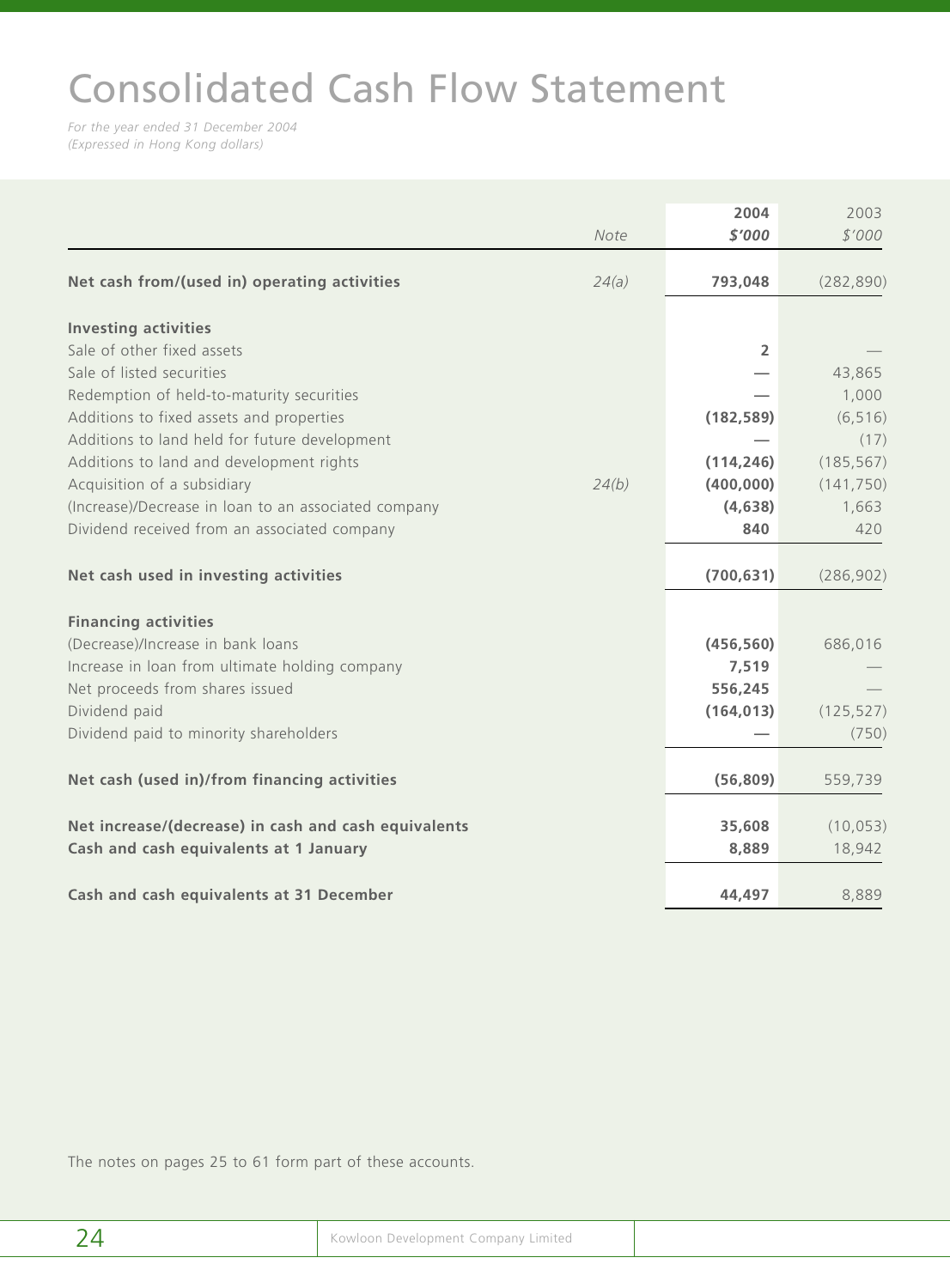*(Expressed in Hong Kong dollars)*

## **1. Significant accounting policies**

#### (a) **Statement of compliance**

These accounts have been prepared in accordance with all applicable Hong Kong Financial Reporting Standards (which includes all applicable Statements of Standard Accounting Practice ("SSAP") and Interpretations) issued by the Hong Kong Institute of Certified Public Accountants ("HKICPA"), accounting principles generally accepted in Hong Kong and the requirements of the Hong Kong Companies Ordinance. These accounts also comply with the applicable disclosure provision of the Rules Governing the Listing of Securities on The Stock Exchange of Hong Kong Limited. A summary of the significant accounting policies adopted by the Group is set out below.

HKICPA has issued a number of new and revised Hong Kong Financial Reporting Standards and Hong Kong Accounting Standards ("new HKFRSs") which are effective for accounting periods beginning on or after 1 January 2005.

The Group has not early adopted these new HKFRSs in the accounts for the year ended 31 December 2004. The Group has already commenced an assessment of the impact of these new HKFRSs but is not yet in a position to state whether these new HKFRSs would have a significant impact on its results of operations and financial position.

#### (b) **Measurement basis**

The measurement basis used in the preparation of the accounts is historical cost modified by the revaluation of investment properties, and the marking to market of certain investments in securities as explained in the accounting policies set out below.

#### (c) **Basis of consolidation**

The consolidated accounts include the accounts of Kowloon Development Company Limited and all of its subsidiaries made up to 31 December, together with the Group's share of the results for the year and net assets of its associated companies. The results of subsidiaries acquired or disposed of during the year are included in the consolidated income statement from or to the date of their acquisition or disposal, as appropriate. All material intercompany transactions and balances are eliminated on consolidation.

Goodwill arising on consolidation represents the excess of the cost of the acquisition of subsidiaries and associated companies over the Group's share of the fair value of the identifiable assets and liabilities acquired at the date of acquisition.

Goodwill arising from acquisitions on or after 1 January 2001 is amortized to the consolidated income statement on a straight-line basis over its estimated useful life. For acquisitions before 1 January 2001, goodwill is eliminated against reserves and is reduced by impairment losses.

| Annual Report 2004 |  |
|--------------------|--|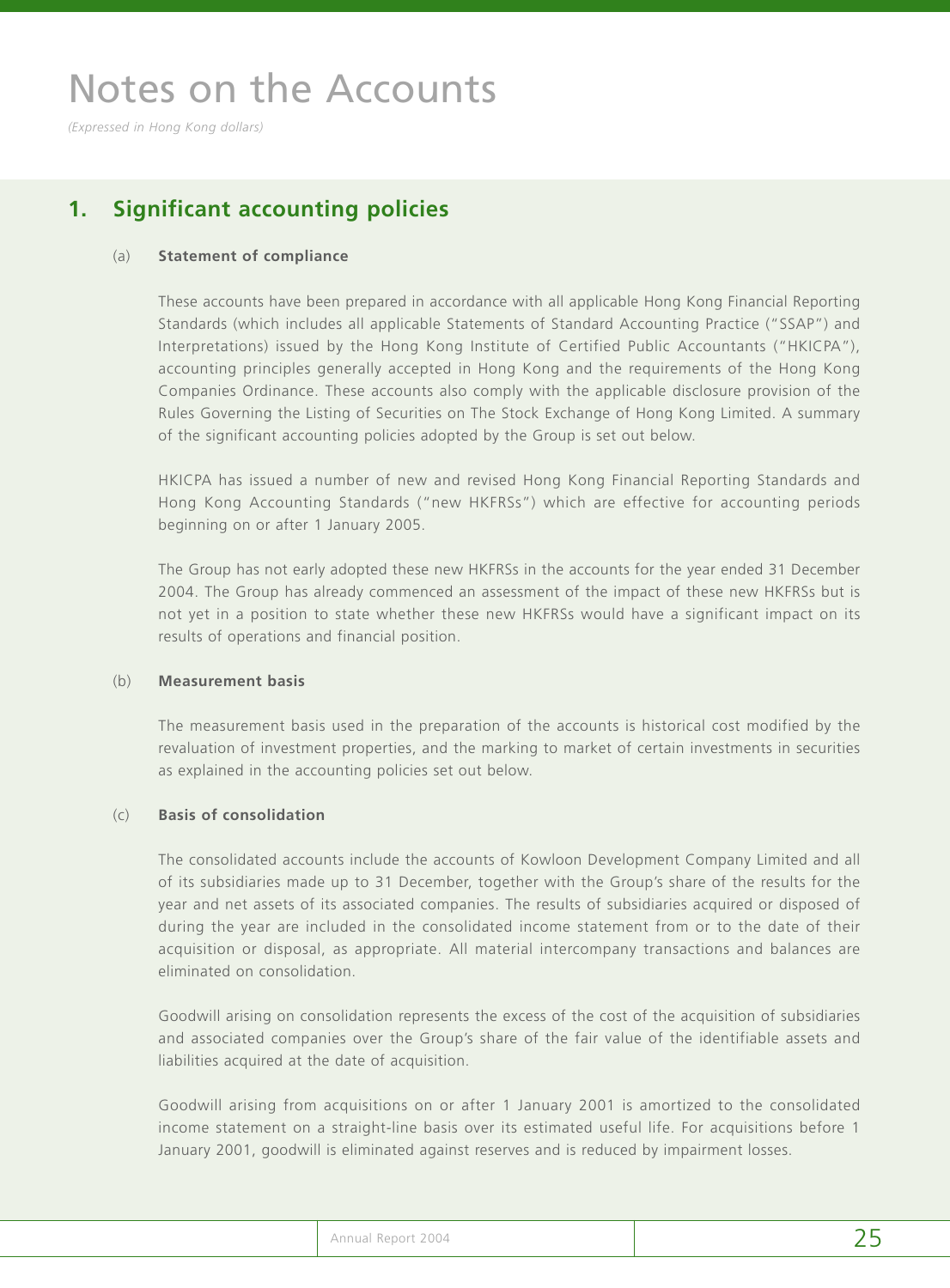*(Expressed in Hong Kong dollars)*

### **1. Significant accounting policies** *(Continued)*

#### (c) **Basis of consolidation** *(Continued)*

On disposal of a subsidiary or an associated company during the year, any attributable amount of goodwill not previously amortized through the consolidated income statement or which has previously been dealt with as a movement on Group reserves is included in the calculation of the profit or loss on disposal.

#### (d) **Interest in subsidiaries**

Subsidiaries, in accordance with the Hong Kong Companies Ordinance, are companies in which the Group, directly or indirectly, holds more than half of the issued share capital, or controls more than half of the voting power, or controls the composition of the board of directors.

In the Company's balance sheet, an investment in a subsidiary is stated at cost less impairment losses.

#### (e) **Interest in associated companies**

An associated company is a company in which the Group has significant influence, but not control or joint control, over its management, including participation in the financial and operating policy decisions.

An investment in an associated company is accounted for in the consolidated accounts under the equity method and is initially recorded at cost and adjusted thereafter for the post-acquisition change in the Group's share of the associated company's net assets. The consolidated income statement reflects the Group's share of the post-acquisition results of the associated company.

The results of associated companies are included in the Company's income statement to the extent of dividends received and receivable, providing the dividend is in respect of a period ending on or before that of the Company and the Company's right to receive the dividend is established as at balance sheet date.

In the Company's balance sheet, its investments in associated companies are stated at cost less impairment losses.

#### (f) **Interest in joint ventures**

A joint venture is a contractual arrangement whereby the Group and other parties undertake an economic activity which is subject to joint control.

Jointly controlled assets are assets of a joint venture over which the Group has joint control with other venturers in accordance with contractual arrangements and through the joint control of which the Group has control over its share of future economic benefits earned from the assets.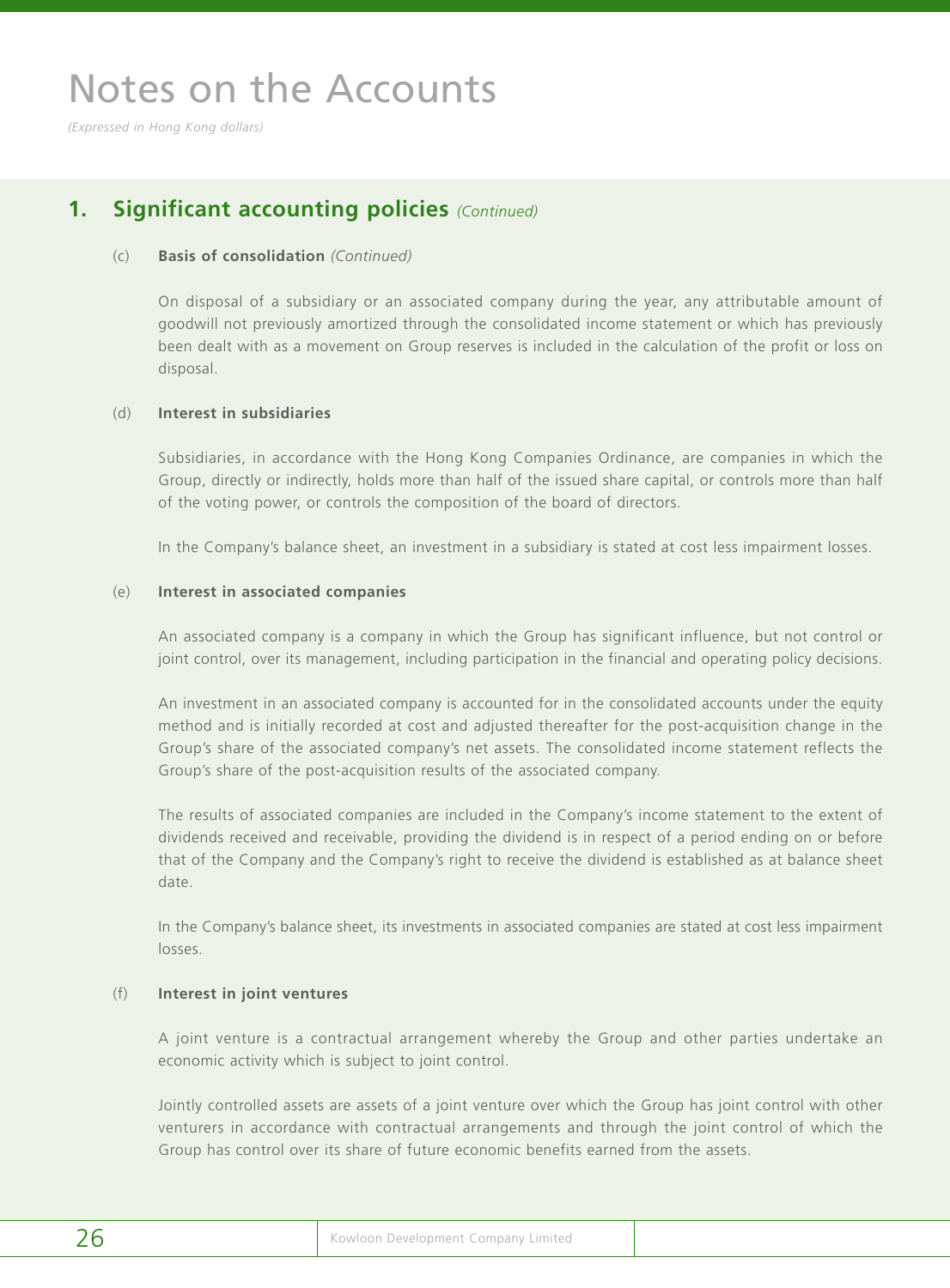*(Expressed in Hong Kong dollars)*

## **1. Significant accounting policies** *(Continued)*

#### (f) **Interest in joint ventures** *(Continued)*

The Group's share of jointly controlled assets and any liabilities incurred jointly with other venturers are recognized in the balance sheets and classified according to their nature. Liabilities and expenses incurred directly in respect of its interests in jointly controlled assets are accounted for on an accruals basis. Income from the sale or use of the Group's share of the output of the jointly controlled assets, together with its share of any expenses incurred by the joint venturers, are recognized in the income statement when it is probable that the economic benefits associated with the transactions will flow to or from the Group.

#### (g) **Properties**

#### (i) Investment properties

Interests in land and buildings held for rental purposes are recorded as investment properties and are not subject to periodic charges of depreciation except where the unexpired term of the lease is twenty years or less. They have been valued annually by an independent firm of professional surveyors on an open market value basis calculated by reference to net rental income allowing for reversionary income potential. Changes in the value of investment properties are dealt with as movements in the investment property revaluation reserve. If the total of this reserve is insufficient to cover a deficit on a portfolio basis, the excess of the deficit is charged to the income statement. Where a deficit has previously been charged to the income statement and a revaluation surplus subsequently arises, this surplus will be credited to the income statement to the extent of the deficit previously charged.

Upon disposal of investment properties, the related portion of surpluses or deficits previously taken to the investment property revaluation reserve is transferred to the income statement. In the opinion of the directors, the disposal of the revalued land and buildings at their carrying value will result in capital gains which are not subject to any tax liability.

#### (ii) Land held for future development

Land held for future development is stated at cost less impairment losses. No amortization is provided in respect of land held for future development.

(iii) Land and development rights

Land and development rights are stated at cost including borrowing costs capitalized less impairment losses.

| 2004<br>Annual<br><b>RADOL</b><br><b>Lands</b> |  |
|------------------------------------------------|--|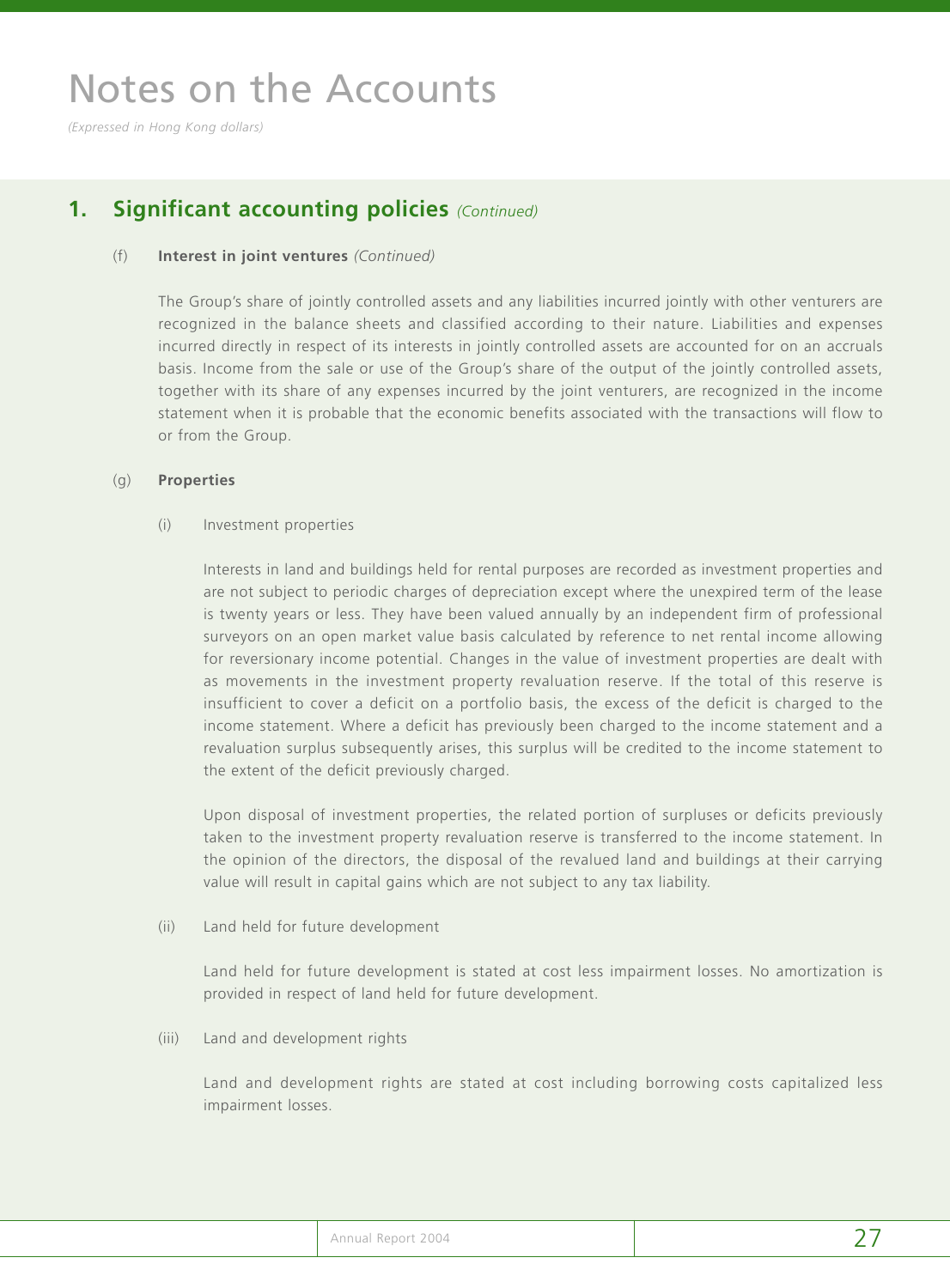*(Expressed in Hong Kong dollars)*

### **1. Significant accounting policies** *(Continued)*

#### (g) **Properties** *(Continued)*

(iv) Interest in property development

Interest in property development is stated at cost less impairment losses.

(v) Properties under development

Properties under development are stated at cost, including borrowing costs capitalized, aggregate costs of development, materials and supplies, wages and other expenses, less impairment losses.

(vi) Properties held for sale

Properties held for sale are stated at the lower of cost and the estimated net realizable value. Net realizable value represents the estimated selling price less costs to be incurred in selling the properties.

#### (h) **Borrowing costs**

Borrowing costs are expensed in the income statement in the period in which they are incurred, except to the extent that they are capitalized as being directly attributable to the acquisition, construction or production of an asset which necessarily takes a substantial period of time to prepare for its intended use or sale. The capitalization rate is arrived at by reference to the actual rate payable on borrowings for development purposes or, with regard to that part of the development costs financed out of general working capital, to the average rate thereof.

#### (i) **Depreciation**

(i) Investment properties

No depreciation is provided on investment properties with an unexpired lease term of over twenty years. The carrying value of investment properties with an unexpired lease term of twenty years or less is depreciated over the remaining term of the lease.

(ii) Land and buildings

Land and buildings are stated at cost less accumulated depreciation and impairment losses. Leasehold land is amortized over the remaining term of the leases. Buildings and improvements thereto are depreciated over the shorter of their useful lives of forty years and the unexpired terms of the leases.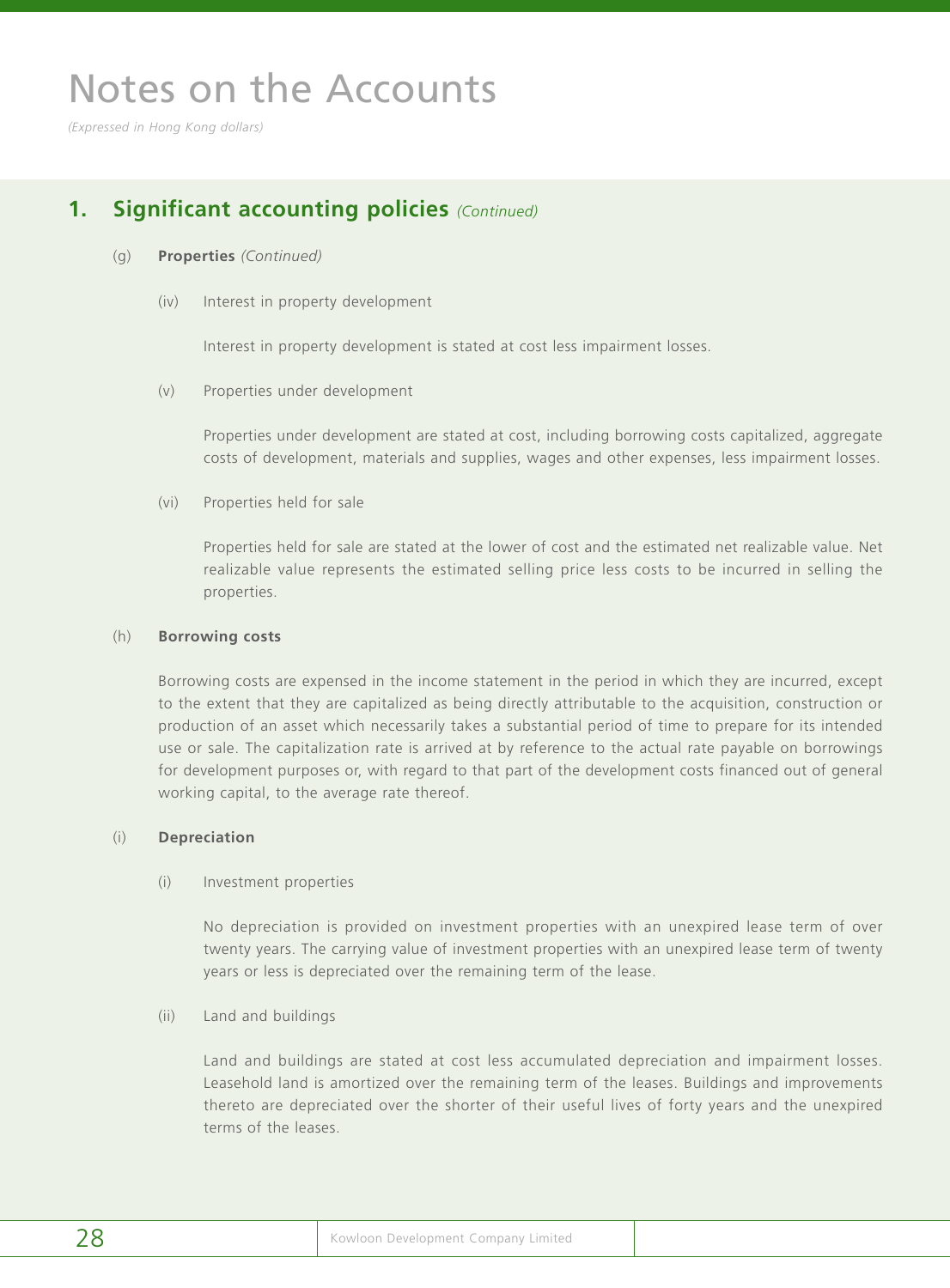*(Expressed in Hong Kong dollars)*

## **1. Significant accounting policies** *(Continued)*

#### (i) **Depreciation** *(Continued)*

(iii) Other fixed assets

Other fixed assets are stated at cost less accumulated depreciation and impairment losses. Depreciation is calculated on a straight line method to write off the assets over their estimated useful lives as follows:

- Air conditioning plant, plant and machinery, lifts and escalators 10 years 10 years
- Furniture and fixtures, motor vehicles, electronic data processing 3 to 5 years equipment and others

#### (j) **Investments in securities**

- (i) Dated debt securities that the Group has the ability and intention to hold to maturity are classified as held-to-maturity securities. Held-to-maturity securities are stated in the balance sheet at amortized cost less any provisions for diminution in value. Provisions are made when carrying amounts are not expected to be fully recovered and are recognized as an expense in the income statement, such provisions being determined for each investment individually.
- (ii) Securities are presented as trading securities when they were acquired principally for the purpose of generating a profit from short term fluctuations in price. Trading securities are stated in the balance sheet at fair value. Changes in fair value are recognized in the income statement as they arise.
- (iii) All other securities are classified as non-trading securities and are stated in the balance sheet at fair value. Changes in fair value are recognized in the investment revaluation reserve until the security is sold, collected, or otherwise disposed of, or until there is objective evidence that the security is impaired, at which time the relevant cumulative loss is transferred from the investment revaluation reserve to the income statement.
- (iv) Transfers from the investment revaluation reserve to the income statement as a result of impairments are reversed when the circumstances and events that led to the impairment cease to exist and there is persuasive evidence that the new circumstances and events will persist for the foreseeable future.
- (v) Profits or losses on disposal of investments in securities are determined as the difference between the estimated net disposal proceeds and the carrying amount of the investments and are accounted for in the income statement as they arise.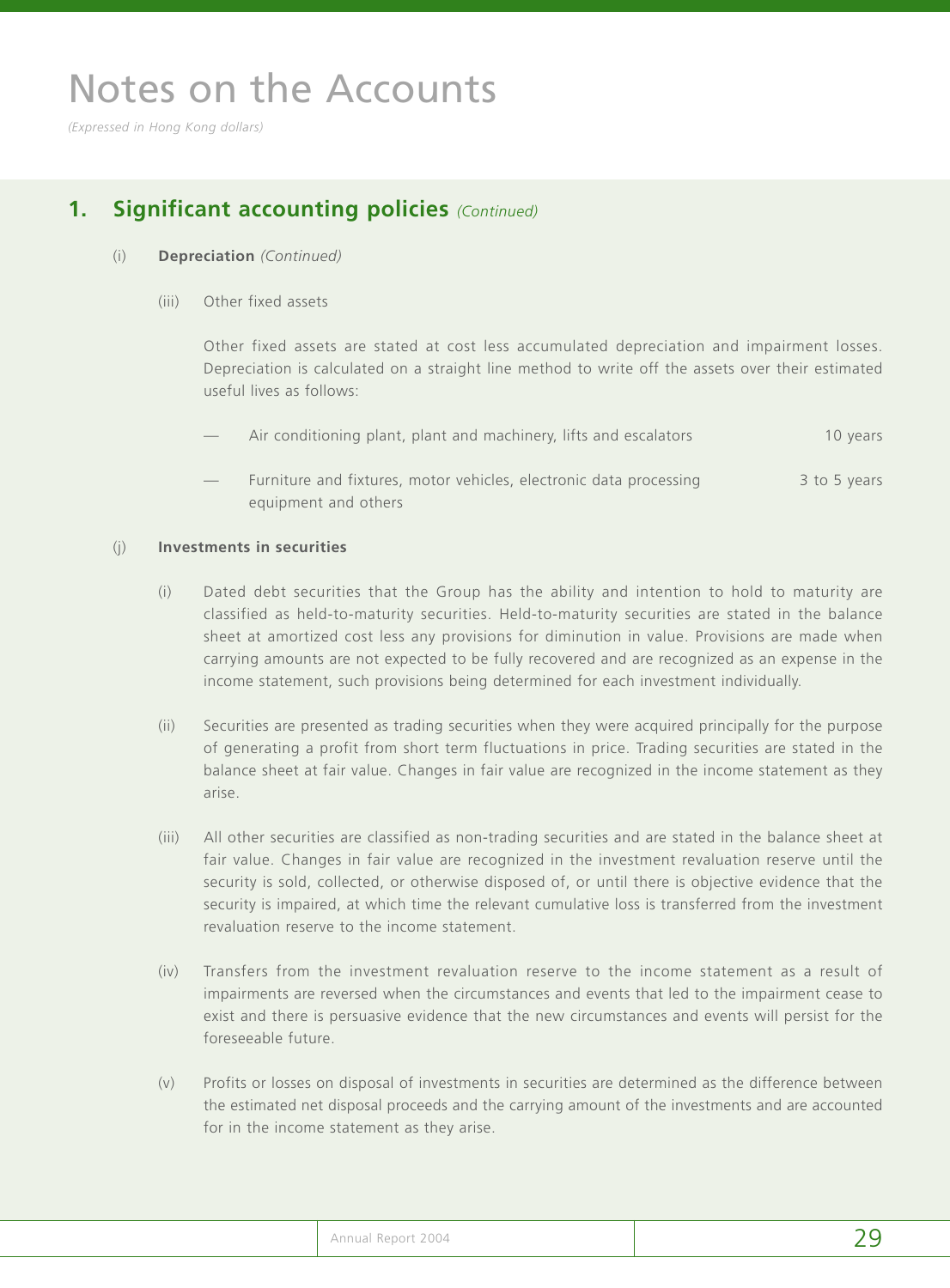*(Expressed in Hong Kong dollars)*

## **1. Significant accounting policies** *(Continued)*

#### (k) **Impairment of assets**

At the balance sheet date, the Group reviews the carrying amounts of its assets and positive goodwill to determine whether there is any indication that those assets have suffered an impairment loss. If the recoverable amount of an asset is estimated to be less than its carrying amount, the carrying amount of the asset is reduced to its recoverable amount. An impairment loss is recognized as an expense immediately, unless the relevant asset is carried at revalued amount, in which case the impairment loss is treated as a revaluation decrease.

Where an impairment loss subsequently reverses, the carrying amount of the asset is increased to the revised estimate of its recoverable amount, so that the increased carrying amount does not exceed the carrying amount that would have been determined had no impairment loss been recognized for the asset in prior years. A reversal of an impairment loss is recognized as income immediately, unless the relevant asset is carried at revalued amount, in which case the reversal of the impairment loss is treated as a revaluation increase.

#### (l) **Deferred taxation**

Deferred taxation is provided in full, using the balance sheet liability method, on temporary differences arising between the tax bases of assets and liabilities and their carrying amounts in the accounts. Deferred tax assets are recognized to the extent that it is probable that future taxable profit will be available against which the temporary differences can be utilized.

Movements in deferred tax assets and liabilities are recognized in the income statement except to the extent that they relate to items recognized directly in equity, in which case they are recognized in equity.

The amount of deferred tax recognized is measured based on the expected manner of realization or settlement of the carrying amount of the assets and liabilities, using tax rates enacted or substantively enacted at the balancee sheet date.

The carrying amount of a deferred tax asset is reviewed at each balance sheet date and is reduced to the extent that it is no longer probable that sufficient taxable profit will be available to allow the related tax benefit to be utilized. Any such reduction is reversed to the extent that it becomes probable that sufficient taxable profit will be available.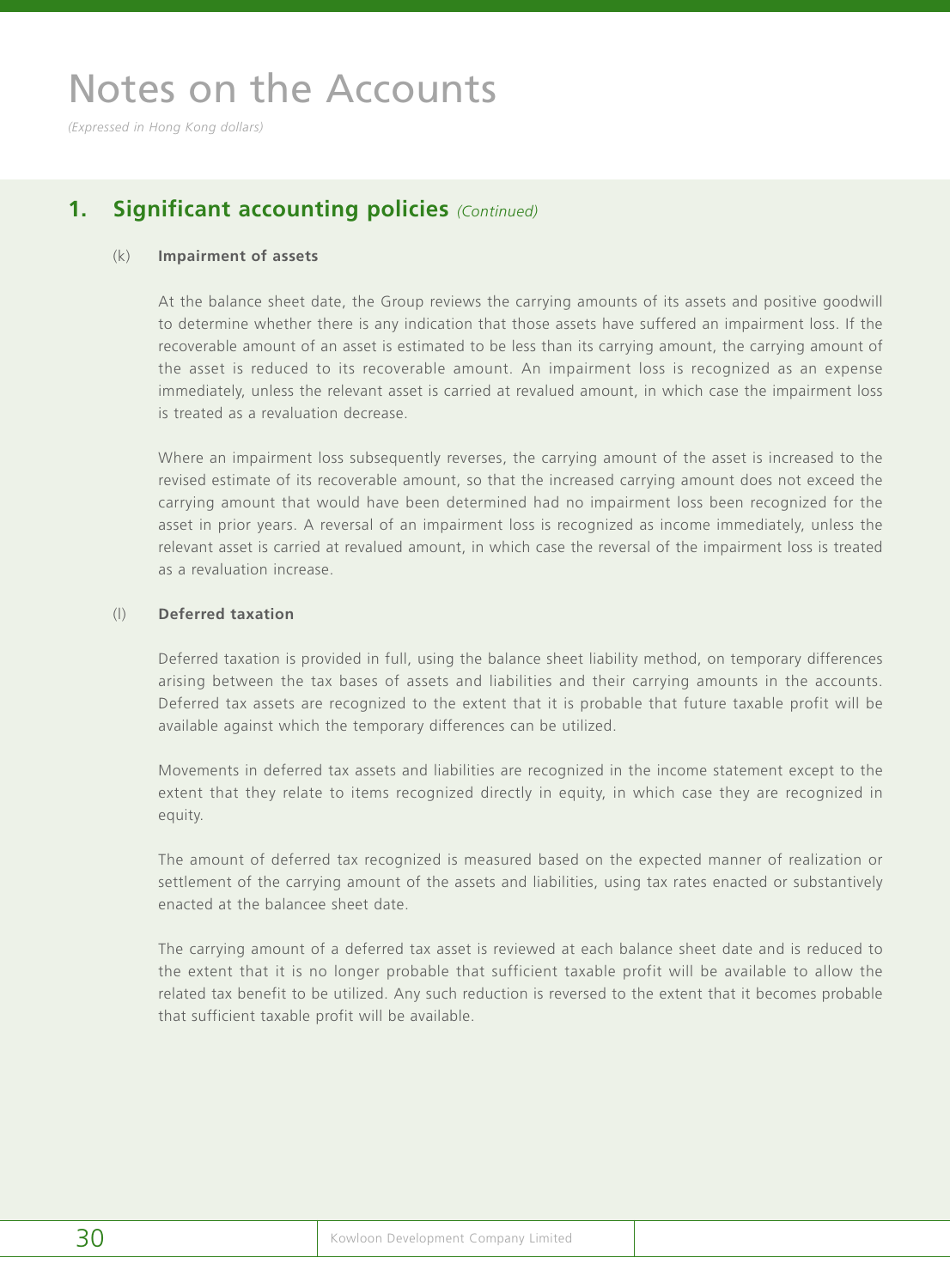*(Expressed in Hong Kong dollars)*

### **1. Significant accounting policies** *(Continued)*

#### (m) **Recognition of revenue**

Provided it is probable that the economic benefits will flow to the Group and the revenue and costs, if applicable, can be measured reliably, revenue is recognized in the income statement as follows:

(i) Rental income from operating leases

Rental income receivable under operating leases is recognized in the income statement in equal instalments over the accounting periods covered by the lease term, except where an alternative basis is more representative of the pattern of benefits to be derived from the leased asset. Lease incentives granted are recognized in the income statement as an integral part of the aggregate net lease payments receivable. Contingent rentals are recognized as income in the accounting period in which they are earned.

(ii) Sale of properties

Revenue arising from sale of properties is recognized upon the execution of a binding sale agreement or when the relevant occupation permit is issued by the respective building authority, whichever is later. Payments received from the purchasers prior to this stage are recorded as deposits received on sale of properties in the balance sheet.

(iii) Sale of investments in securities

Revenue from sale of investments in securities is recognized when the buyer takes legal title to the securities.

(iv) Film right royalties

Film right royalties are recognized upon the delivery of print copies, film negatives or other materials.

(v) Interest income

Interest income is recognized on a time-apportionment basis throughout the life of the asset concerned.

#### (n) **Translation of foreign currencies**

Foreign currency transactions during the year are translated into Hong Kong dollars at the exchange rates ruling at the transaction dates. Monetary assets and liabilities in foreign currencies are translated into Hong Kong dollars at the exchange rates ruling at the balance sheet date. Exchange gains and losses on foreign currency translation are dealt with in the income statement.

| Annual Report 2004 |  |
|--------------------|--|
|                    |  |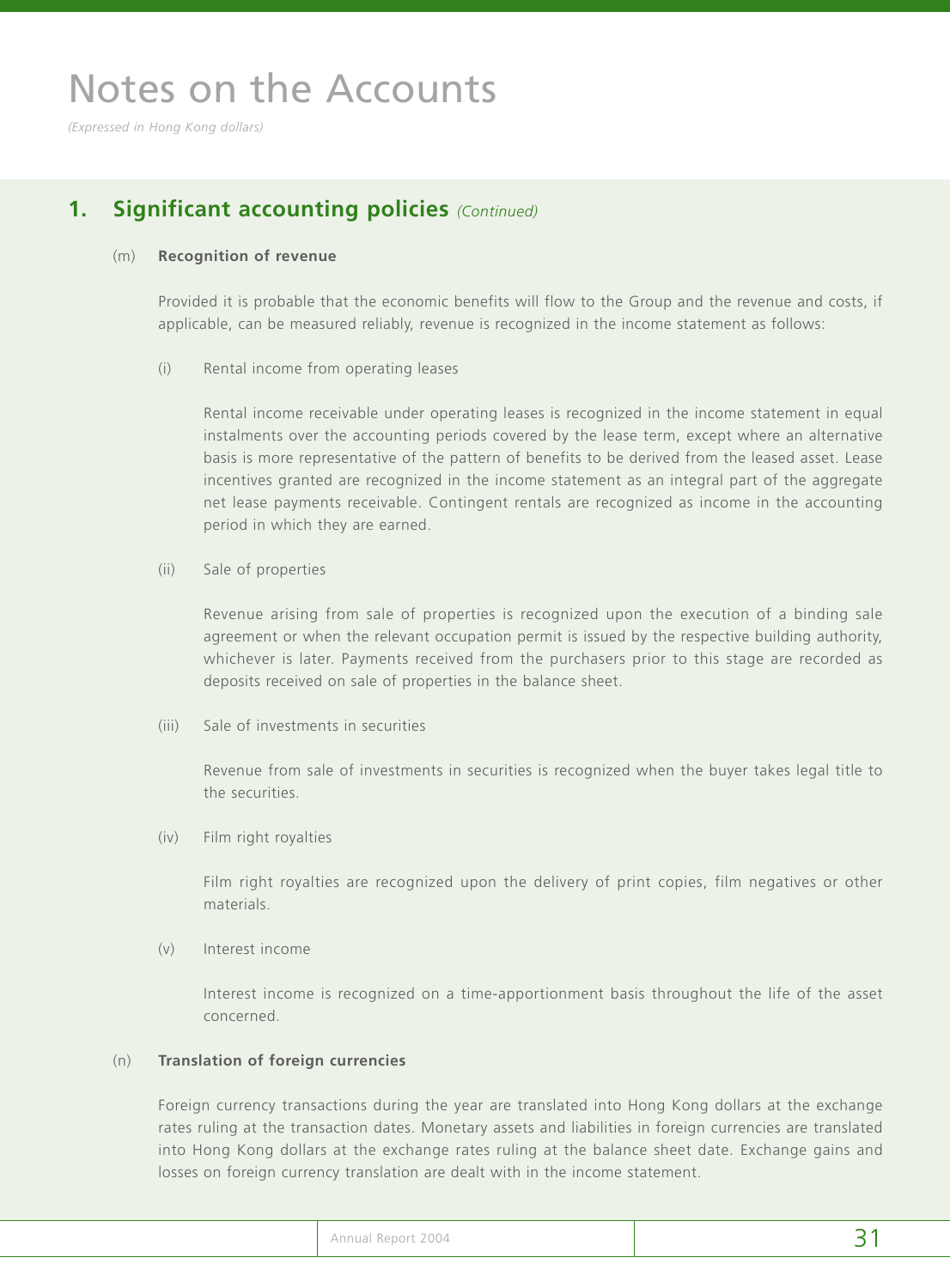*(Expressed in Hong Kong dollars)*

### **1. Significant accounting policies** *(Continued)*

#### (o) **Related parties**

For the purposes of these accounts, parties are considered to be related to the Group if the Group has the ability, directly or indirectly, to control the party or exercise significant influence over the party in making financial and operating decisions, or vice versa, or where the Group and the party are subject to common control or common significant influence. Related parties may be individuals or other entities.

#### (p) **Segment reporting**

A segment is a distinguishable component of the Group that is engaged either in providing products or services (business segment), or in providing products or services within a particular economic environment (geographical segment), which is subject to risks and rewards that are different from those of other segments.

Segment revenue, expenses, results, assets and liabilities include items directly attributable to a segment as well as those that can be allocated on a reasonable basis to that segment. Segment capital expenditure is the total cost incurred during the year to acquire segment assets (both tangible and intangible) that are expected to be used for more than one year. Unallocated items mainly comprise financial and corporate assets, loans, borrowings, corporate and financing expenses.

## **2. Segment information**

Segment information is presented in respect of the Group's business and geographical segments. Business segment information is chosen as the primary reporting format because this is more relevant to the Group's internal financial reporting.

Turnover comprises income from property and securities investments, net proceeds from sale of properties, film distribution income and interest income.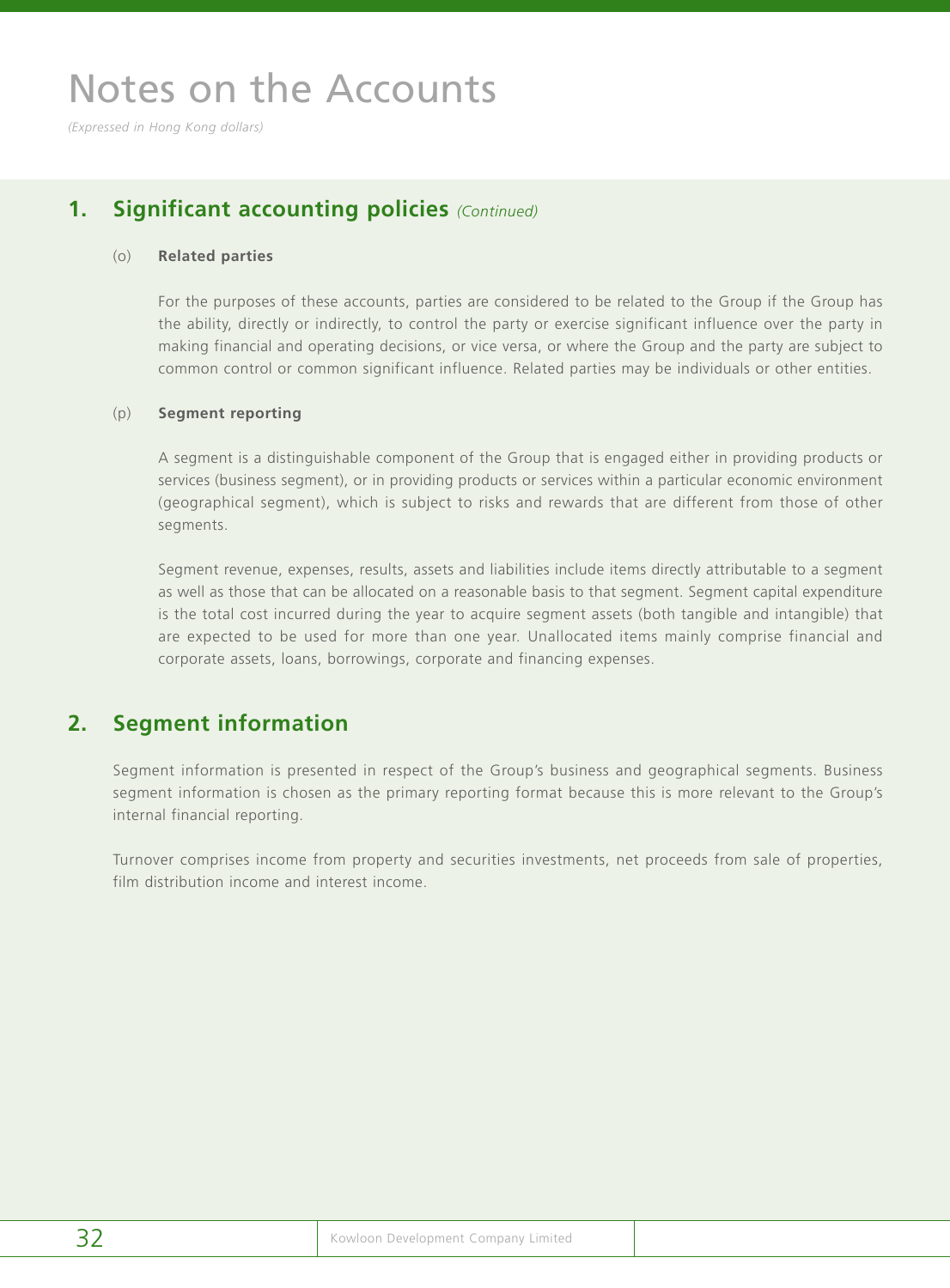*(Expressed in Hong Kong dollars)*

## **2. Segment information** *(Continued)*

### (a) **Business segments**

|                                                         |              |           | 2004                   |             |               |
|---------------------------------------------------------|--------------|-----------|------------------------|-------------|---------------|
|                                                         |              |           |                        | Financing   |               |
|                                                         |              | Property  | Property               | and         |               |
|                                                         | Consolidated |           | investment development | investments | <b>Others</b> |
|                                                         | \$'000       | \$'000    | \$'000                 | \$'000      | \$'000        |
| Turnover                                                | 773,425      | 206,595   | 294,718                | 264,894     | 7,218         |
| Contribution from operations                            | 366,138      | 182,778   | 102,324                | 78,412      | 2,624         |
| Unallocated group expenses                              | (31, 889)    |           |                        |             |               |
| Profit from operations                                  | 334,249      |           |                        |             |               |
| Finance costs                                           | (6, 169)     |           |                        |             |               |
| Share of profits less losses of<br>associated companies | 12,889       |           |                        |             | 12,889        |
| Profit before taxation                                  | 340,969      |           |                        |             |               |
| Income tax                                              | (38, 141)    |           |                        |             |               |
| Profit after taxation                                   | 302,828      |           |                        |             |               |
| Minority interests                                      | 268          |           |                        |             |               |
| Profit attributable to shareholders                     | 303,096      |           |                        |             |               |
| Segment assets                                          | 6,519,955    | 3,606,189 | 2,506,062              | 401,318     | 6,386         |
| Investment in<br>associated companies                   | 46,026       |           |                        |             | 46,026        |
| Unallocated                                             | 51,594       |           |                        |             |               |
| Total assets                                            | 6,617,575    |           |                        |             |               |
| Segment liabilities                                     | 659,542      | 91,693    | 428,265                | 124,027     | 15,557        |
| Unallocated                                             | 1,703,064    |           |                        |             |               |
| Total liabilities                                       | 2,362,606    |           |                        |             |               |
| Capital expenditure incurred                            |              |           |                        |             |               |
| during the year                                         | 222,213      | 192,260   | 28,542                 |             | 1,411         |

| Annual Report 2004 |     |
|--------------------|-----|
|                    | ر ر |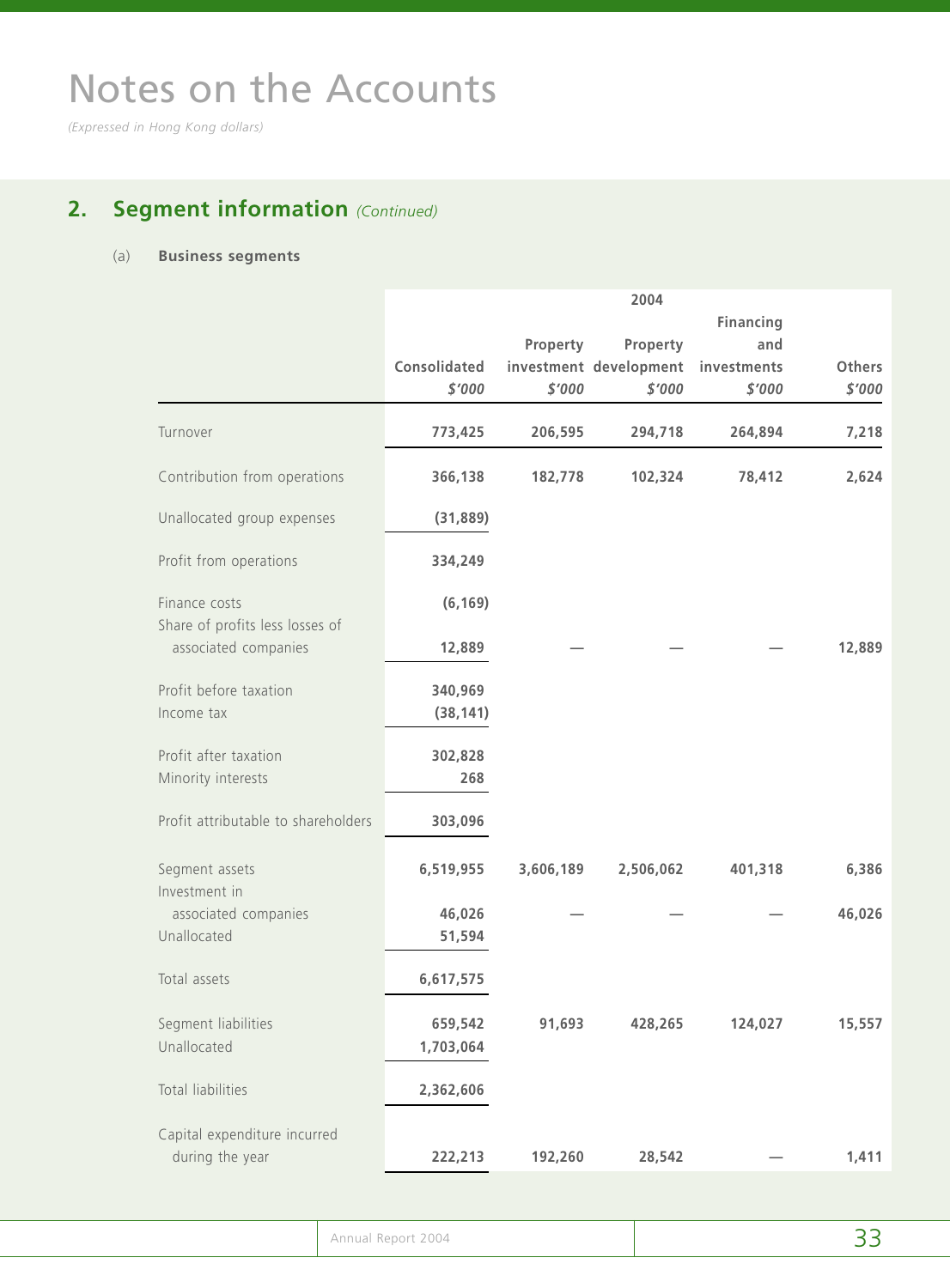*(Expressed in Hong Kong dollars)*

## **2. Segment information** *(Continued)*

#### (a) **Business segments** *(Continued)*

|                                                                                  |                        |                                  | 2003                              | Financing                                  |                                |
|----------------------------------------------------------------------------------|------------------------|----------------------------------|-----------------------------------|--------------------------------------------|--------------------------------|
|                                                                                  | Consolidated<br>\$'000 | Property<br>investment<br>\$'000 | Property<br>development<br>\$'000 | and<br>investments<br>\$'000<br>(Restated) | Others<br>\$'000<br>(Restated) |
| Turnover                                                                         | 673,812                | 179,308                          | 228,320                           | 260,623                                    | 5,561                          |
| Contribution from operations<br>Unallocated group expenses                       | 253,979<br>(17, 815)   | 163,768                          | 25,398                            | 63,945                                     | 868                            |
| Profit from operations                                                           | 236,164                |                                  |                                   |                                            |                                |
| Finance costs                                                                    | (11, 036)              |                                  |                                   |                                            |                                |
| Share of profits less losses of<br>associated companies<br>Profit on disposal of | 7,496                  |                                  |                                   |                                            | 7,496                          |
| investments in securities                                                        | 2,399                  |                                  |                                   | 2,399                                      |                                |
| Profit before taxation<br>Income tax                                             | 235,023<br>(33, 480)   |                                  |                                   |                                            |                                |
| Profit after taxation<br>Minority interests                                      | 201,543<br>(43)        |                                  |                                   |                                            |                                |
| Profit attributable to shareholders                                              | 201,500                |                                  |                                   |                                            |                                |
| Segment assets<br>Investment in                                                  | 5,827,171              | 3,017,758                        | 2,165,037                         | 641,329                                    | 3,047                          |
| associated companies<br>Unallocated                                              | 32,674<br>31,184       |                                  |                                   |                                            | 32,674                         |
| Total assets                                                                     | 5,891,029              |                                  |                                   |                                            |                                |
| Segment liabilities<br>Unallocated                                               | 489,581<br>2,113,199   | 61,613                           | 273,129                           | 140,941                                    | 13,898                         |
| Total liabilities                                                                | 2,602,780              |                                  |                                   |                                            |                                |
| Capital expenditure incurred<br>during the year                                  | 20,860                 | 6,400                            | 14,460                            |                                            |                                |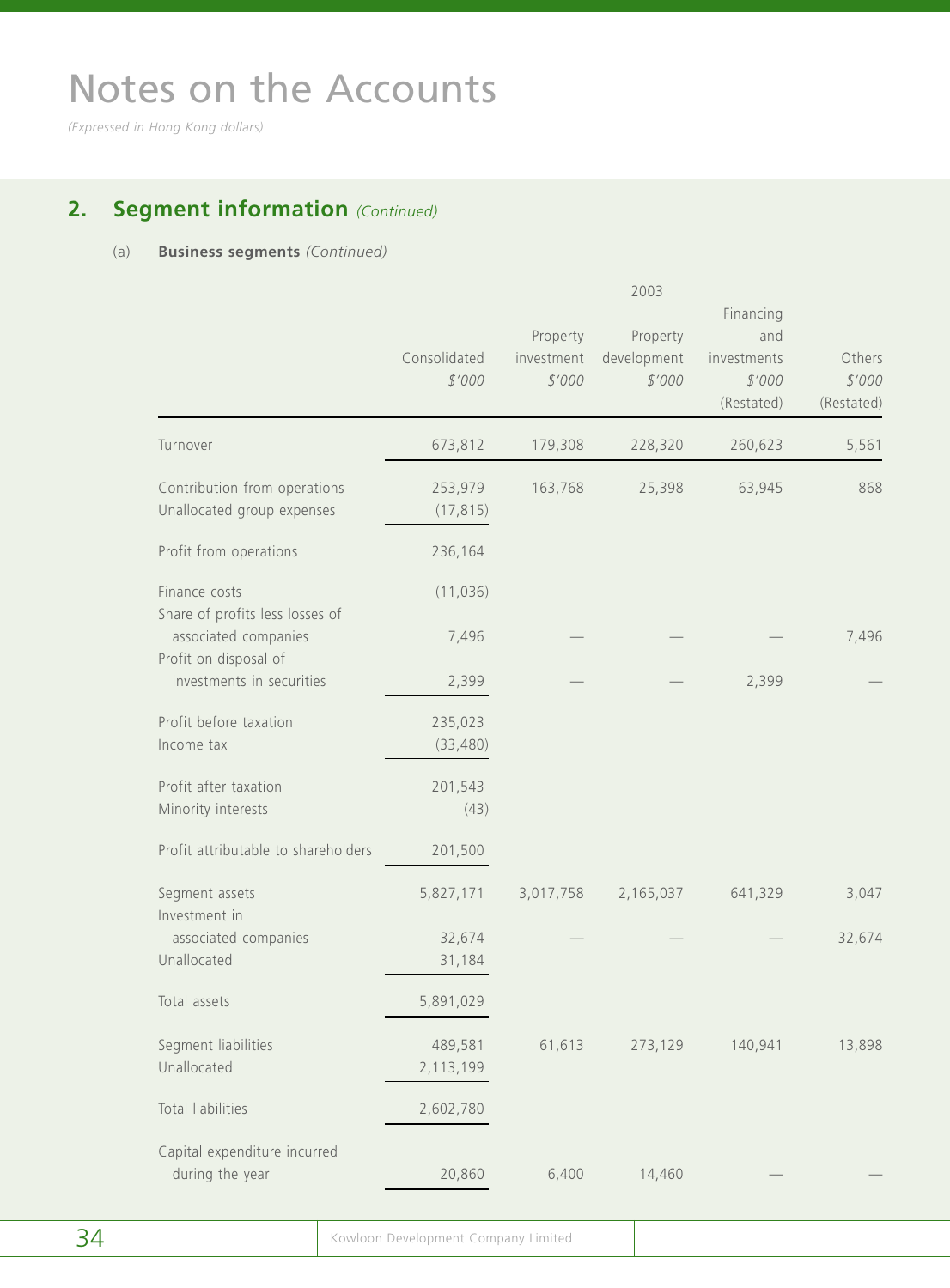*(Expressed in Hong Kong dollars)*

## **2. Segment information** *(Continued)*

#### (b) **Geographical segments**

|               |           | <b>Group turnover</b> |         | <b>Profit from operations</b> |
|---------------|-----------|-----------------------|---------|-------------------------------|
|               | 2004      | 2003                  | 2004    | 2003                          |
|               | \$'000    | \$'000                | \$'000  | \$'000                        |
|               |           |                       |         |                               |
| Hong Kong     | 723,189   | 621,185               | 286,544 | 198,924                       |
| North America | 43,679    | 23,431                | 42,780  | 23,281                        |
| Europe        | 6,557     | 27,298                | 4,925   | 12,712                        |
| Others        |           | 1,898                 |         | 1,247                         |
|               |           |                       |         |                               |
|               | 773,425   | 673,812               | 334,249 | 236,164                       |
|               |           |                       |         |                               |
|               |           |                       |         |                               |
|               |           |                       |         | <b>Capital expenditure</b>    |
|               |           | <b>Segment assets</b> |         | incurred during the year      |
|               | 2004      | 2003                  | 2004    | 2003                          |
|               | \$'000    | \$'000                | \$'000  | \$'000                        |
|               |           |                       |         |                               |
| Hong Kong     | 6,078,050 | 5,424,255             | 222,213 | 20,860                        |
| Asia          | 400,000   |                       |         |                               |
| North America | 23,998    | 400,634               |         |                               |
| Europe        | 17,907    | 2,282                 |         |                               |
|               |           |                       |         |                               |

#### (c) **Major customers and suppliers**

During the year, less than 30% of the Group's sales and less than 30% of the Group's purchases were attributable to the Group's five largest customers and five largest suppliers respectively.

|  | Annual Report 2004 |  |
|--|--------------------|--|
|--|--------------------|--|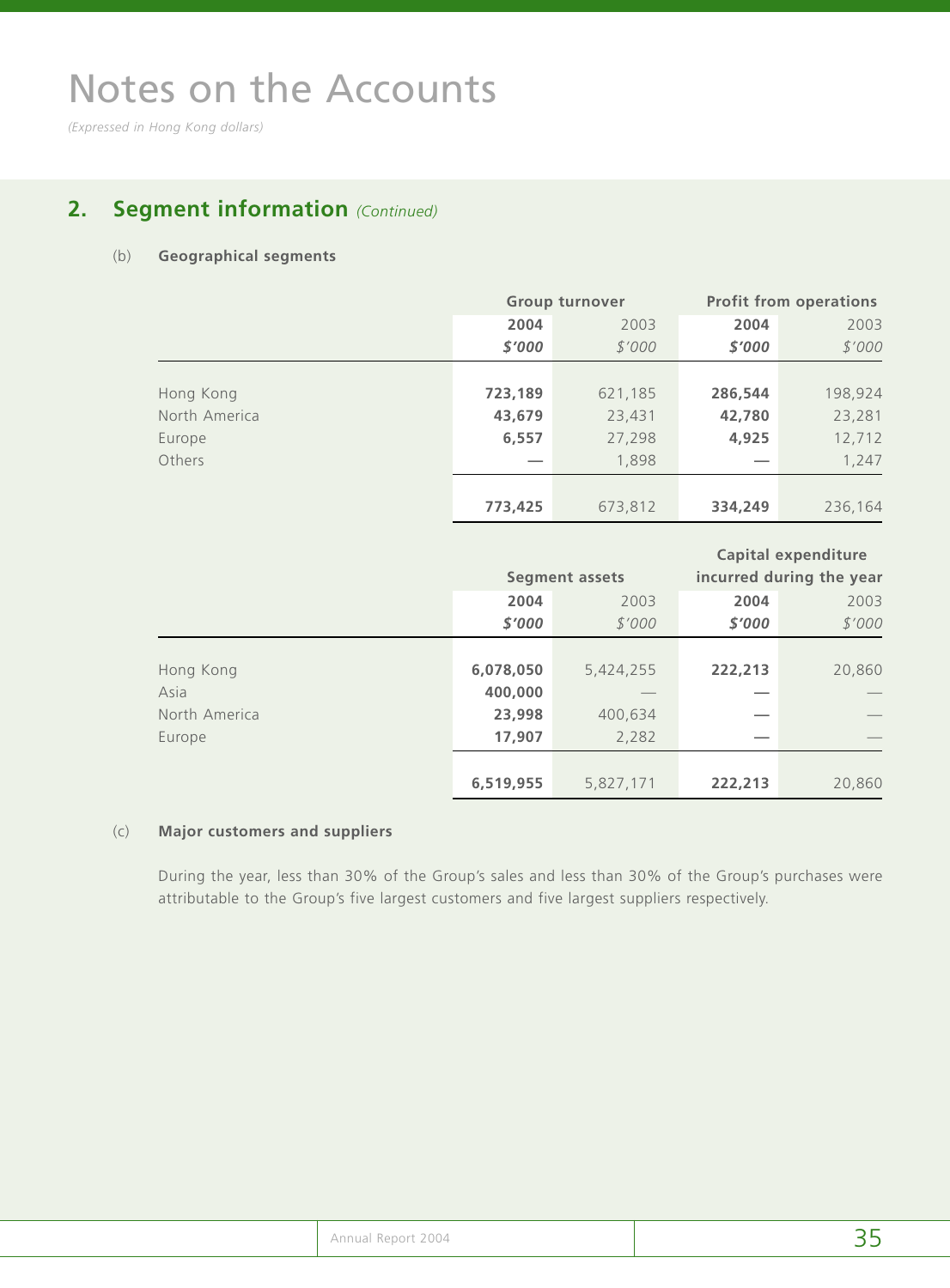*(Expressed in Hong Kong dollars)*

## **3 Profit before taxation**

Profit before taxation is arrived at after charging/(crediting):

#### (a) **Finance costs**

|                                                             | 2004      | 2003      |
|-------------------------------------------------------------|-----------|-----------|
|                                                             | \$'000    | \$'000    |
|                                                             |           |           |
| Interest on bank loans and overdrafts                       | 18,448    | 34,248    |
| Interest on loan from ultimate holding company              | 1,010     |           |
| Less: Amount capitalized (Note)                             | (12, 141) | (20, 990) |
|                                                             |           |           |
|                                                             | 7,317     | 13,258    |
| Less: Interest expense included as other operating expenses | (1, 148)  | (2, 222)  |
|                                                             |           |           |
|                                                             | 6,169     | 11,036    |

*Note:* Borrowing costs were capitalized at the prevailing market interest rates.

#### (b) **Other items**

|                                                                | 2004       | 2003       |
|----------------------------------------------------------------|------------|------------|
|                                                                | \$'000     | \$'000     |
|                                                                |            |            |
| Auditors' remuneration                                         | 978        | 886        |
| Provision for bad and doubtful debts and bad debts written off | 9.173      | 9,828      |
| Impairment losses on land and buildings                        | 4,429      |            |
| Rentals receivable under operating leases less outgoings       | (179, 361) | (161, 640) |
| Rental income                                                  | (206, 595) | (179, 307) |
| Less: Outgoings                                                | 27,234     | 17,667     |
| Dividend income from listed securities                         | (3, 148)   | (3,486)    |
| Income from unlisted securities                                | (46, 444)  | (33, 736)  |

(c) The Group's share of profits less losses for the year, after minority interests and after the declaration of dividend, retained by the associated companies was \$8,714,434 (2003: \$4,602,942).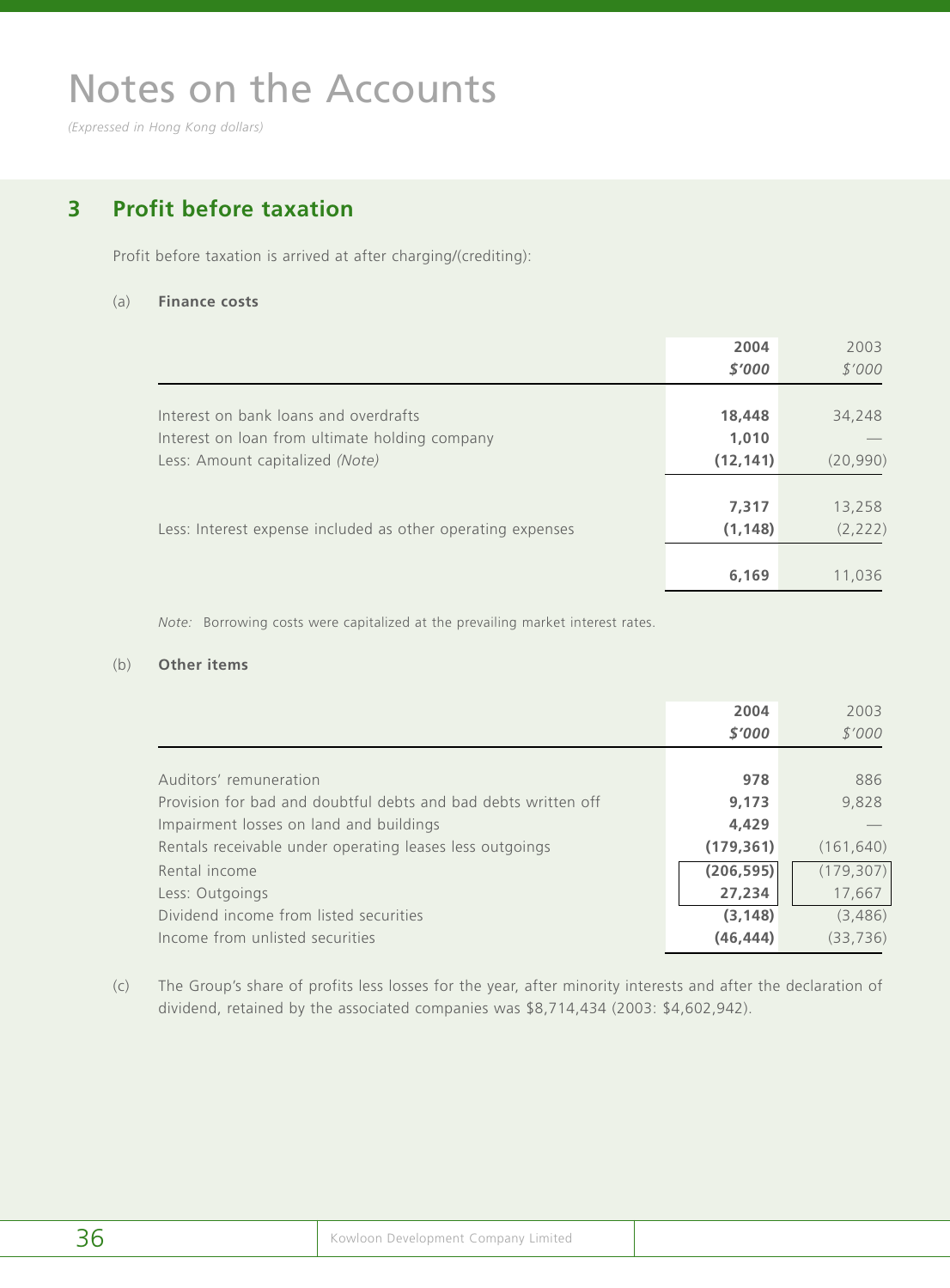*(Expressed in Hong Kong dollars)*

## **4. Directors' and management's emoluments**

#### (a) **Directors' emoluments**

Directors' emoluments disclosed pursuant to Section 161 of the Hong Kong Companies Ordinance are as follows:

|                              | 2004   | 2003   |
|------------------------------|--------|--------|
|                              | \$'000 | \$'000 |
|                              |        |        |
| Directors' fees              | 700    | 700    |
| Performance related bonuses  | 700    | 288    |
| Salaries and allowances      | 1,644  | 1,622  |
| Provident fund contributions | 90     | 90     |
|                              |        |        |
|                              | 3,134  | 2,700  |

Included in the directors' emoluments were fees of \$400,000 (2003: \$400,000) paid to the independent non-executive directors for the year.

The emoluments of the directors are within the following bands:

|                           | 2004 | 2003 |
|---------------------------|------|------|
| $$0 - $1,000,000$         | 9    | 9    |
| $$1,000,001 - $1,500,000$ |      |      |
| $$1,500,001 - $2,000,000$ |      |      |
| $$2,000,001 - $2,500,000$ |      |      |

#### (b) **Individuals with highest emoluments**

Of the five individuals with the highest emoluments, one (2003: one) is a director whose emoluments are disclosed in note 4(a). The aggregate of the emoluments in respect of the remaining four (2003: four) individuals are as follows:

|                                                                                        | 2004<br>\$'000        | 2003<br>\$'000      |
|----------------------------------------------------------------------------------------|-----------------------|---------------------|
| Salaries and allowances<br>Performance related bonuses<br>Provident fund contributions | 3,881<br>1,566<br>192 | 3,869<br>534<br>192 |
|                                                                                        | 5,639                 | 4,595               |

| Annual Report 2004 |  |
|--------------------|--|
|                    |  |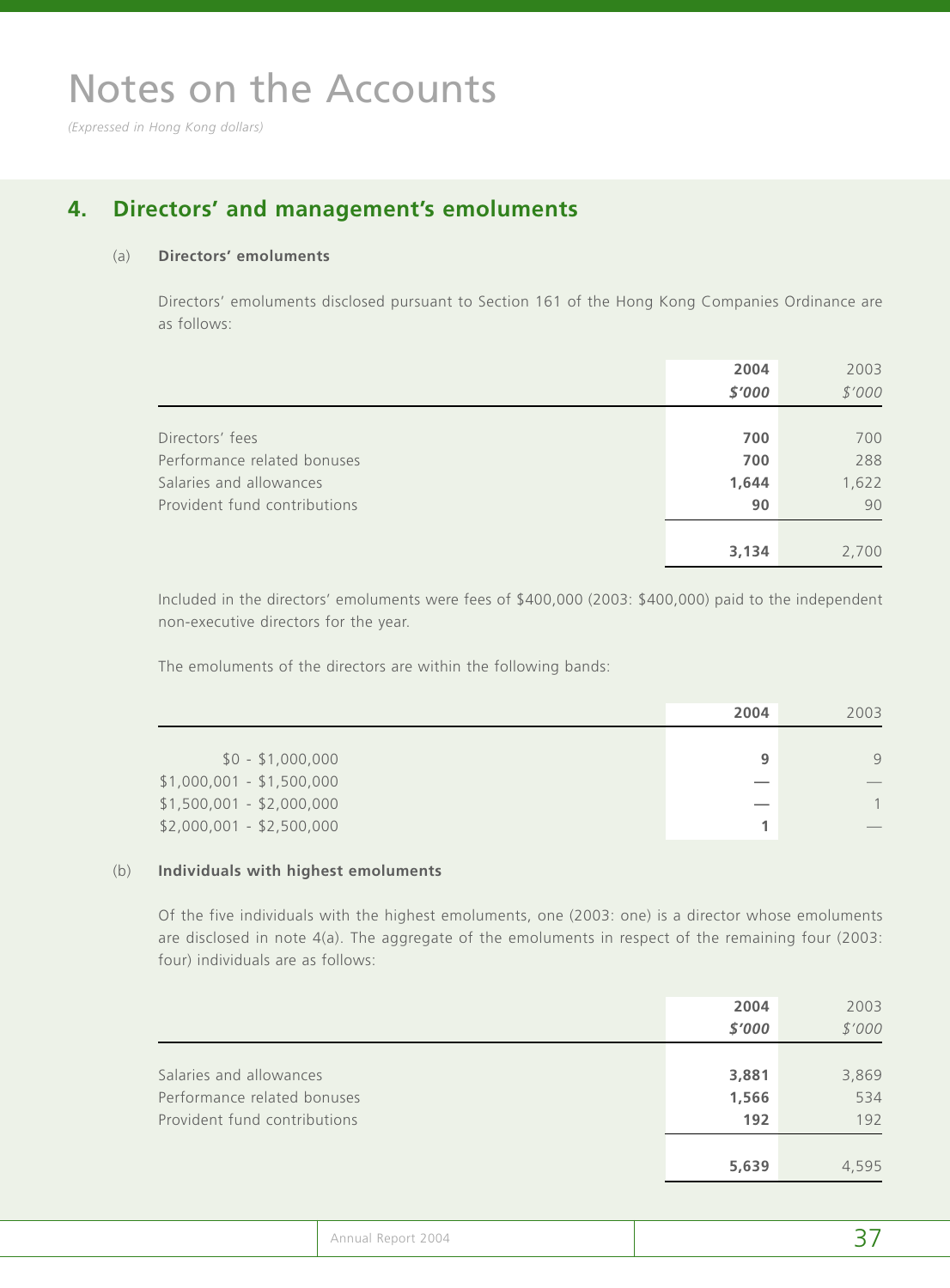*(Expressed in Hong Kong dollars)*

## **4. Directors' and management's emoluments** *(Continued)*

### (b) **Individuals with highest emoluments** *(Continued)*

The emoluments of the individuals are within the following bands:

|                           | 2004 | 2003                     |
|---------------------------|------|--------------------------|
| $$0 - $1,000,000$         |      | $\overline{\phantom{a}}$ |
| $$1,000,001 - $1,500,000$ |      | $\overline{4}$           |

## **5. Income tax in the consolidated income statement**

(a) Taxation in the consolidated income statement represents:

|                                                   | 2004     | 2003   |
|---------------------------------------------------|----------|--------|
|                                                   | \$'000   | \$'000 |
| <b>Current tax</b>                                |          |        |
| Provision for Hong Kong profits tax at 17.5%      |          |        |
| on the estimated assessable profits of the year   | 40,001   | 24,150 |
| Overprovision in respect of prior years           | (6, 259) | (107)  |
|                                                   |          |        |
|                                                   | 33,742   | 24,043 |
| Deferred tax                                      |          |        |
| Origination and reversal of temporary differences | 1,064    | 5,792  |
| Amount attributable to a change in tax rate       |          | 1,172  |
|                                                   |          |        |
|                                                   | 1,064    | 6,964  |
| Share of associated companies' taxation           |          |        |
| - Hong Kong                                       | 479      | 276    |
| — Overseas                                        | 2,856    | 2,197  |
|                                                   |          |        |
|                                                   | 3,335    | 2,473  |
|                                                   |          |        |
|                                                   | 38,141   | 33,480 |

Overseas taxation of the associated companies has been provided for at the applicable tax rates ruling in the respective jurisdictions.

| 38 | Kowloon Development Company Limited |  |
|----|-------------------------------------|--|
|----|-------------------------------------|--|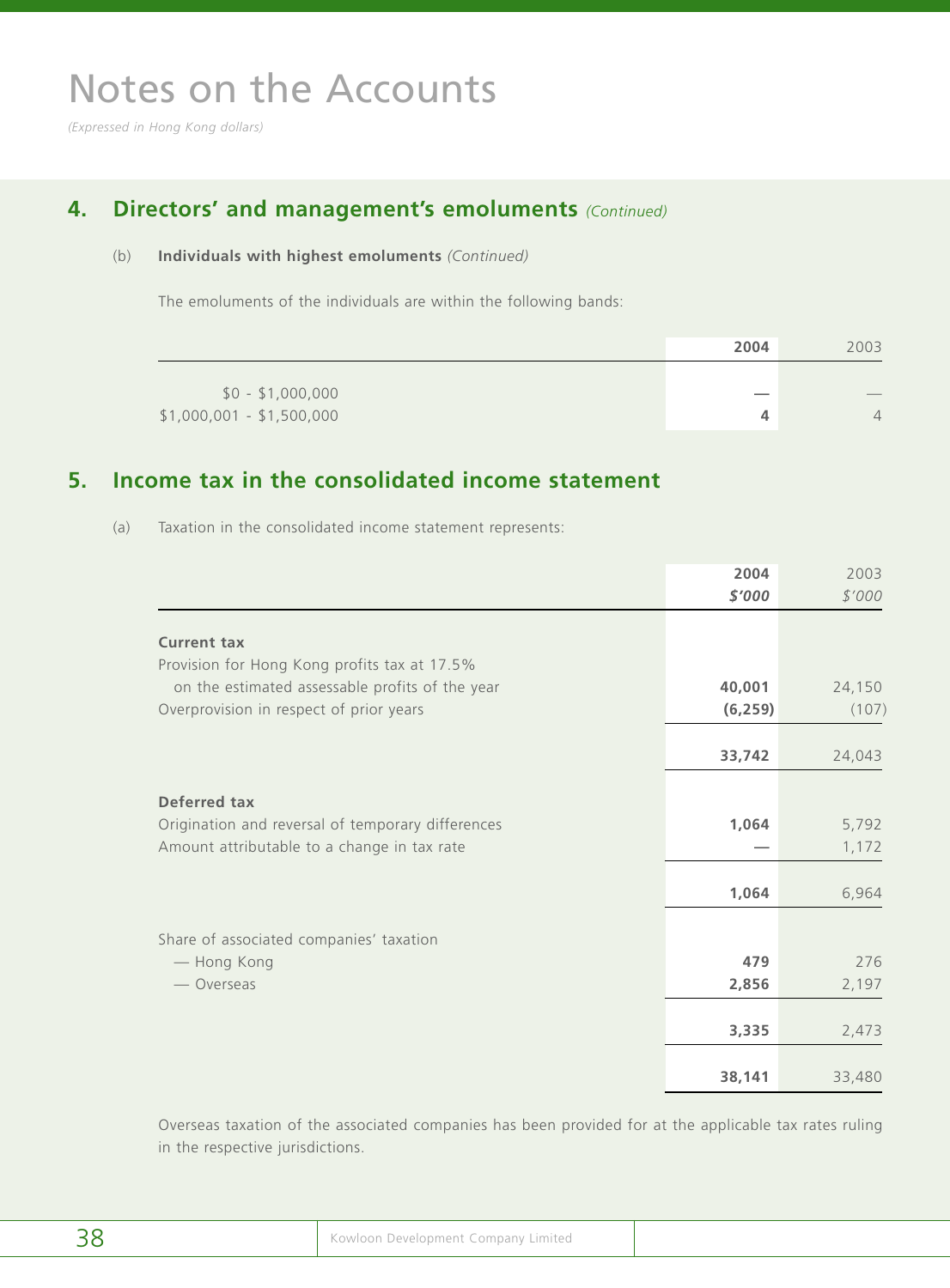*(Expressed in Hong Kong dollars)*

## **5. Income tax in the consolidated income statement** *(Continued)*

(b) Reconciliation between tax expense and accounting profit at applicable tax rates:

|                                             | 2004     | 2003     |
|---------------------------------------------|----------|----------|
|                                             | \$'000   | \$'000   |
| Profit before taxation                      | 340,969  | 235,023  |
| Tax at applicable tax rates                 | 60,753   | 42,325   |
| Non-deductible expenses                     | 2,555    | 1,099    |
| Non-taxable revenue                         | (8, 710) | (7, 276) |
| Overprovision in prior years                | (6, 259) | (137)    |
| Unrecognized tax losses                     | 1,173    | 390      |
| Previously unrecognized tax losses utilized | (7,615)  | (3, 105) |
| Previously unrecognized tax losses          |          |          |
| now recognized                              | (2, 455) |          |
| Change in tax rate                          |          | 1,173    |
| Others                                      | (1, 301) | (989)    |
|                                             |          |          |
| Actual tax expense                          | 38,141   | 33,480   |

### **6. Profit attributable to shareholders**

The consolidated profit attributable to shareholders includes a profit of \$107,266,635 (2003: \$102,732,370) which has been dealt with in the accounts of the Company.

Reconciliation of the above amount to the Company's profit for the year:

|                                                                                                                                                                                       | 2004    | 2003    |
|---------------------------------------------------------------------------------------------------------------------------------------------------------------------------------------|---------|---------|
|                                                                                                                                                                                       | \$'000  | \$'000  |
| Consolidated profit attributable to shareholders dealt<br>with in the Company's accounts<br>Final dividend from a subsidiary attributable<br>to the profits of the previous financial | 107,267 | 102,732 |
| year, approved and paid during the year                                                                                                                                               |         | 4,250   |
| Company's profit for the year                                                                                                                                                         | 107,267 | 106,982 |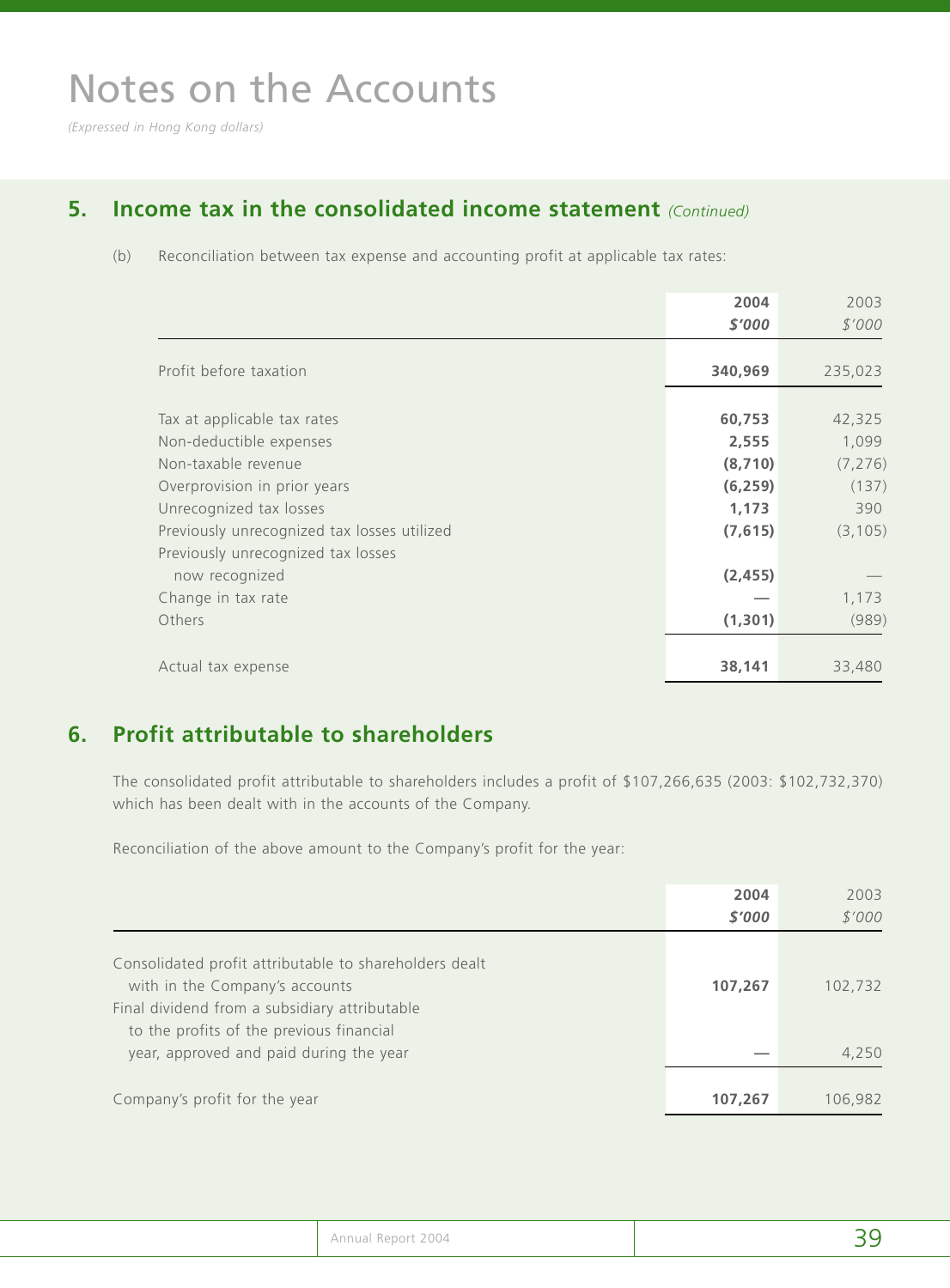*(Expressed in Hong Kong dollars)*

## **7. Dividends**

#### (a) **Dividends attributable to the year**

|                                                                                                | 2004<br>\$'000 | 2003<br>\$'000 |
|------------------------------------------------------------------------------------------------|----------------|----------------|
| Interim dividend declared and paid<br>of 7 cents (2003: 6 cents) per share                     | 39,674         | 29,026         |
| Final dividend proposed after the balance sheet date<br>of 25 cents (2003: 22 cents) per share | 141,692        | 124,689        |
|                                                                                                | 181,366        | 153,715        |

The final dividend declared after the year end has not been recognized as a liability at 31 December.

#### (b) **Dividends attributable to the previous financial year, approved and paid during the year**

|                                                           | 2004    | 2003   |
|-----------------------------------------------------------|---------|--------|
|                                                           | \$'000  | \$'000 |
|                                                           |         |        |
| Final dividend in respect of the previous financial year, |         |        |
| approved and paid during the year, of                     |         |        |
| 22 cents (2003: 20 cents) per share                       | 124,689 | 96.754 |

### **8. Earnings per share**

#### (a) **Basic earnings per share**

The calculation of basic earnings per share is based on the profit attributable to shareholders of \$303,096,312 (2003: \$201,499,732) and the weighted average number of shares in issue during the year of 562,685,882 (2003: 483,767,850).

#### (b) **Diluted earnings per share**

No diluted earnings per share for 2003 and 2004 has been presented as the Company had no dilutive potential shares for both years.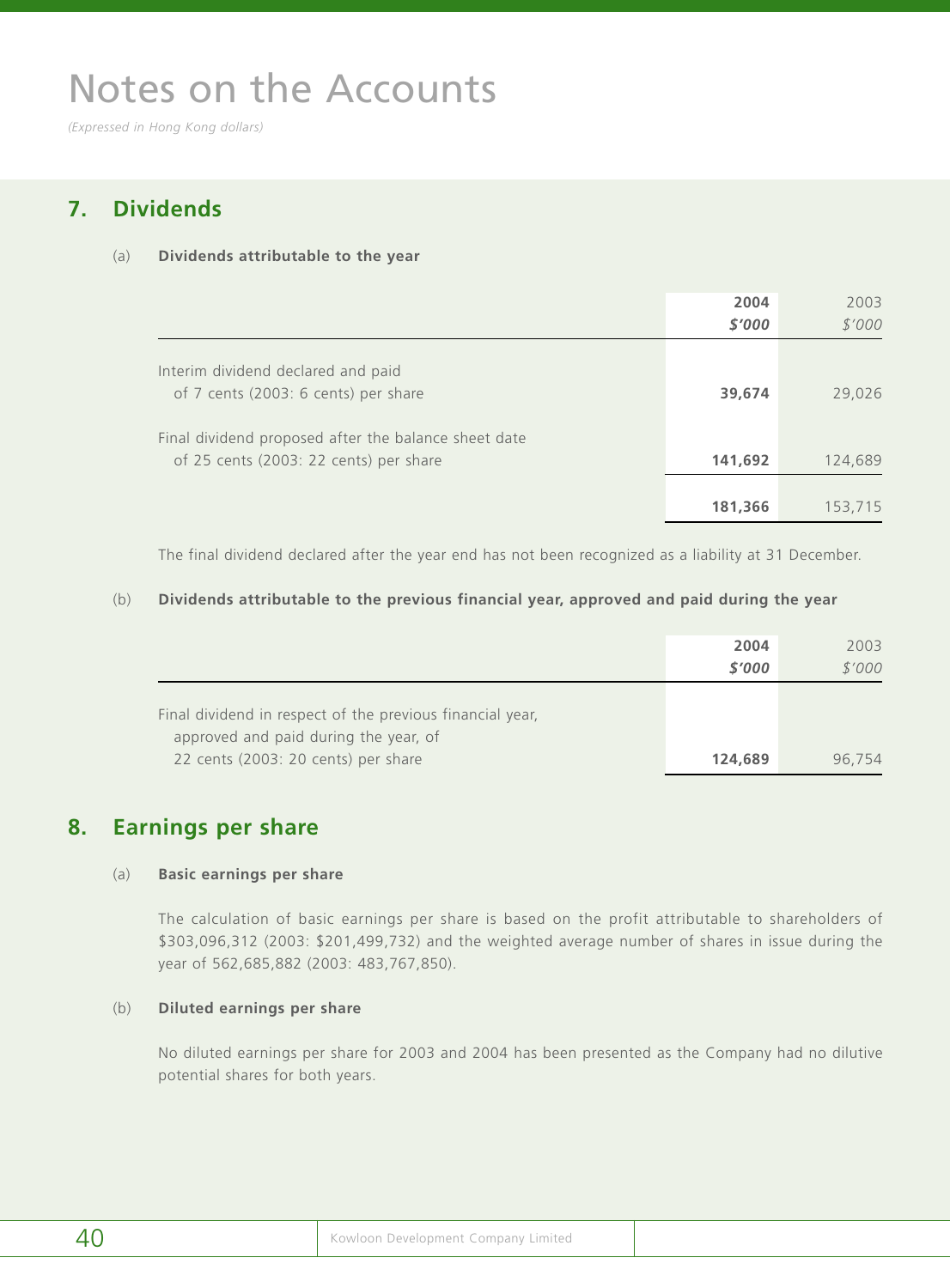*(Expressed in Hong Kong dollars)*

## **9. Income tax in the balance sheets**

#### (a) Current taxation in the balance sheets represents:

|                                     |           | Group     | Company   |           |  |
|-------------------------------------|-----------|-----------|-----------|-----------|--|
|                                     | 2004      | 2003      | 2004      | 2003      |  |
|                                     | \$'000    | \$'000    | \$'000    | \$'000    |  |
| Provision for Hong Kong profits tax |           |           |           |           |  |
| for the year                        | 40,001    | 24,150    | 18,559    | 17,597    |  |
| Provisional profits tax paid        | (16, 448) | (15, 407) | (13, 196) | (14, 713) |  |
|                                     | 23,553    | 8,743     | 5,363     | 2,884     |  |
| Balance of profits tax provision    |           |           |           |           |  |
| relating to prior years             | 1,124     | 4,263     |           |           |  |
|                                     | 24,677    | 13,006    | 5,363     | 2,884     |  |

#### (b) **Deferred taxation**

The components of deferred tax assets/(liabilities) recognized in the balance sheets and the movements during the year are as follows:

#### **Group**

|                                           | <b>Future</b><br>benefit of<br>\$'000 | Revaluation<br>tax losses of properties<br>\$'000 | Depreciation<br>charges in<br>excess of<br>depreciation<br>allowances<br>\$'000 | Accelerated<br>depreciation<br>allowances<br>\$'000 | General<br>provision<br>\$'000 | Total<br>\$'000 |
|-------------------------------------------|---------------------------------------|---------------------------------------------------|---------------------------------------------------------------------------------|-----------------------------------------------------|--------------------------------|-----------------|
| At 1 January 2003                         | 5,617                                 | (5,898)                                           | 9                                                                               | (12, 839)                                           | 614                            | (12, 497)       |
| (Charged)/Credited to income<br>statement | (2, 454)                              | (553)                                             | (1)                                                                             | (4, 542)                                            | 586                            | (6, 964)        |
| At 31 December 2003                       | 3,163                                 | (6, 451)                                          | 8                                                                               | (17, 381)                                           | 1,200                          | (19, 461)       |
| At 1 January 2004                         | 3,163                                 | (6, 451)                                          | 8                                                                               | (17, 381)                                           | 1,200                          | (19, 461)       |
| Credited/(Charged) to income<br>statement | 318                                   | 2,659                                             | (1)                                                                             | (3,932)                                             | (108)                          | (1,064)         |
| At 31 December 2004                       | 3,481                                 | (3, 792)                                          | 7                                                                               | (21, 313)                                           | 1,092                          | (20, 525)       |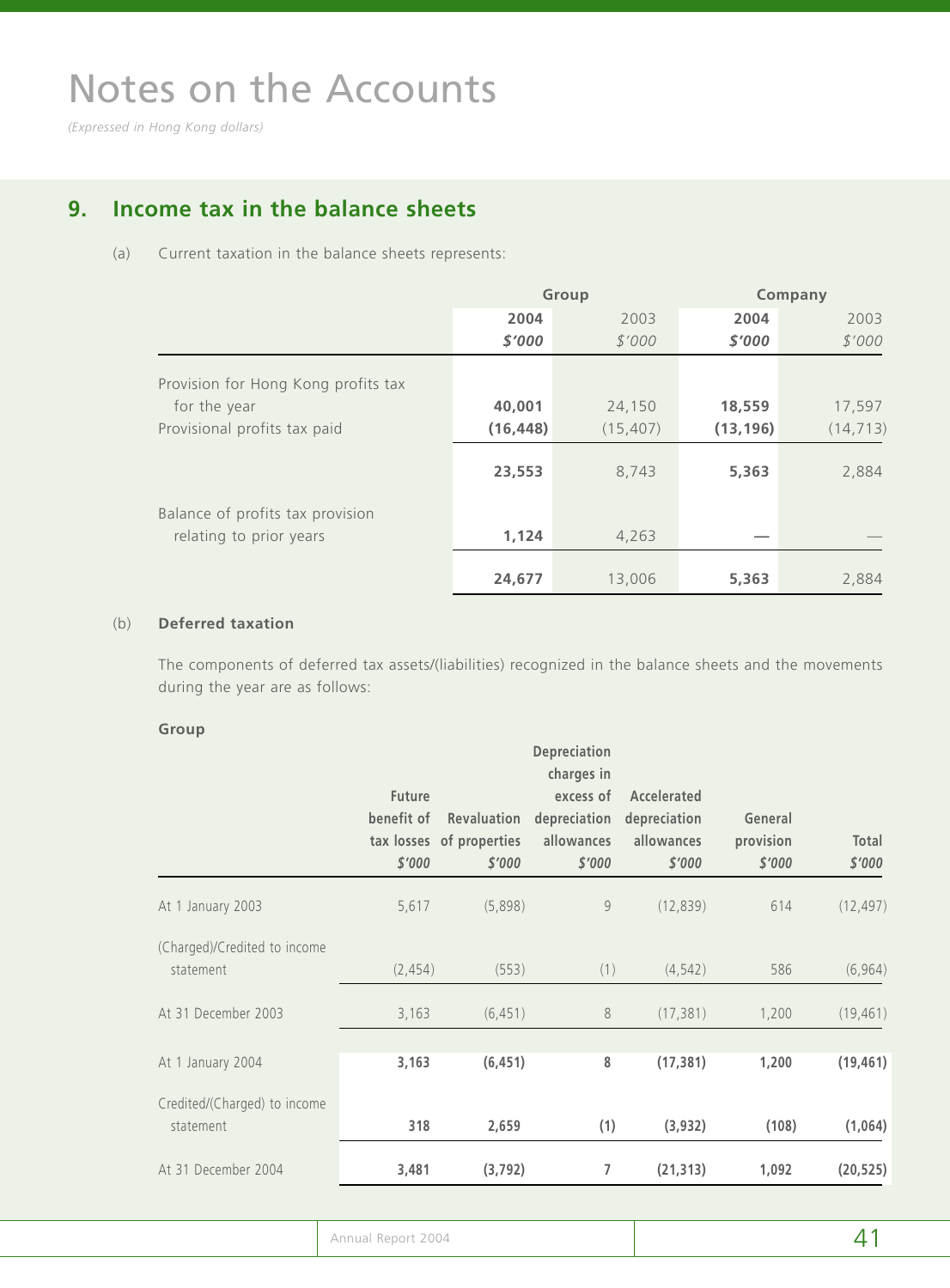*(Expressed in Hong Kong dollars)*

## **9. Income tax in the balance sheets** *(Continued)*

#### (b) **Deferred taxation** *(Continued)*

#### **Company**

|                                       |              | 2004      |           |              | 2003      |           |
|---------------------------------------|--------------|-----------|-----------|--------------|-----------|-----------|
|                                       | Accelerated  |           |           | Accelerated  |           |           |
|                                       | depreciation | General   |           | depreciation | General   |           |
|                                       | allowances   | provision | Total     | allowances   | provision | Total     |
|                                       | \$'000       | \$'000    | \$'000    | \$'000       | \$'000    | \$'000    |
| At 1 January<br>(Charged)/Credited to | (13, 702)    | 15        | (13,687)  | (10, 395)    |           | (10, 395) |
| income statement                      | (2,590)      | (15)      | (2,605)   | (3,307)      | 15        | (3, 292)  |
| At 31 December                        | (16, 292)    |           | (16, 292) | (13, 702)    | 15        | (13, 687) |

|                                                                                                    | Group     |           | Company   |           |
|----------------------------------------------------------------------------------------------------|-----------|-----------|-----------|-----------|
|                                                                                                    | 2004      | 2003      | 2004      | 2003      |
|                                                                                                    | \$'000    | \$'000    | \$'000    | \$'000    |
| Net deferred tax asset recognized<br>on the balance sheet<br>Net deferred tax liability recognized | 3,223     | 1,864     |           |           |
| on the balance sheet                                                                               | (23, 748) | (21, 325) | (16, 292) | (13, 687) |
|                                                                                                    | (20, 525) | (19, 461) | (16, 292) | (13, 687) |

#### (c) **Deferred tax assets not recognized**

The Group has not recognized deferred tax assets in respect of tax losses of \$148,154,000 (2003: \$15,209,000). During the year, the Inland Revenue Department agreed to the accumulated tax losses of a subsidiary. As a result, the deferred tax asset was recognized to the extent that it is probable that sufficient future taxable profits will be available to allow the related tax benefit to be utilized. Deferred tax on the remaining tax losses were not recognized.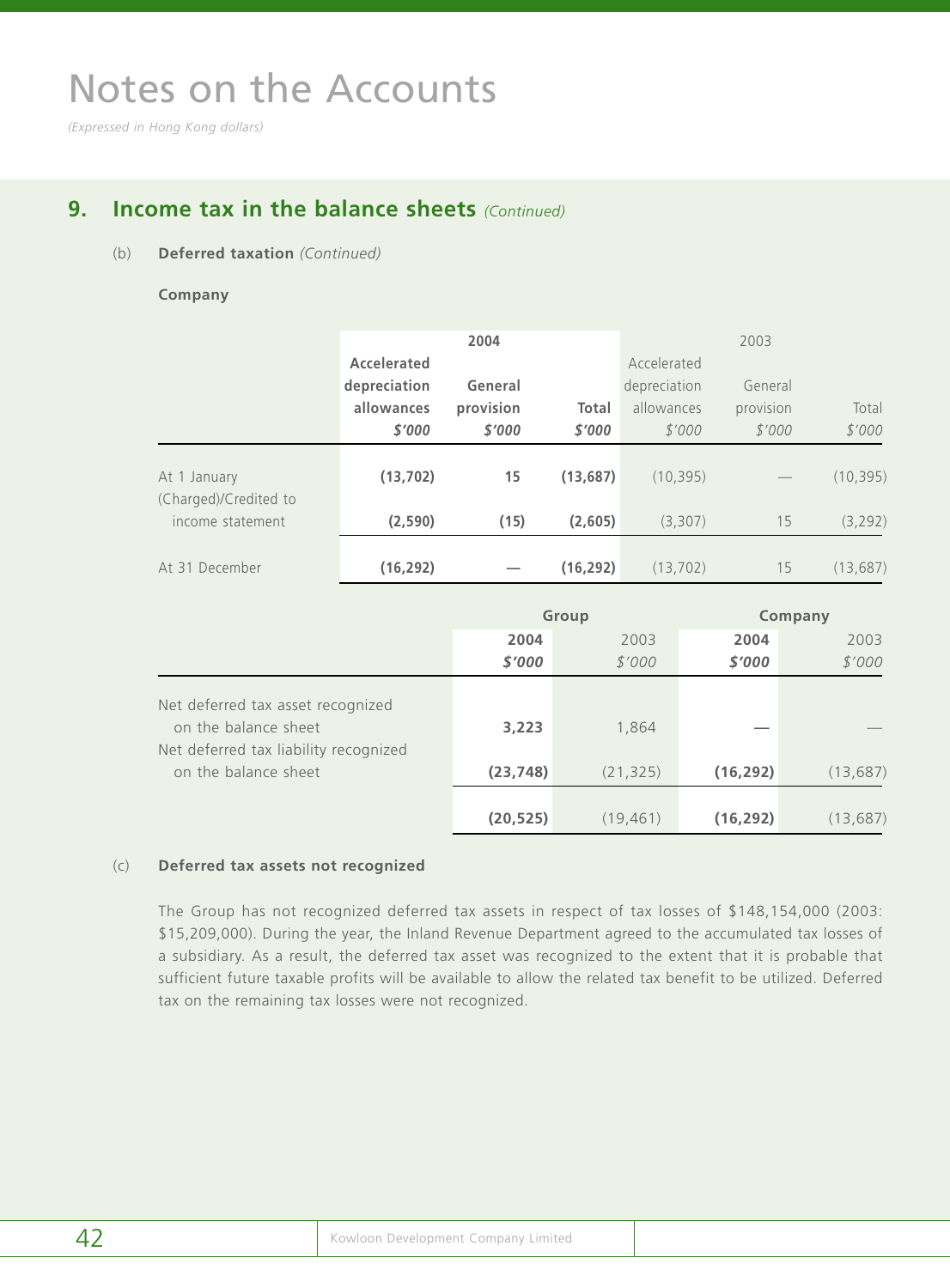*(Expressed in Hong Kong dollars)*

## **10. Fixed assets**

| 29,826<br>1,715<br>(149)<br>31,392<br>29,064<br>320<br>(144) | 3,049,992<br>193,963<br>257,792<br>3,501,598<br>30,282<br>468 |
|--------------------------------------------------------------|---------------------------------------------------------------|
|                                                              | (149)                                                         |
|                                                              |                                                               |
|                                                              |                                                               |
|                                                              |                                                               |
|                                                              |                                                               |
|                                                              |                                                               |
|                                                              | (144)<br>4,429                                                |
| 29,240                                                       | 35,035                                                        |
| 2,152                                                        | 3,466,563                                                     |
| 762                                                          | 3,019,710                                                     |
|                                                              |                                                               |
| 23,554<br>294                                                | 2,593,554<br>33,172                                           |
| (97)                                                         | (97)                                                          |
|                                                              | 197,122                                                       |
| 23,751                                                       | 2,823,751                                                     |
|                                                              |                                                               |
|                                                              | 23,091                                                        |
| (93)                                                         | 200<br>(93)                                                   |
| 23,198                                                       | 23,198                                                        |
| 553                                                          | 2,800,553                                                     |
| 463                                                          | 2,570,463                                                     |
|                                                              | 23,091<br>200                                                 |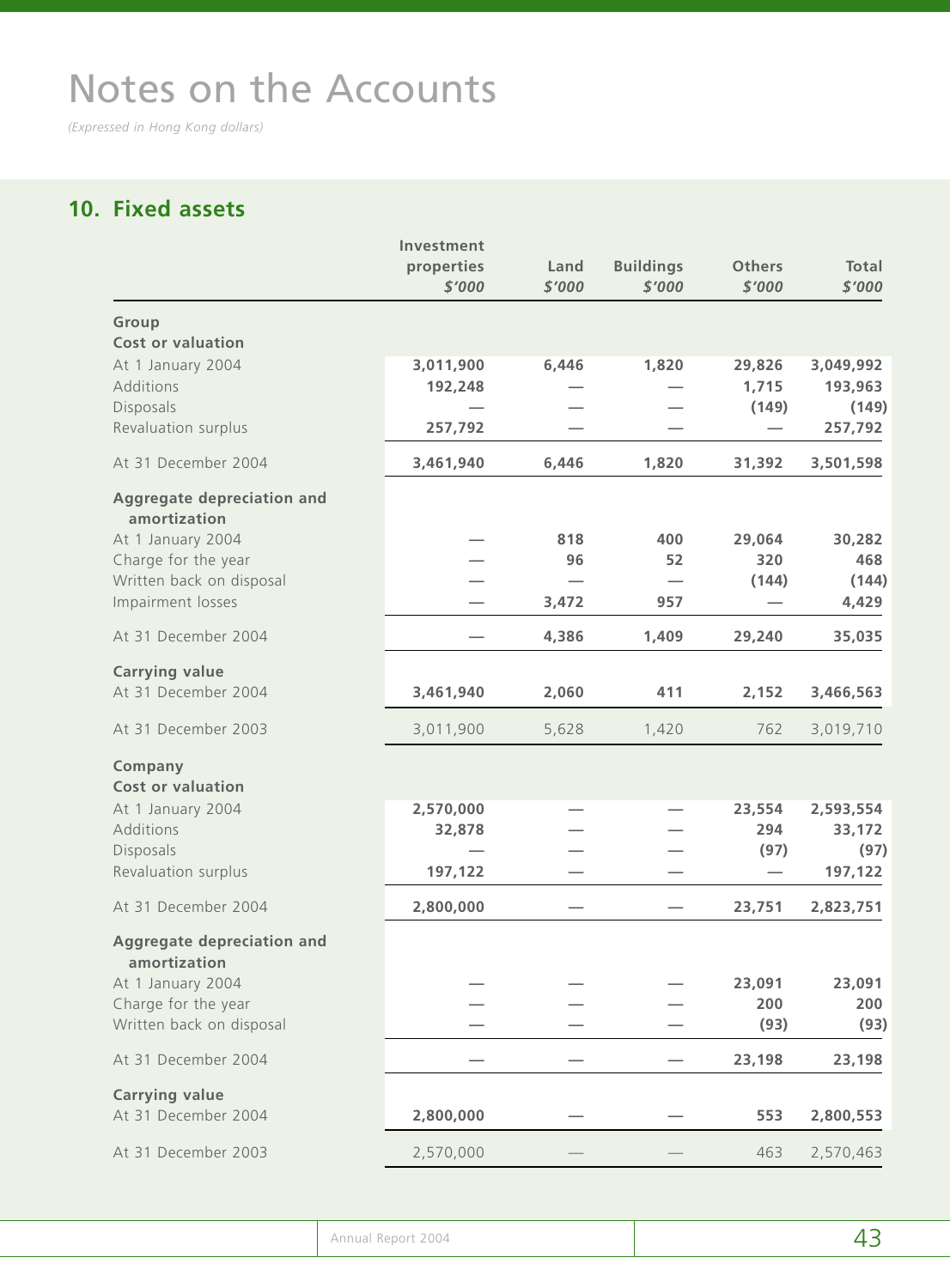*(Expressed in Hong Kong dollars)*

## **10. Fixed assets** *(Continued)*

#### (a) **Analysis of cost or valuation**

|                               | Investment<br>properties<br>\$'000 | Land<br>\$'000 | <b>Buildings</b><br>\$'000 | <b>Others</b><br>\$'000 | <b>Total</b><br>\$'000 |
|-------------------------------|------------------------------------|----------------|----------------------------|-------------------------|------------------------|
| Group                         |                                    |                |                            |                         |                        |
| Professional valuation - 2004 | 3,461,940                          |                |                            |                         | 3,461,940              |
| Cost                          |                                    | 6,446          | 1,820                      | 31,392                  | 39,658                 |
|                               | 3,461,940                          | 6,446          | 1,820                      | 31,392                  | 3,501,598              |
| Company                       |                                    |                |                            |                         |                        |
| Professional valuation - 2004 | 2,800,000                          |                |                            |                         | 2,800,000              |
| Cost                          |                                    |                |                            | 23,751                  | 23,751                 |
|                               | 2,800,000                          |                |                            | 23,751                  | 2,823,751              |

#### (b) **Analysis of carrying value of properties**

|                                 | Group     |           | Company   |           |
|---------------------------------|-----------|-----------|-----------|-----------|
|                                 | 2004      | 2003      | 2004      | 2003      |
|                                 | \$'000    | \$'000    | \$'000    | \$'000    |
| <b>Investment properties</b>    |           |           |           |           |
| Long leases in Hong Kong        | 3,426,940 | 2,978,900 | 2,800,000 | 2,570,000 |
| Medium term leases in Hong Kong | 35,000    | 33,000    |           |           |
|                                 |           |           |           |           |
|                                 | 3,461,940 | 3,011,900 | 2,800,000 | 2,570,000 |
| <b>Other properties</b>         |           |           |           |           |
| Long leases in Hong Kong        | 1,000     | 2,122     |           |           |
| Medium term leases in Hong Kong | 1,470     | 4,926     |           |           |
|                                 |           |           |           |           |
|                                 | 2,470     | 7,048     |           |           |

The investment properties of the Group and of the Company were revalued at 31 December 2004 by Vigers Appraisal and Consulting Limited, an independent firm of professional surveyors, on an open market value basis calculated by reference to net rental income allowing for reversionary income potential.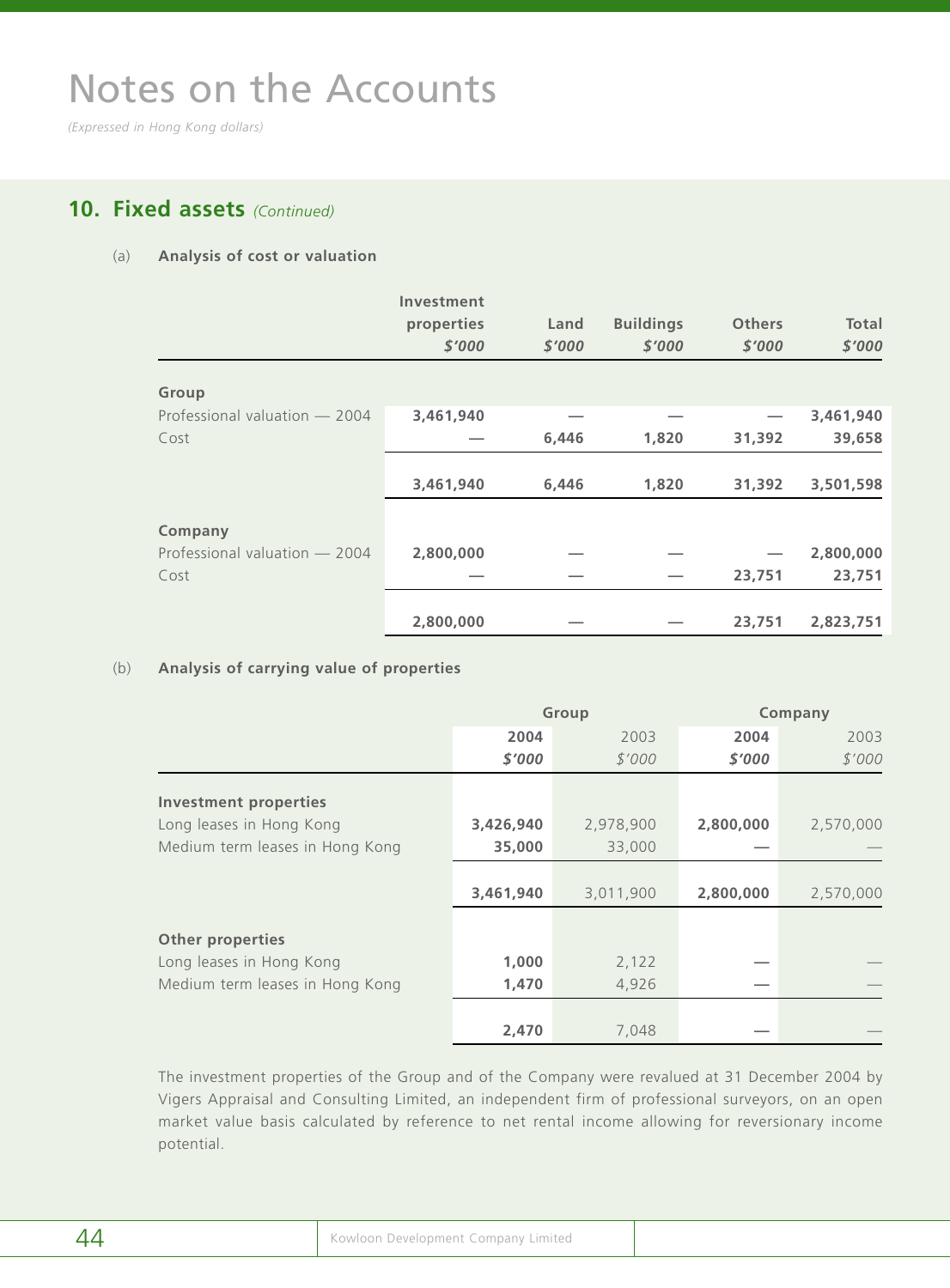*(Expressed in Hong Kong dollars)*

### **10. Fixed assets** *(Continued)*

#### (b) **Analysis of carrying value of properties** *(Continued)*

The cost or valuation of other properties has been apportioned between land, buildings and other assets on the basis of estimates made by the directors.

The Group leases out investment properties and certain furniture and fixtures under operating leases. The leases typically run for an initial period of several months to six years. Some leases have provision of option to renew by which time all terms are renegotiated. Some leases have provision of turnover rent. Turnover rent of \$73,221 was received in 2004 (2003: Nil).

The gross carrying amounts of investment properties of the Group held for use in operating leases were \$3,461,940,000 (2003: \$3,011,900,000). The gross carrying amounts of other fixed assets of the Group held for use in operating leases were \$8,500,236 (2003: \$8,541,166) and the related accumulated depreciation charges were \$8,285,100 (2003: \$8,260,163).

The gross carrying amounts of investment properties of the Company held for use in operating leases were \$2,800,000,000 (2003: \$2,570,000,000). The gross carrying amounts of other fixed assets of the Company held for use in operating leases were \$2,370,992 (2003: \$2,368,192) and the related accumulated depreciation charges were \$2,366,465 (2003: \$2,363,930).

The total future minimum lease payments under non-cancellable operating leases are receivable as follows:

|                                 | Group   |         | Company |         |
|---------------------------------|---------|---------|---------|---------|
|                                 | 2004    | 2003    | 2004    | 2003    |
|                                 | \$'000  | \$'000  | \$'000  | \$'000  |
|                                 |         |         |         |         |
| Within 1 year                   | 154,546 | 121,340 | 123,265 | 101,005 |
| After 1 year but within 5 years | 150,748 | 127,956 | 120,939 | 108,698 |
|                                 |         |         |         |         |
|                                 | 305,294 | 249,296 | 244,204 | 209,703 |

## **11. Land and development rights**

Land and development rights represents the Group's interest in the development of a property in Ngau Chi Wan. The Group has been granted the exclusive right for the development by The Little Sisters of the Poor ("The Little Sisters"). Pursuant to the development agreement with The Little Sisters, the Group is responsible for bearing all costs and expenses of carrying out the development and in return, the Group is entitled to all sales proceeds derived from the completed development. As at 31 December 2004, the Group had an outstanding payable to The Little Sisters under the development agreement of approximately \$162 million (2003: \$248 million) of which \$62 million (2003: \$74 million) is payable after one year.

|  | Annual Report 2004<br>. | __ |
|--|-------------------------|----|
|--|-------------------------|----|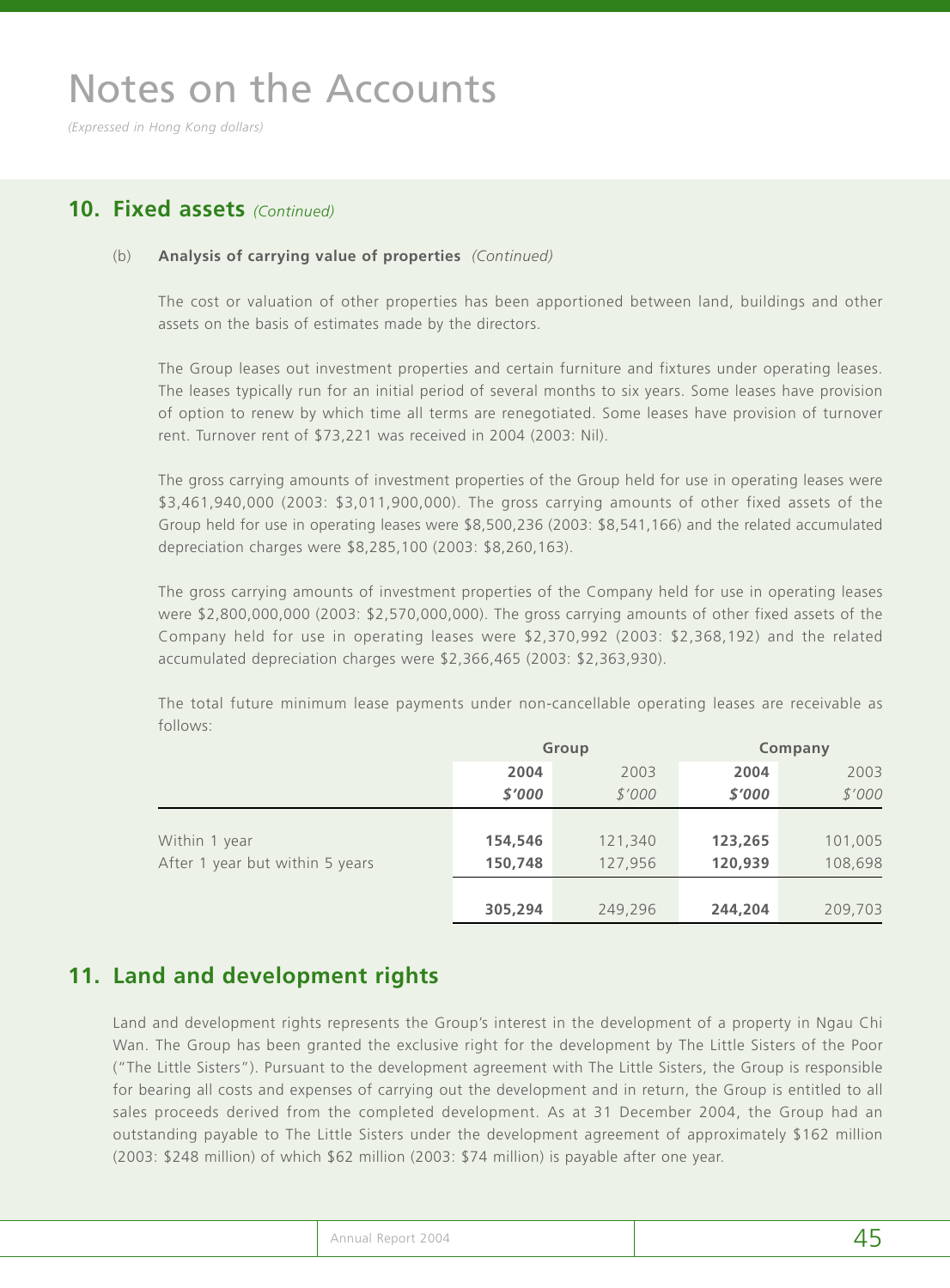*(Expressed in Hong Kong dollars)*

## **12. Jointly controlled assets**

As at 31 December, the aggregate amounts of assets and liabilities recognized in the accounts relating to the Group's interest in jointly controlled assets were as follows:

|                             |         | Group   |
|-----------------------------|---------|---------|
|                             | 2004    | 2003    |
|                             | \$'000  | \$'000  |
| <b>Assets</b>               |         |         |
| Property under development  | 133,822 | 113,865 |
| Trade and other receivables | 102     |         |
|                             |         |         |
|                             | 133,924 | 113,866 |
| <b>Liabilities</b>          |         |         |
| Bank loans - secured        | 69,300  | 56,300  |
| Trade and other payables    | 5,711   |         |
|                             |         |         |
|                             | 75,011  | 56,300  |

## **13. Interest in subsidiaries**

|                                   | Company    |            |
|-----------------------------------|------------|------------|
|                                   | 2004       | 2003       |
|                                   | \$'000     | \$'000     |
|                                   |            |            |
| Unlisted shares, at cost          | 704,398    | 704,398    |
| Loans to subsidiaries             |            |            |
| - interest free                   | 831,833    | 485,104    |
| - interest bearing                | 1,349,089  | 1,461,630  |
| Loans from subsidiaries           |            |            |
| - interest free                   | (333, 118) | (336, 342) |
| - interest bearing                | (28, 417)  | (15, 289)  |
| Amounts due to subsidiaries       | (230)      |            |
| Amounts due from subsidiaries     |            | 523        |
| Impairment losses on subsidiaries | (205, 781) | (206, 644) |
|                                   |            |            |
|                                   | 2,317,774  | 2,093,380  |

Loans to and from subsidiaries are unsecured and have no fixed terms of repayment. Interest is charged at bank lending rates and deposit rates.

Details of the principal subsidiaries are shown in note 28(a).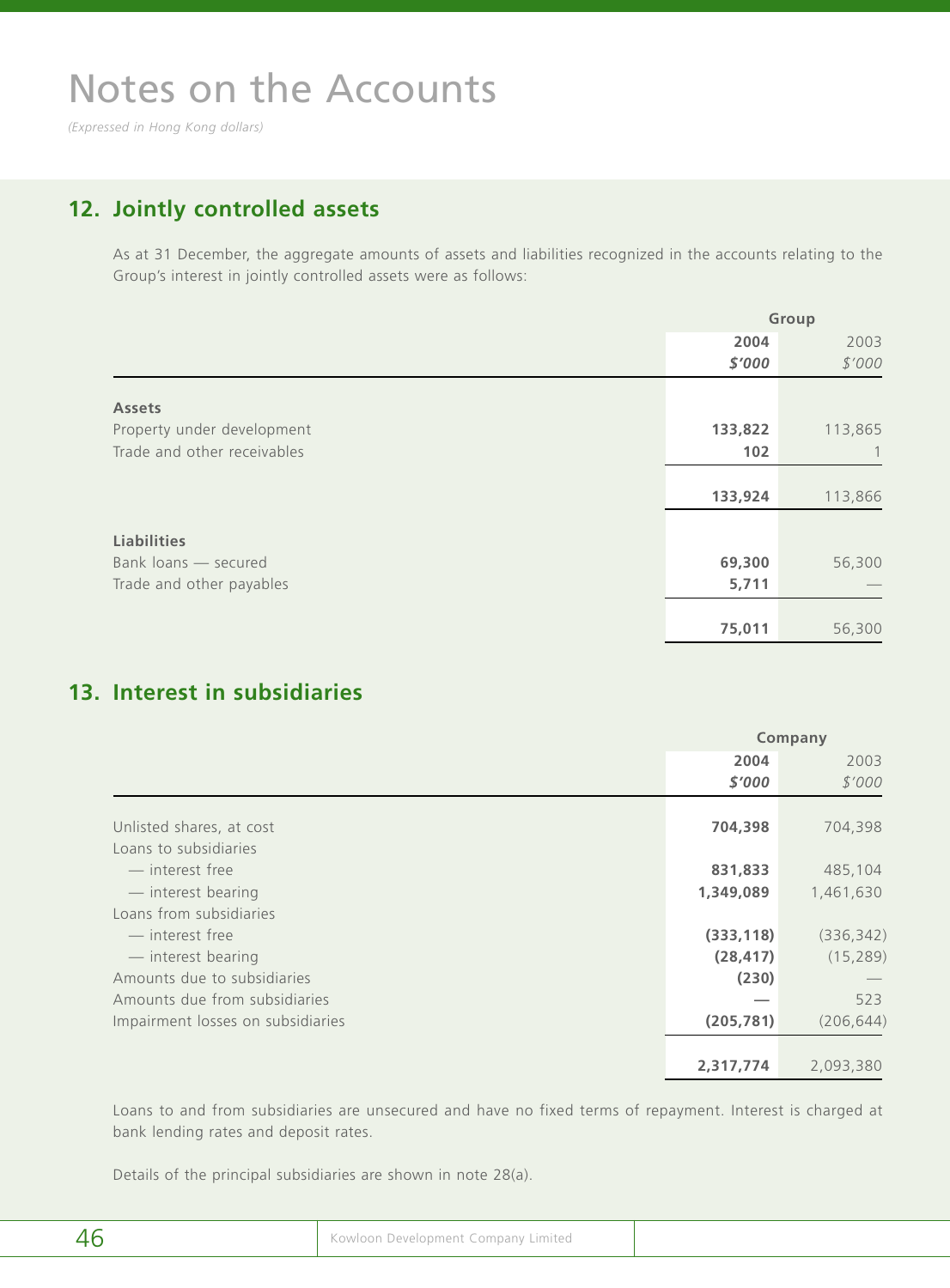*(Expressed in Hong Kong dollars)*

## **14. Interest in associated companies**

|                                             |        | Group  |
|---------------------------------------------|--------|--------|
|                                             | 2004   | 2003   |
|                                             | \$'000 | \$'000 |
|                                             |        |        |
| Share of net assets of associated companies | 41,140 | 32,426 |
| Loan to an associated company               | 4,886  | 248    |
|                                             |        |        |
|                                             | 46,026 | 32,674 |

Loan to an associated company is unsecured, interest bearing at prevailing prime rate and subject to any repayment to shareholders on a pro-rata basis. Prior to 1 July 2004, loan to an associated company was interest free.

Details of the associated companies are shown in note 28(b).

## **15. Investments in securities**

|                                                            | Group   |         |
|------------------------------------------------------------|---------|---------|
|                                                            | 2004    | 2003    |
|                                                            | \$'000  | \$'000  |
|                                                            |         |         |
| <b>Non-current assets</b>                                  |         |         |
| Equity shares, listed in Hong Kong                         | 86,476  |         |
| Investment fund, unlisted                                  | 23,623  | 6,682   |
| Held-to-maturity securities, unlisted                      |         | 388,190 |
|                                                            |         |         |
|                                                            | 110,099 | 394,872 |
|                                                            |         |         |
| <b>Current assets</b>                                      |         |         |
| Equity shares, listed in Hong Kong                         | 113,388 | 63,644  |
| Held-to-maturity securities, unlisted                      | 15,863  |         |
|                                                            |         |         |
|                                                            | 129,251 | 63,644  |
|                                                            |         |         |
|                                                            | 239,350 | 458,516 |
|                                                            |         |         |
| Market value of investment securities, listed in Hong Kong | 199,864 | 63,644  |

As at 31 December 2003, held-to-maturity securities under non-current assets included an investment of US\$50 million in a 10 year note issued by a corporation established by the United States Congress with Aaa/ AAA rating by Moody's and Standard & Poor's. The note was early redeemed by the note issuer in 2004.

| Report 2004<br>Annual |  |
|-----------------------|--|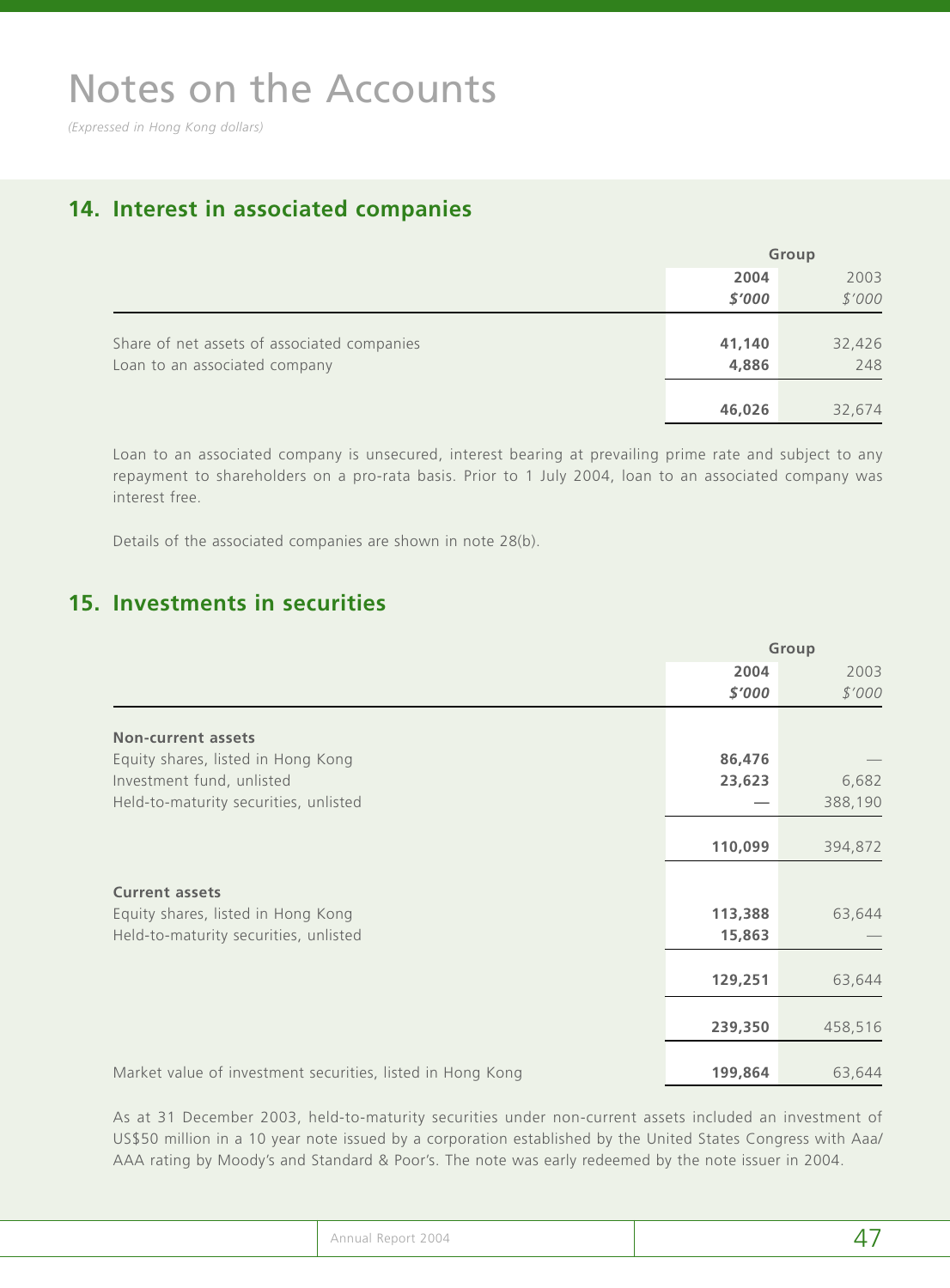*(Expressed in Hong Kong dollars)*

### **16. Interest in property development**

Interest in property development represents the Group's interest in the development of a property in Macau under the co-investment agreement with a wholly owned subsidiary of ultimate holding company, Polytec Holdings International Ltd ("Polytec Holdings") (note 24(b)).

### **17. Inventories**

|                              | Group   |         |
|------------------------------|---------|---------|
|                              | 2004    | 2003    |
|                              | \$'000  | \$'000  |
|                              |         |         |
| Properties under development | 663,287 | 810,872 |
| Properties held for sale     | 124,291 | 88,900  |
| Trading goods                | 1,683   |         |
|                              |         |         |
|                              | 789,261 | 899,772 |

Properties held for sale of \$3,325,000 (2003: \$10,601,016) are stated at net realizable value.

## **18. Trade and other receivables**

The following is an ageing analysis of trade receivables at 31 December:

|                                     |         | Group  | Company |                |  |
|-------------------------------------|---------|--------|---------|----------------|--|
|                                     | 2004    | 2003   | 2004    | 2003           |  |
|                                     | \$'000  | \$'000 | \$'000  | \$'000         |  |
|                                     |         |        |         |                |  |
| Current and overdue within 3 months | 44,480  | 30,756 | 615     | 541            |  |
| Overdue between 3 to 6 months       | 2,866   | 4,216  | 231     | 12             |  |
| Overdue more than 6 months          | 12,686  | 9,296  | 11      | $\overline{2}$ |  |
|                                     |         |        |         |                |  |
| Trade receivables                   | 60,032  | 44,268 | 857     | 555            |  |
| Utility and other deposits          | 3,455   | 1,153  | 1,975   | 151            |  |
| Other receivables and prepayments   | 145,656 | 16,763 | 4,435   | 9,801          |  |
|                                     |         |        |         |                |  |
|                                     | 209,143 | 62,184 | 7,267   | 10,507         |  |

Utility and other deposits of the Group and of the Company of \$3,358,677 (2003: \$926,136) and \$1,969,063 (2003: \$145,363) respectively are expected to be recovered after more than one year.

Prepayments of the Group of an amount of \$134,200,000 represents the deposit paid for the acquisition of a property interest under a provisional sale and purchase agreement (note 31).

| . .<br>٠<br>٧<br>____<br>۰.<br>×<br>٧<br>$\sim$ |
|-------------------------------------------------|
|-------------------------------------------------|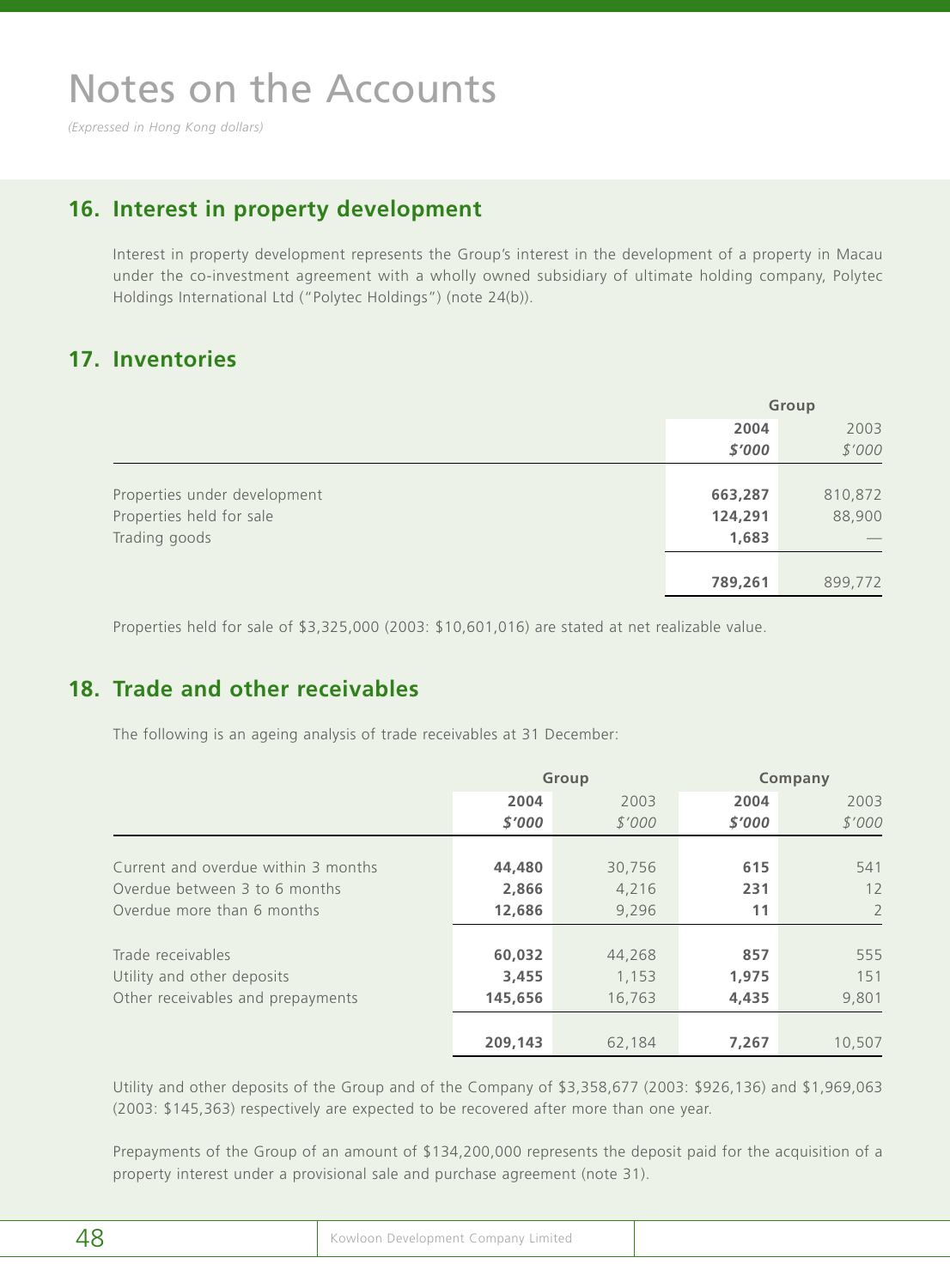*(Expressed in Hong Kong dollars)*

### **18. Trade and other receivables** *(Continued)*

Receivables and prepayments of the Group and of the Company of \$306,498 (2003: \$4,824,972) and \$21,470 (2003: \$4,444,376) respectively are expected to be recovered after more than one year.

The Group maintains a defined credit policy. An ageing analysis of trade debtors is prepared on a regular basis and is closely monitored to minimize any credit risk associated with receivables.

### **19. Trade and other payables**

The following is an ageing analysis of trade payables at 31 December:

|                                         | Group   |         |        | Company |
|-----------------------------------------|---------|---------|--------|---------|
|                                         | 2004    | 2003    | 2004   | 2003    |
|                                         | \$'000  | \$'000  | \$'000 | \$'000  |
|                                         |         |         |        |         |
| Not yet due or on demand                | 29,892  | 25,333  | 4,580  | 211     |
| Overdue less than 3 months              | 7,715   | 6,476   | 1,350  | 1,736   |
| Overdue between 3 to 6 months           | 14      |         |        |         |
| Overdue more than 6 months              | 20      |         |        |         |
|                                         |         |         |        |         |
| Trade payables                          | 37,641  | 31,809  | 5,930  | 1,947   |
| Rental and other deposits               | 51,407  | 37,247  | 38,178 | 28,931  |
| Other payables and accrued              |         |         |        |         |
| expenses                                | 401,541 | 216,801 | 42,568 | 28,936  |
| Deposits received on sale of properties | 1,381   |         |        |         |
|                                         |         |         |        |         |
|                                         | 491,970 | 285,857 | 86,676 | 59,814  |

Rental and other deposits of the Group and of the Company of \$48,096,776 (2003: \$35,635,652) and \$36,863,174 (2003: \$28,414,831) respectively are expected to be refunded after more than one year.

Other payables of the Group included an amount of \$240,700,000 received from a fellow subsidiary and is payable on demand.

Payables and accrued expenses of the Group and of the Company of \$1,006,122 (2003: \$85,655) and \$85,655 (2003: \$85,655) respectively are expected to be settled after more than one year.

| Annual Report 2004 |  |
|--------------------|--|
|--------------------|--|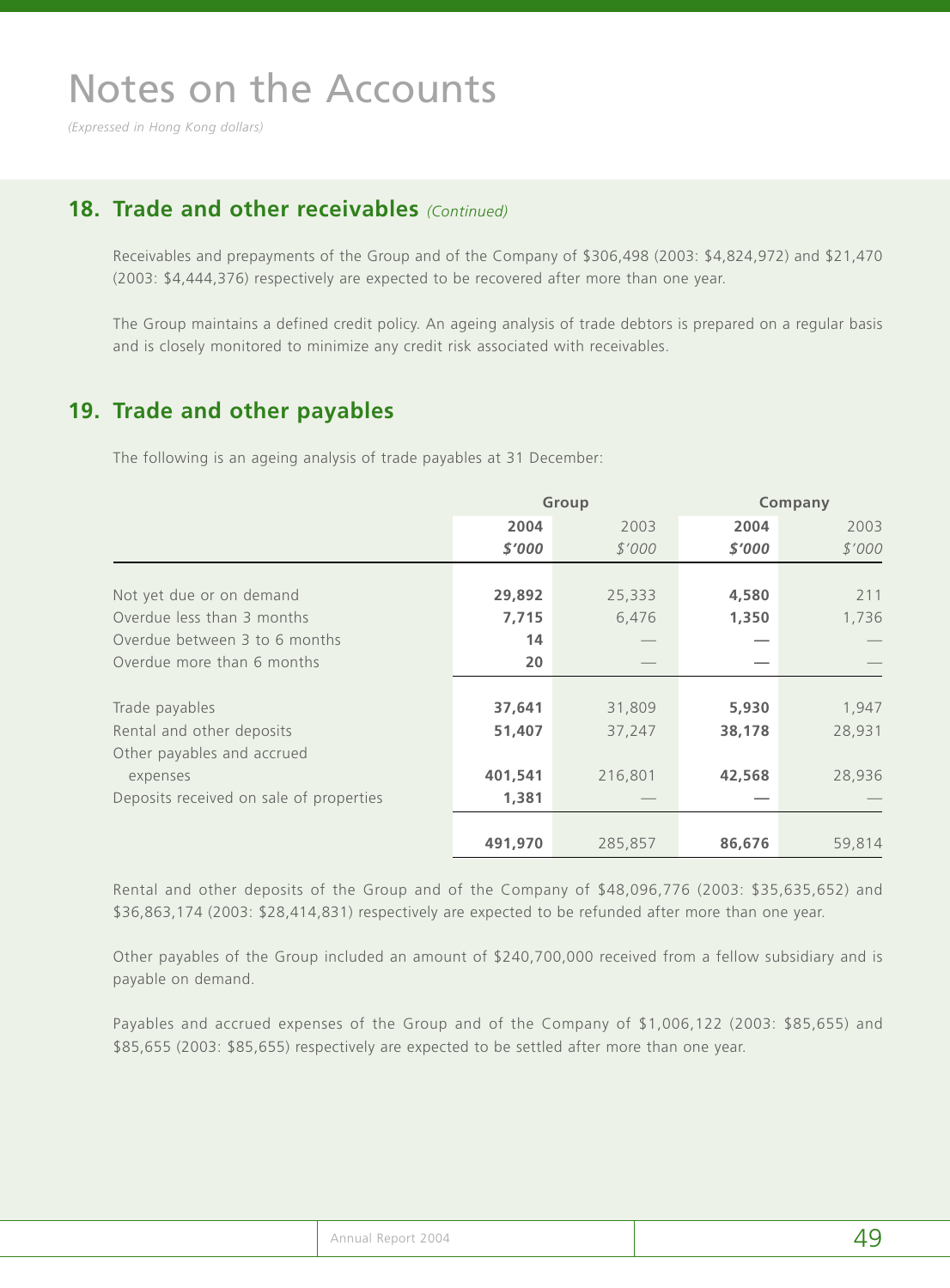*(Expressed in Hong Kong dollars)*

## **20. Loan from ultimate holding company**

Loan from ultimate holding company is unsecured, interest bearing and has fixed terms of repayment. Interest is charged at bank lending rates.

### **21. Bank loans**

At 31 December, bank loans were repayable as follows:

|                                  | Group     |           | Company   |           |
|----------------------------------|-----------|-----------|-----------|-----------|
|                                  | 2004      | 2003      | 2004      | 2003      |
|                                  | \$'000    | \$'000    | \$'000    | \$'000    |
|                                  |           |           |           |           |
| Within 1 year or on demand       | 665,442   | 370,000   | 140,300   | 370,000   |
|                                  |           |           |           |           |
| After 1 year but within 2 years  | 194,300   | 630,000   | 125,000   | 240,000   |
| After 2 years but within 5 years | 847,687   | 879,028   | 847,687   | 822,727   |
| After 5 years                    | 45,000    | 329,961   | 45,000    |           |
|                                  |           |           |           |           |
|                                  | 1,086,987 | 1,838,989 | 1,017,687 | 1,062,727 |
|                                  |           |           |           |           |
|                                  | 1,752,429 | 2,208,989 | 1,157,987 | 1,432,727 |

Bank loans were classified in the balance sheets as follows:

|                                | Group     |           |           | Company   |
|--------------------------------|-----------|-----------|-----------|-----------|
|                                | 2004      | 2003      | 2004      | 2003      |
|                                | \$'000    | \$'000    | \$'000    | \$'000    |
|                                |           |           |           |           |
| <b>Current liabilities</b>     |           |           |           |           |
| Secured                        | 585,142   | 220,000   | 60,000    | 220,000   |
| Unsecured                      | 80,300    | 150,000   | 80,300    | 150,000   |
|                                |           |           |           |           |
|                                | 665,442   | 370,000   | 140,300   | 370,000   |
|                                |           |           |           |           |
| <b>Non-current liabilities</b> |           |           |           |           |
| Secured                        | 1,086,987 | 1,838,989 | 1,017,687 | 1,062,727 |
|                                |           |           |           |           |
|                                | 1,752,429 | 2,208,989 | 1,157,987 | 1,432,727 |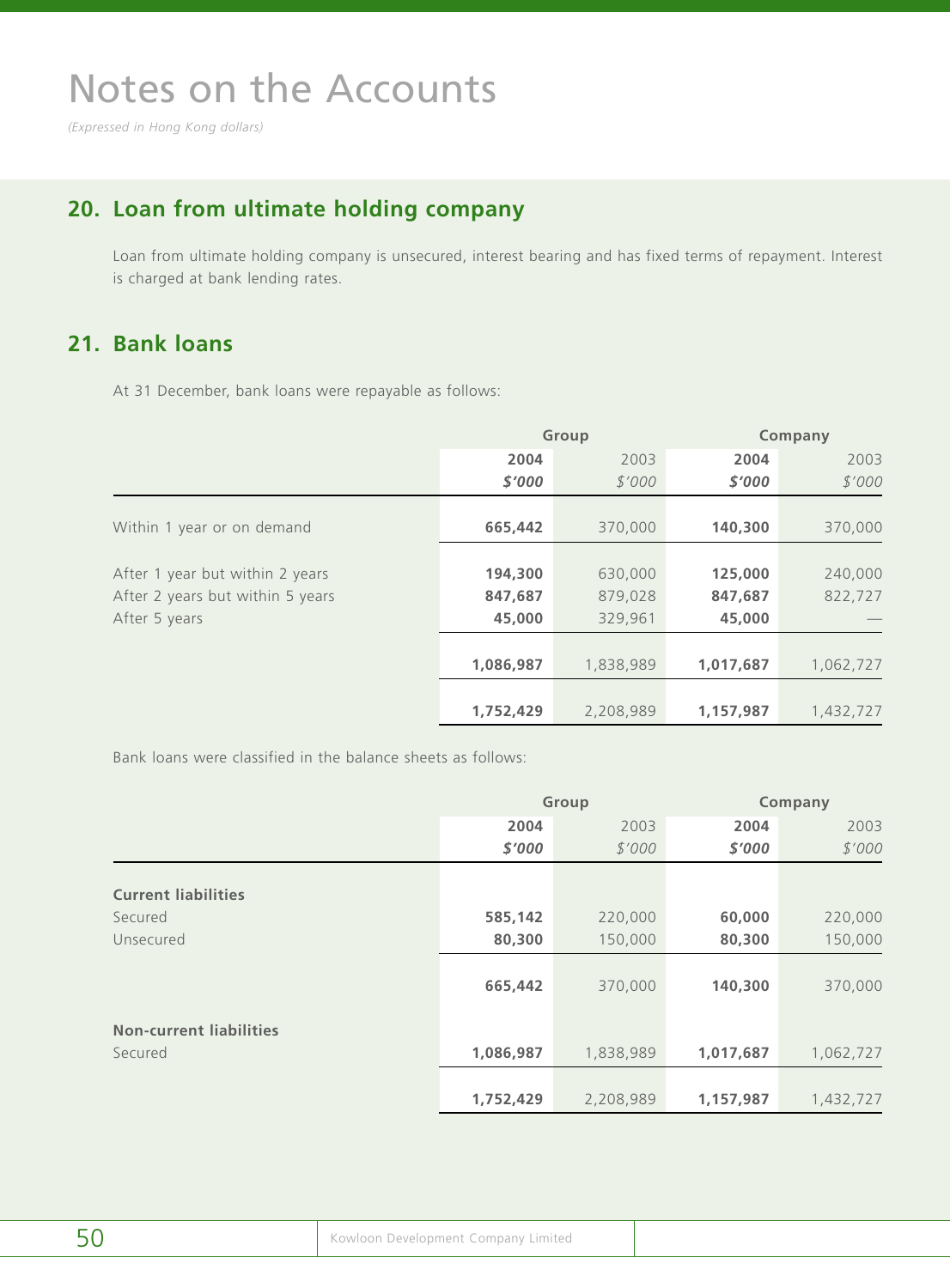*(Expressed in Hong Kong dollars)*

## **22. Share capital**

|                                   | No. of shares  |         |
|-----------------------------------|----------------|---------|
|                                   | of $$0.1$ each | \$'000  |
| Authorized                        |                |         |
| At 1 January and 31 December 2004 | 1,000,000,000  | 100,000 |
| <b>Issued and fully paid</b>      |                |         |
| At 1 January 2004                 | 483,767,850    | 48,377  |
| Issue of shares                   | 83,000,000     | 8,300   |
| At 31 December 2004               | 566,767,850    | 56,677  |

On 19 January 2004, the Company issued and alloted 83,000,000 new shares to its major shareholder at a price of \$6.85 per share after the placement of 83,000,000 old shares by the major shareholder at a price of \$6.85 per share to independent third parties.

|  | Annual Report 2004 |  |
|--|--------------------|--|
|--|--------------------|--|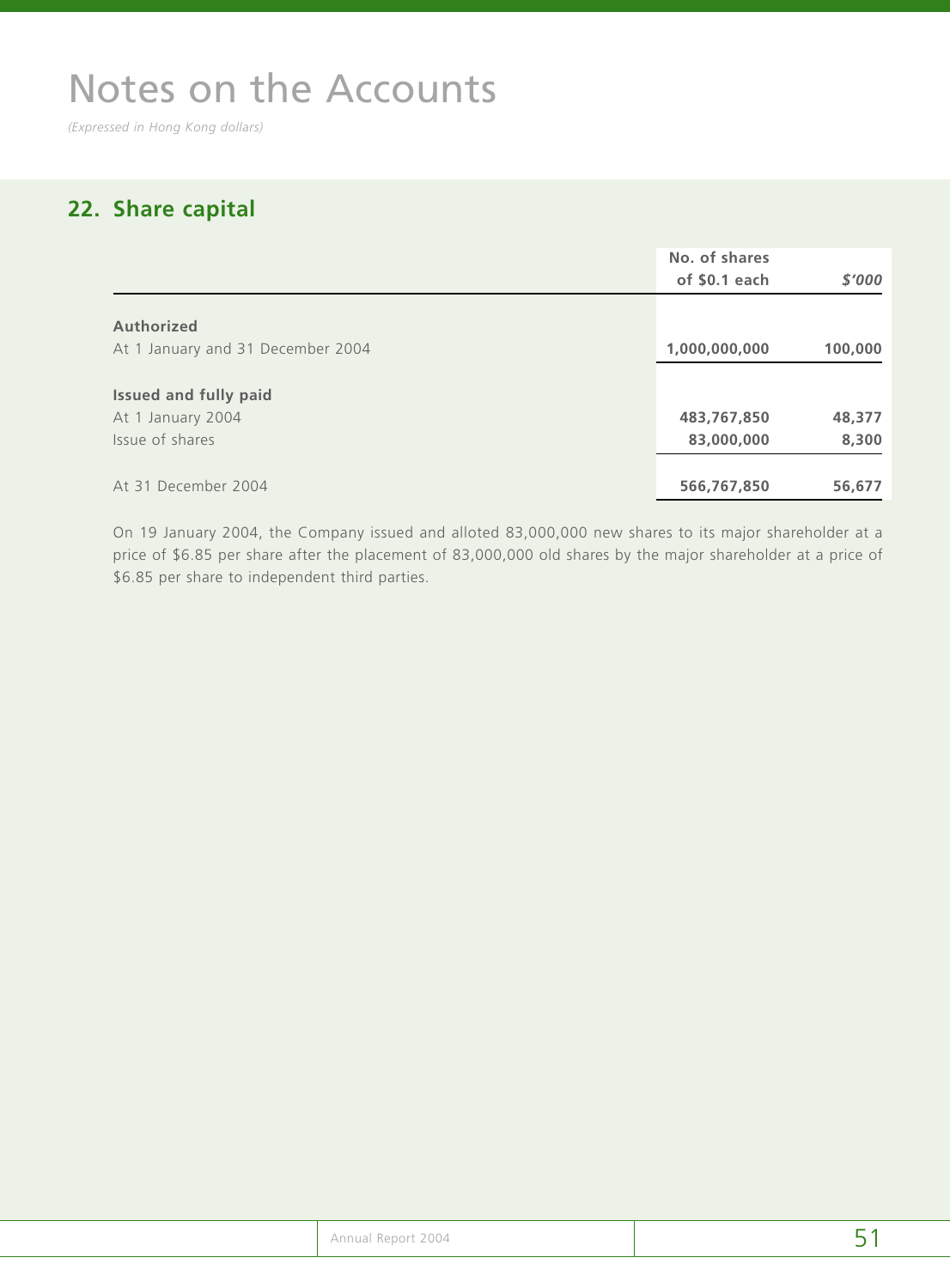*(Expressed in Hong Kong dollars)*

## **23. Reserves**

#### **Group**

|                                       | Investment<br>property<br>revaluation<br>reserve<br>\$'000 | Investment<br>revaluation<br>reserve<br>\$'000 | Capital<br>reserve<br>\$'000 | <b>Share</b><br>premium<br>\$'000 | <b>Retained</b><br>profits<br>\$'000 | Total<br>\$'000 |
|---------------------------------------|------------------------------------------------------------|------------------------------------------------|------------------------------|-----------------------------------|--------------------------------------|-----------------|
| At 1 January 2003                     | 1,809,231                                                  | (11, 872)                                      | 2,154                        | 9,971                             | 1,385,328                            | 3,194,812       |
| Revaluation deficit                   | (26, 272)                                                  |                                                |                              |                                   |                                      | (26, 272)       |
| Transfer to income statement upon     |                                                            |                                                |                              |                                   |                                      |                 |
| disposal of investments in securities |                                                            | (5,864)                                        |                              |                                   |                                      | (5,864)         |
| Interim dividend paid                 |                                                            |                                                |                              |                                   | (29, 026)                            | (29, 026)       |
| Final dividend paid                   |                                                            |                                                |                              |                                   | (96, 754)                            | (96, 754)       |
| Net profit for the year               |                                                            |                                                |                              |                                   | 201,500                              | 201,500         |
| At 31 December 2003                   | 1,782,959                                                  | (17, 736)                                      | 2,154                        | 9,971                             | 1,461,048                            | 3,238,396       |
| At 1 January 2004                     | 1,782,959                                                  | (17, 736)                                      | 2,154                        | 9,971                             | 1,461,048                            | 3,238,396       |
| Revaluation surplus                   | 257,792                                                    | 14,218                                         |                              |                                   |                                      | 272,010         |
| Premium on issue of shares            |                                                            |                                                |                              | 560,250                           |                                      | 560,250         |
| Expenses on issue of shares           |                                                            |                                                |                              | (12, 305)                         |                                      | (12, 305)       |
| Interim dividend paid                 |                                                            |                                                |                              |                                   | (39, 674)                            | (39, 674)       |
| Final dividend paid                   |                                                            |                                                |                              |                                   | (124, 689)                           | (124, 689)      |
| Net profit for the year               |                                                            |                                                |                              |                                   | 303,096                              | 303,096         |
| At 31 December 2004                   | 2,040,751                                                  | (3, 518)                                       | 2,154                        | 557,916                           | 1,599,781                            | 4,197,084       |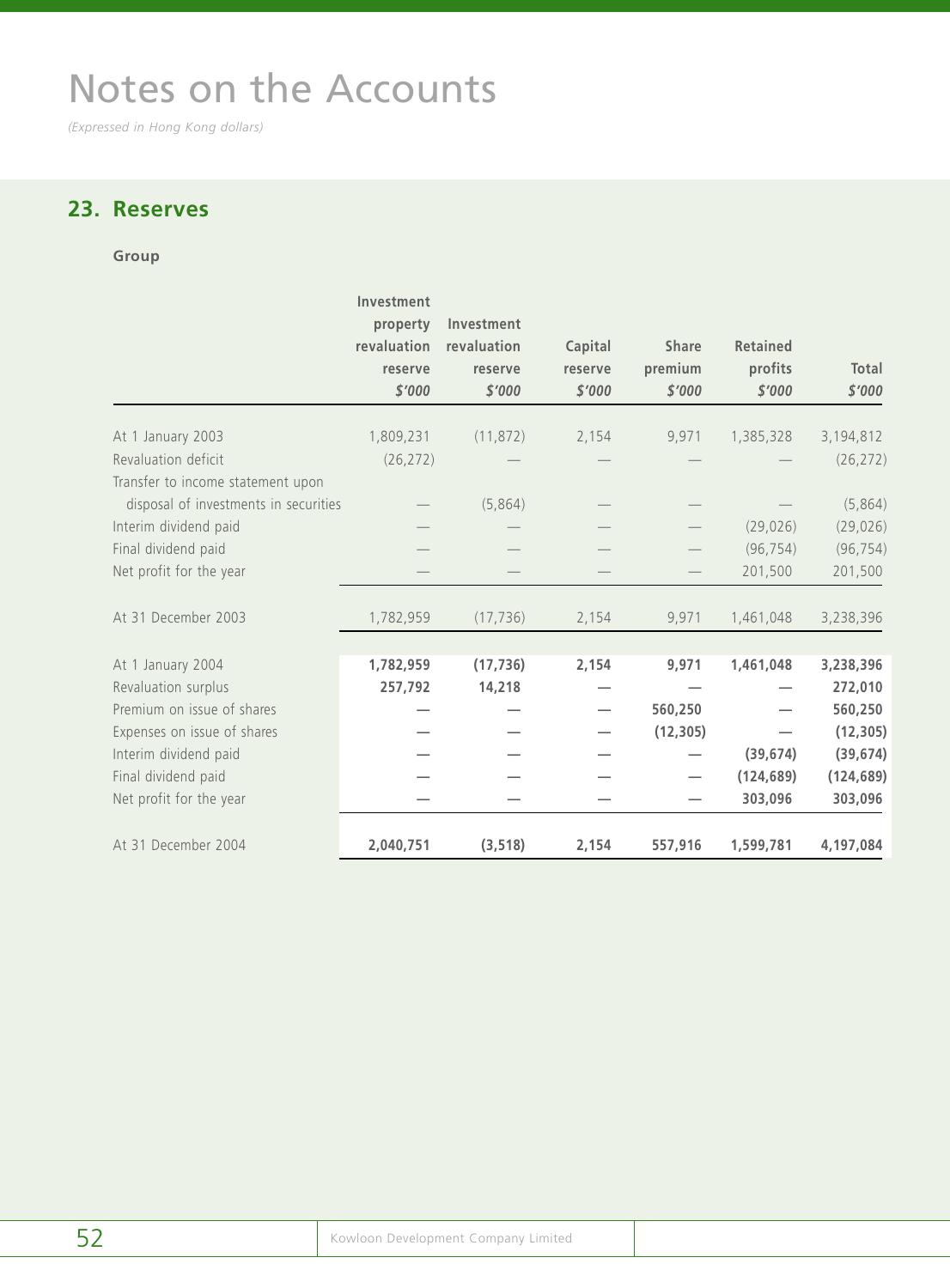*(Expressed in Hong Kong dollars)*

### **23. Reserves** *(Continued)*

| Company                               |                                                            |                                                |                              |                                   |                                      |                 |
|---------------------------------------|------------------------------------------------------------|------------------------------------------------|------------------------------|-----------------------------------|--------------------------------------|-----------------|
|                                       | Investment<br>property<br>revaluation<br>reserve<br>\$'000 | Investment<br>revaluation<br>reserve<br>\$'000 | Capital<br>reserve<br>\$'000 | <b>Share</b><br>premium<br>\$'000 | <b>Retained</b><br>profits<br>\$'000 | Total<br>\$'000 |
| At 1 January 2003                     | 1,851,986                                                  | 4,391                                          |                              | 9,971                             | 1,292,276                            | 3,158,624       |
| Revaluation deficit                   | (15, 130)                                                  |                                                |                              |                                   |                                      | (15, 130)       |
| Transfer to income statement upon     |                                                            |                                                |                              |                                   |                                      |                 |
| disposal of investments in securities |                                                            | (4, 391)                                       |                              |                                   |                                      | (4, 391)        |
| Interim dividend paid                 |                                                            |                                                |                              |                                   | (29, 026)                            | (29, 026)       |
| Final dividend paid                   |                                                            |                                                |                              |                                   | (96, 754)                            | (96, 754)       |
| Net profit for the year               |                                                            |                                                |                              |                                   | 106,982                              | 106,982         |
| At 31 December 2003                   | 1,836,856                                                  |                                                |                              | 9,971                             | 1,273,478                            | 3,120,305       |
| At 1 January 2004                     | 1,836,856                                                  |                                                |                              | 9,971                             | 1,273,478                            | 3,120,305       |
| Revaluation surplus                   | 197,122                                                    |                                                |                              |                                   |                                      | 197,122         |
| Premium on issue of shares            |                                                            |                                                |                              | 560,250                           |                                      | 560,250         |
| Expenses on issue of shares           |                                                            |                                                |                              | (12, 305)                         |                                      | (12, 305)       |
| Interim dividend paid                 |                                                            |                                                |                              |                                   | (39, 674)                            | (39, 674)       |
| Final dividend paid                   |                                                            |                                                |                              |                                   | (124, 689)                           | (124, 689)      |
| Net profit for the year               |                                                            |                                                |                              |                                   | 107,267                              | 107,267         |
| At 31 December 2004                   | 2,033,978                                                  |                                                |                              | 557,916                           | 1,216,382                            | 3,808,276       |

The Group's share of profits retained in the accounts of the associated companies at 31 December 2004 after minority interests were \$9,354,612 (2003: \$640,178).

The application of the share premium and the capital reserve is governed by Sections 48B and 49H respectively of the Hong Kong Companies Ordinance. The investment property revaluation reserve and investment revaluation reserve have been set up and will be dealt with in accordance with the accounting policies adopted for the revaluation of investment properties, non-trading securities and goodwill.

The revaluation reserves in respect of investment properties, non-trading securities and goodwill are not available for distribution to shareholders because they do not constitute realized profits within the meaning of Section 79B(2) of the Hong Kong Companies Ordinance.

Reserves of the Company available for distribution to shareholders at 31 December 2004 amounted to \$1,216,383,185 (2003: \$1,273,479,227).

| Annual Report 2004 |  |
|--------------------|--|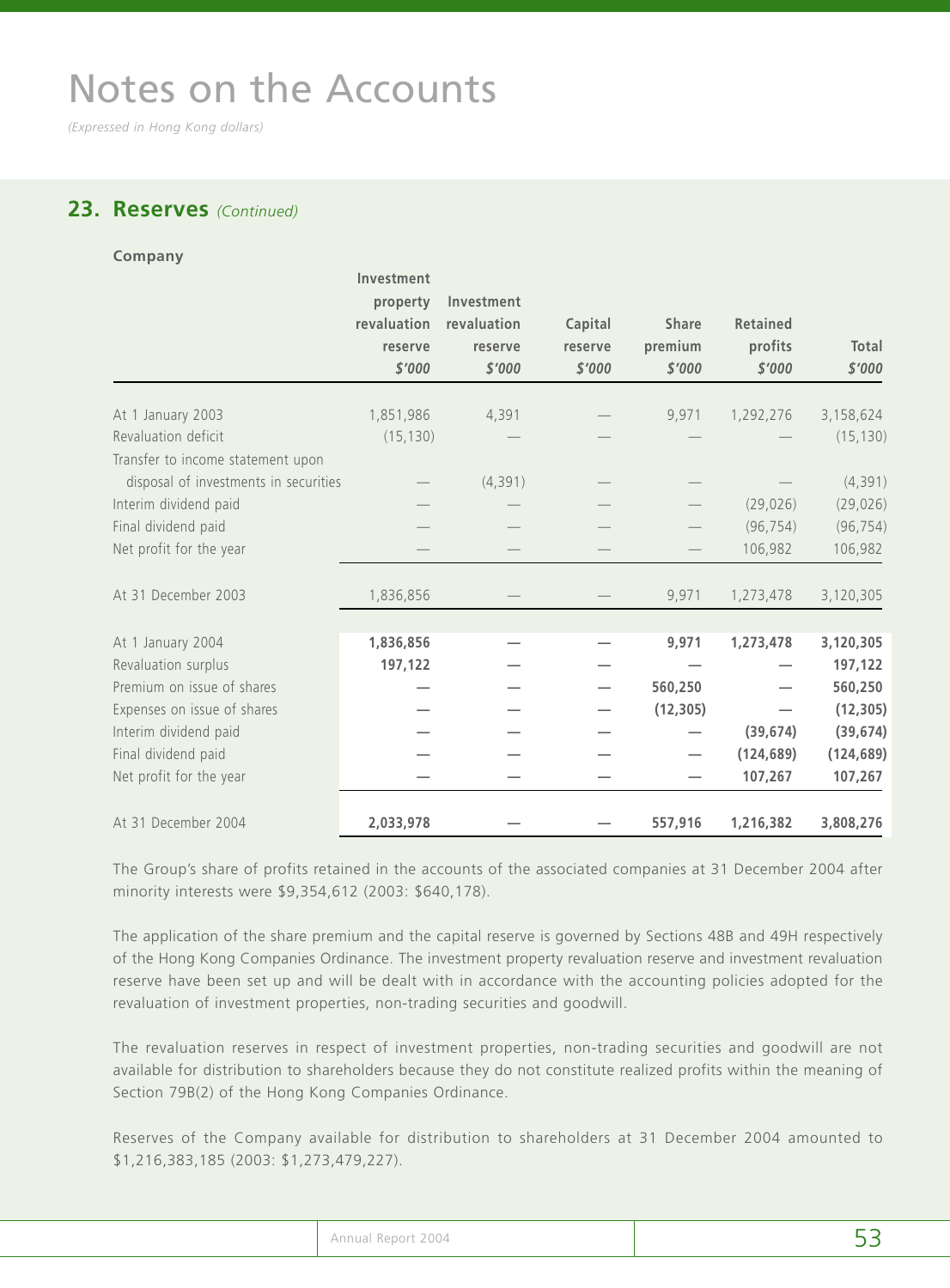*(Expressed in Hong Kong dollars)*

## **24. Notes to consolidated cash flow statement**

(a) Reconciliation of profit before taxation to net cash from/(used in) operating activities:

|                                                      | 2004<br>\$'000 | 2003<br>\$'000 |
|------------------------------------------------------|----------------|----------------|
| <b>Profit before taxation</b>                        | 340,969        | 235,023        |
| Adjustments for:                                     |                |                |
| Unclaimed dividend written back                      | (188)          | (104)          |
| Profit on disposal of investments in securities      |                | (2, 399)       |
| Loss on disposal of other fixed assets               | 3              | 3              |
| Share of profits less losses of associated companies | (12, 889)      | (7, 496)       |
| Impairment losses on land and buildings              | 4,429          |                |
| Impairment loss on land held for future development  | 716            |                |
| Interest income                                      | (353)          | (452)          |
| Interest expenses                                    | 6,169          | 11,036         |
| Income from listed securities                        |                | (1, 014)       |
| Depreciation                                         | 468            | 567            |
| Operating profit before working capital changes      | 339,324        | 235,164        |
| Decrease/(Increase) in inventories                   | 116,674        | (24, 055)      |
| Increase in trade and other receivables              | (147, 350)     | (12, 884)      |
| Decrease/(Increase) in time deposits (pledged)       | 5,719          | (5, 719)       |
| Decrease/(Increase) in loans and advances            | 16,075         | (17, 448)      |
| Decrease/(Increase) in investments in securities     | 233,384        | (395, 401)     |
| Increase in amount due from an associated company    | (83)           |                |
| Increase/(Decrease) in trade and other payables      | 271,439        | (10, 951)      |
| Cash generated from/(used in) operations             | 835,182        | (231, 294)     |
| Income from listed securities                        |                | 1,005          |
| Interest received                                    | 353            | 452            |
| Interest paid                                        | (20, 416)      | (32, 077)      |
| Profits tax paid                                     | (23, 694)      | (21, 374)      |
| Profits tax refunded                                 | 1,623          | 398            |
| Net cash from/(used in) operating activities         | 793,048        | (282, 890)     |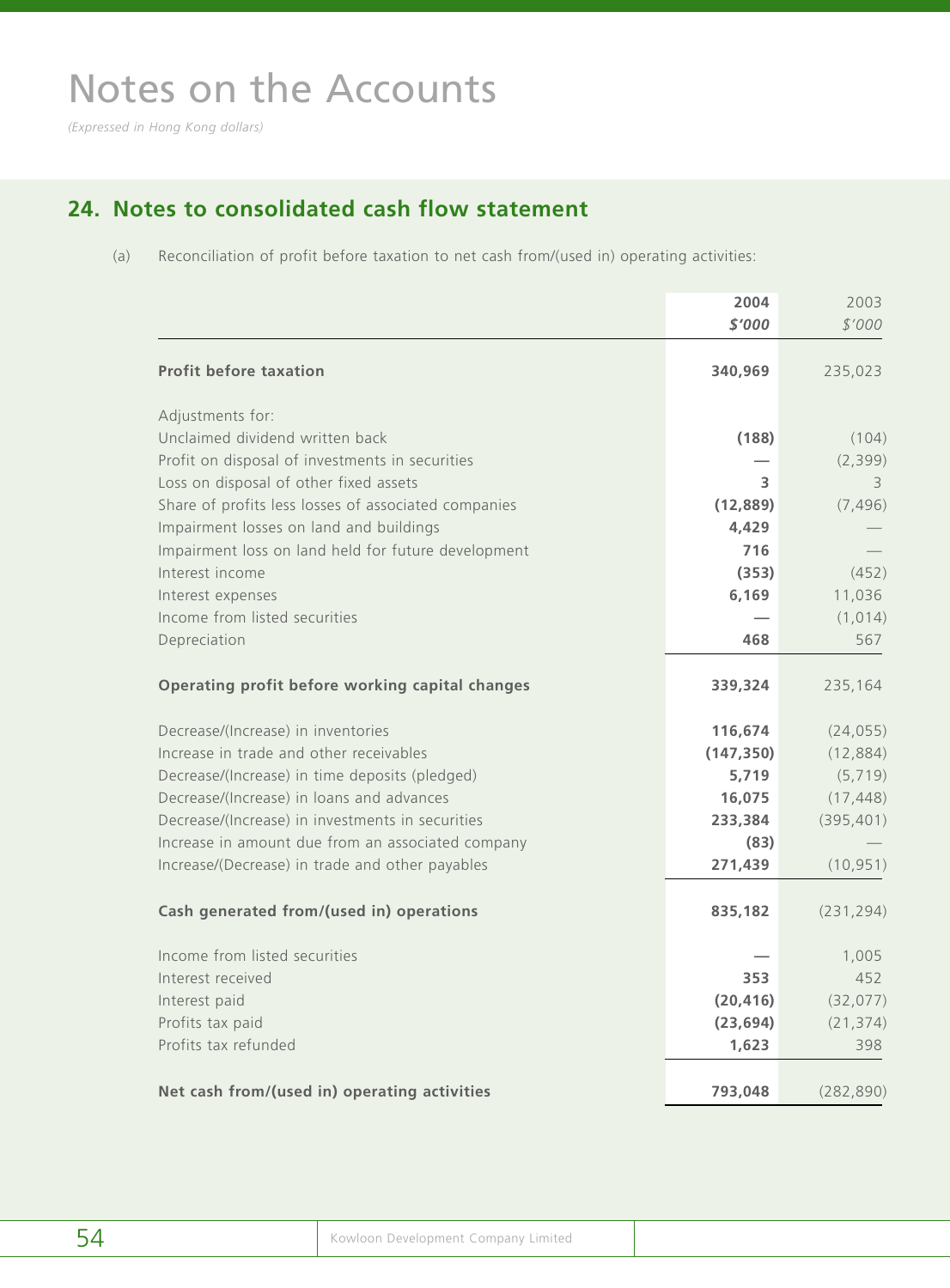*(Expressed in Hong Kong dollars)*

## **24. Notes to consolidated cash flow statement** *(Continued)*

#### (b) **Acquisition of a subsidiary**

During the year, the Group acquired from Polytec Holdings, the entire issued share capital together with shareholder's loan of one of Polytec Holdings' wholly owned subsidiary. The company had entered into a co-investment agreement with another wholly owned subsidiary of Polytec Holdings in a property project in Macau. The consideration paid was \$400,000,000. The fair value of the assets of the company acquired were as follows:

|                                                | 2004       |
|------------------------------------------------|------------|
|                                                | \$'000     |
| Net assets acquired                            |            |
| Interest in property development               | 400,000    |
| Shareholder's loan                             | (175, 699) |
| Cash consideration paid for net assets         | 224,301    |
| Cash consideration paid for shareholder's loan | 175,699    |
| Cash outflow on acquisition of the subsidiary  | 400,000    |

### **25. Commitments**

Commitments outstanding at 31 December not provided for in the accounts were as follows:

|                                   |         | Group   |        | Company |  |
|-----------------------------------|---------|---------|--------|---------|--|
|                                   | 2004    | 2003    | 2004   | 2003    |  |
|                                   | \$'000  | \$'000  | \$'000 | \$'000  |  |
| Contracted for                    |         |         |        |         |  |
| - properties under development    | 610,470 | 35,171  |        |         |  |
| - investment properties           | 24,756  | 17,580  | 24,620 | 17,580  |  |
| — investments in securities       | 86,984  | 164,196 |        |         |  |
|                                   | 722,210 | 216,947 | 24,620 | 17,580  |  |
| Authorized but not contracted for |         |         |        |         |  |
| - properties under development    | 4,862   | 231,617 |        |         |  |
| - investment properties           |         | 480     |        | 480     |  |
|                                   | 4,862   | 232,097 |        | 480     |  |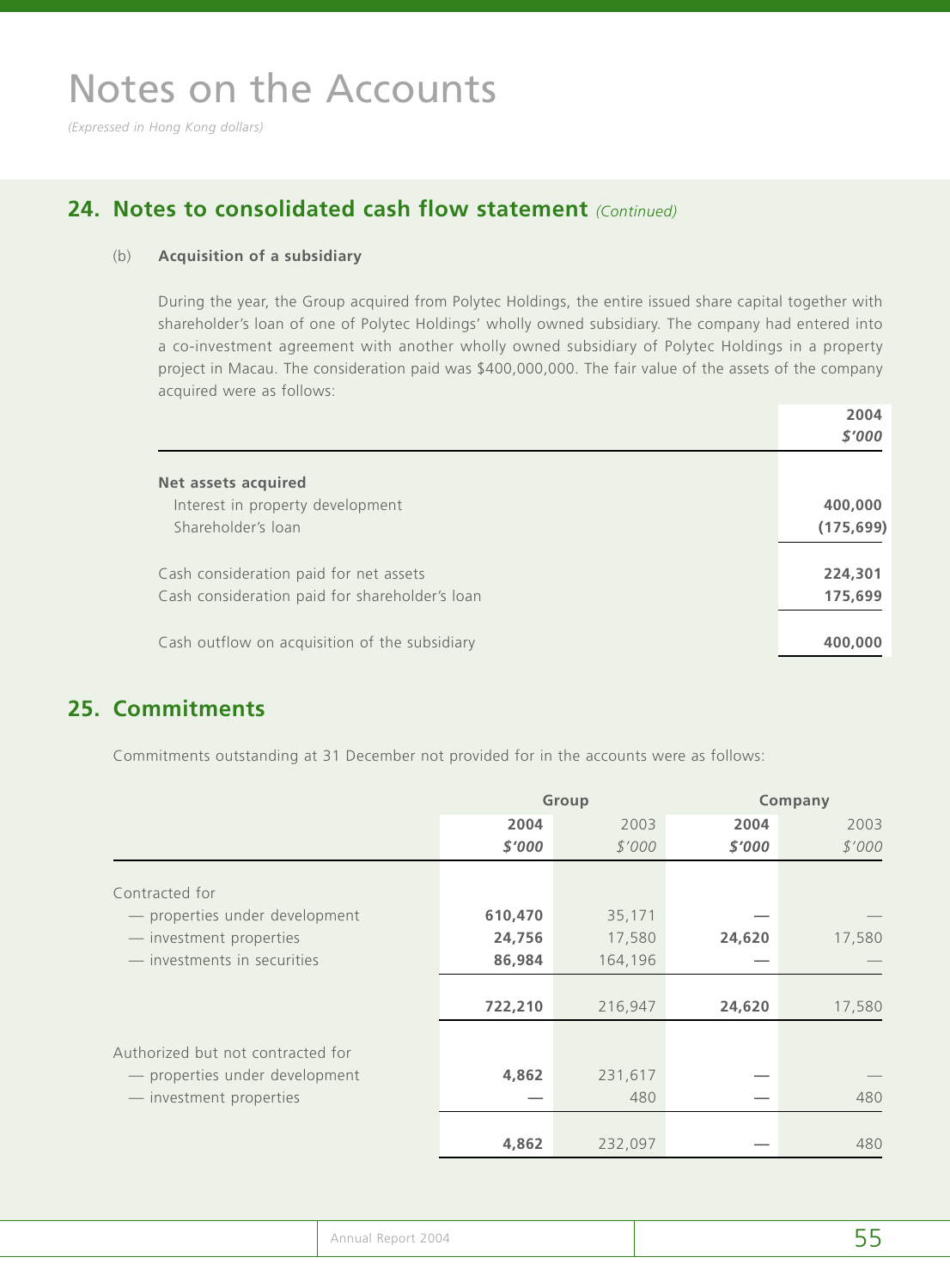*(Expressed in Hong Kong dollars)*

## **26. Contingent liabilities**

- (a) The Group and the Company have given guarantees to insurance companies in respect of performance bonds entered into by certain associated companies to the extent of \$13,867,000 (2003: \$6,952,000).
- (b) The Company has given guarantees in respect of banking facilities and other obligations of certain subsidiaries to the extent of \$757,317,000 (2003: \$634,300,000). The banking facilities and other obligations were utilized to the extent of \$597,459,000 (2003: \$446,300,000) at 31 December 2004.

### **27. Pledge of assets**

At 31 December 2004, properties and securities of the Group with an aggregate carrying value of approximately \$3,960,362,000 (2003: \$3,936,841,000) and time deposits of Nil (2003: \$5,719,000) were pledged to banks under fixed charges to secure general banking facilities granted to the Group or as margin for the Group's investments in securities .

## **28. Subsidiaries and associated companies**

| (a) Details of the principal subsidiaries of Kowloon Development Company Limited are as follows: |  |  |  |
|--------------------------------------------------------------------------------------------------|--|--|--|
|                                                                                                  |  |  |  |

| <b>Subsidiary</b>                                  | Place of<br>incorporation operation | Principal<br>place of | <b>Nominal</b><br>value of<br>issued<br>ordinary<br>share capital |      | <b>Proportion of</b><br>nominal value<br>of shares held<br><b>Direct Indirect</b> | Principal<br>activities                            |
|----------------------------------------------------|-------------------------------------|-----------------------|-------------------------------------------------------------------|------|-----------------------------------------------------------------------------------|----------------------------------------------------|
| Atlantic Capital<br>Limited                        | Hong Kong                           | Hong Kong             | \$10,000                                                          | 100% |                                                                                   | Investment<br>holding                              |
| Country House<br>Property<br>Management<br>Limited | Hong Kong                           | Hong Kong             | \$10,000                                                          |      | 100%                                                                              | Property<br>management<br>and security<br>services |
| Elegant Florist<br>Limited                         | British Virgin<br>Islands           | Hong Kong             | <b>US\$1</b>                                                      | 100% |                                                                                   | Investment<br>holding                              |
| Eversound<br>Investments<br>Limited                | Hong Kong                           | Hong Kong             | \$1,000,000                                                       |      | 100%                                                                              | Property<br>investment                             |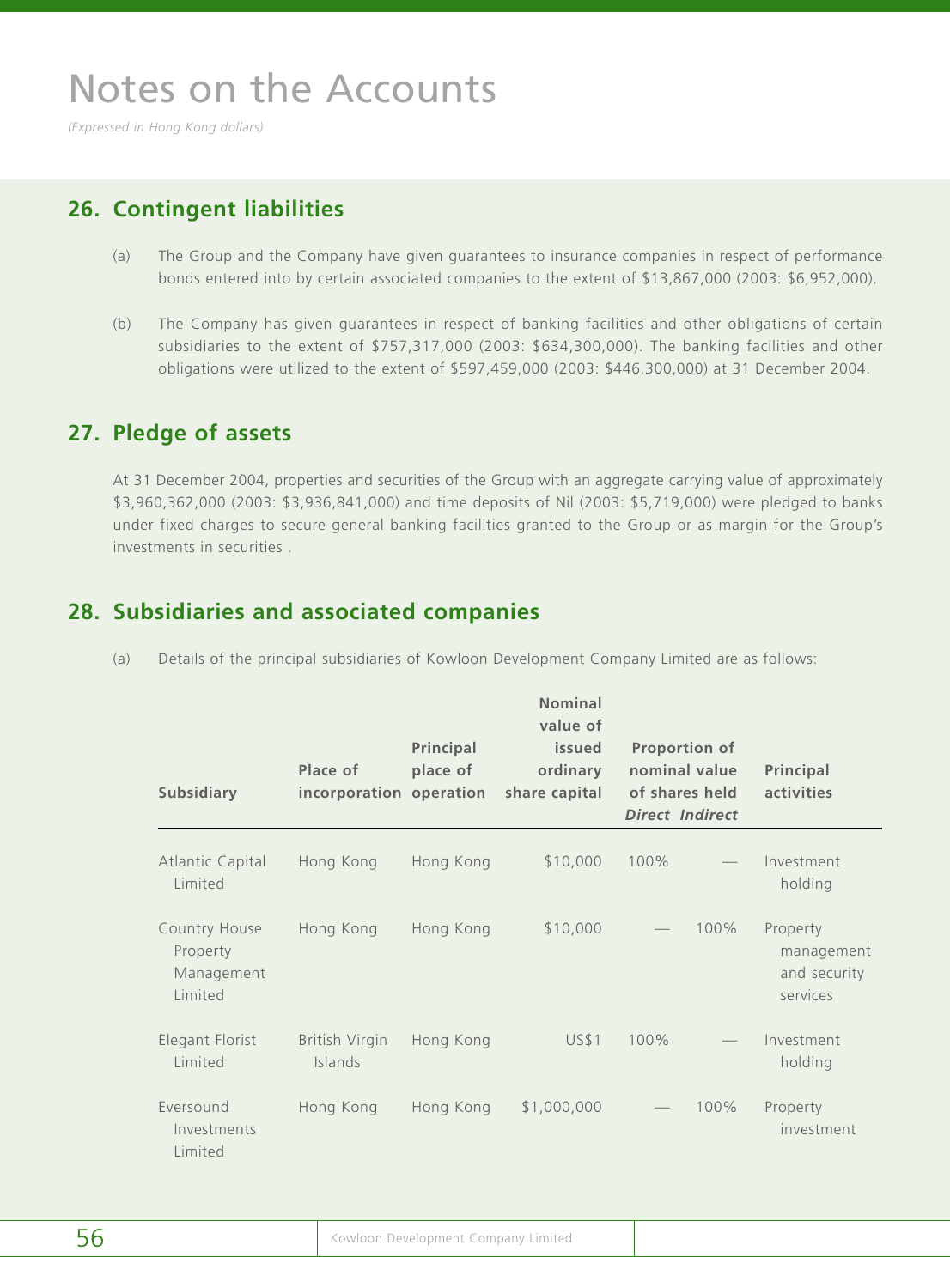*(Expressed in Hong Kong dollars)*

## **28. Subsidiaries and associated companies** *(Continued)*

| <b>Subsidiary</b>                                | Place of<br>incorporation operation | Principal<br>place of | <b>Nominal</b><br>value of<br>issued<br>ordinary<br>share capital |      | Proportion of<br>nominal value<br>of shares held<br><b>Direct Indirect</b> | Principal<br>activities  |
|--------------------------------------------------|-------------------------------------|-----------------------|-------------------------------------------------------------------|------|----------------------------------------------------------------------------|--------------------------|
| Future Star<br>International<br>Limited          | British Virgin<br>Islands           | Hong Kong             | <b>US\$1</b>                                                      | 100% |                                                                            | Investment<br>holding    |
| Gargantuan<br>Investment<br>Limited              | Hong Kong                           | Hong Kong             | \$2                                                               | 100% |                                                                            | Securities<br>investment |
| Jumbo Power<br>Enterprises<br>Limited            | Hong Kong                           | Hong Kong             | \$2                                                               |      | 100%                                                                       | Property<br>development  |
| Jumbo Star<br>Limited                            | British Virgin<br>Islands           | Hong Kong             | <b>US\$1</b>                                                      | 100% |                                                                            | Investment<br>holding    |
| King's City<br>Holdings<br>Limited               | Hong Kong                           | Hong Kong             | \$2                                                               |      | 100%                                                                       | Property<br>development  |
| Kowloon<br>Development<br>Engineering<br>Limited | Hong Kong                           | Hong Kong             | \$2                                                               | 100% |                                                                            | Construction             |
| Kowloon<br>Development<br>Finance<br>Limited     | Hong Kong                           | Hong Kong             | \$2,000,000                                                       | 100% |                                                                            | Financial<br>services    |
| Manor House<br>Holdings<br>Limited               | Hong Kong                           |                       | Hong Kong \$264,529,125                                           | 100% |                                                                            | Investment<br>holding    |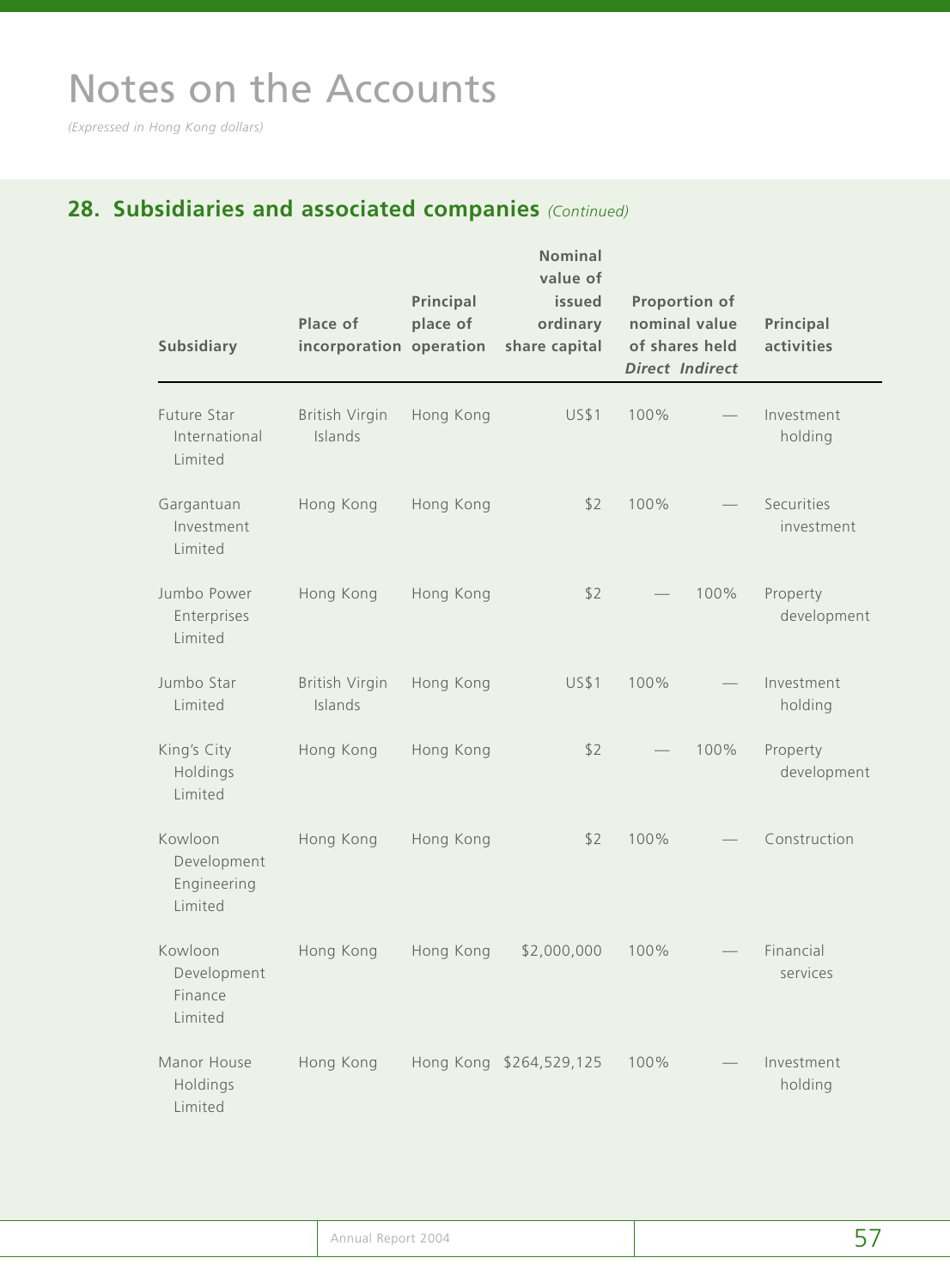*(Expressed in Hong Kong dollars)*

## **28. Subsidiaries and associated companies** *(Continued)*

| <b>Subsidiary</b>                                          | Place of<br>incorporation operation | Principal<br>place of | <b>Nominal</b><br>value of<br>issued<br>ordinary<br>share capital |      | <b>Proportion of</b><br>nominal value<br>of shares held<br><b>Direct Indirect</b> | Principal<br>activities                 |
|------------------------------------------------------------|-------------------------------------|-----------------------|-------------------------------------------------------------------|------|-----------------------------------------------------------------------------------|-----------------------------------------|
| Pak Hop Shing<br>Company,<br>Limited                       | Hong Kong                           | Hong Kong             | \$2                                                               |      | 100%                                                                              | Property<br>development                 |
| Roe Investment<br>Limited                                  | Hong Kong                           | Hong Kong             | \$500,000                                                         | 100% |                                                                                   | Investment<br>holding                   |
| Searson (Hong<br>Kong)<br>Limited                          | Hong Kong                           | Hong Kong             | \$2                                                               | 100% |                                                                                   | Property<br>development                 |
| Spark Team<br>Limited                                      | Hong Kong                           | Hong Kong             | \$2                                                               | 100% |                                                                                   | Retail                                  |
| To Kwa Wan<br>Properties<br>Limited                        | Hong Kong                           | Hong Kong             | \$2                                                               |      | 100%                                                                              | Property<br>investment                  |
| Top Milestone<br>Developments<br>Limited                   | British Virgin<br>Islands           | Macau                 | US\$100                                                           |      | 100%                                                                              | Project<br>and securities<br>investment |
| Town House<br>Development<br>Limited                       | Hong Kong                           | Hong Kong             | \$10,000                                                          | 100% |                                                                                   | Property<br>investment                  |
| Tyleelord<br>Development &<br>Agency<br>Company<br>Limited | Hong Kong                           | Hong Kong             | \$100,000                                                         |      | 100%                                                                              | Property<br>investment                  |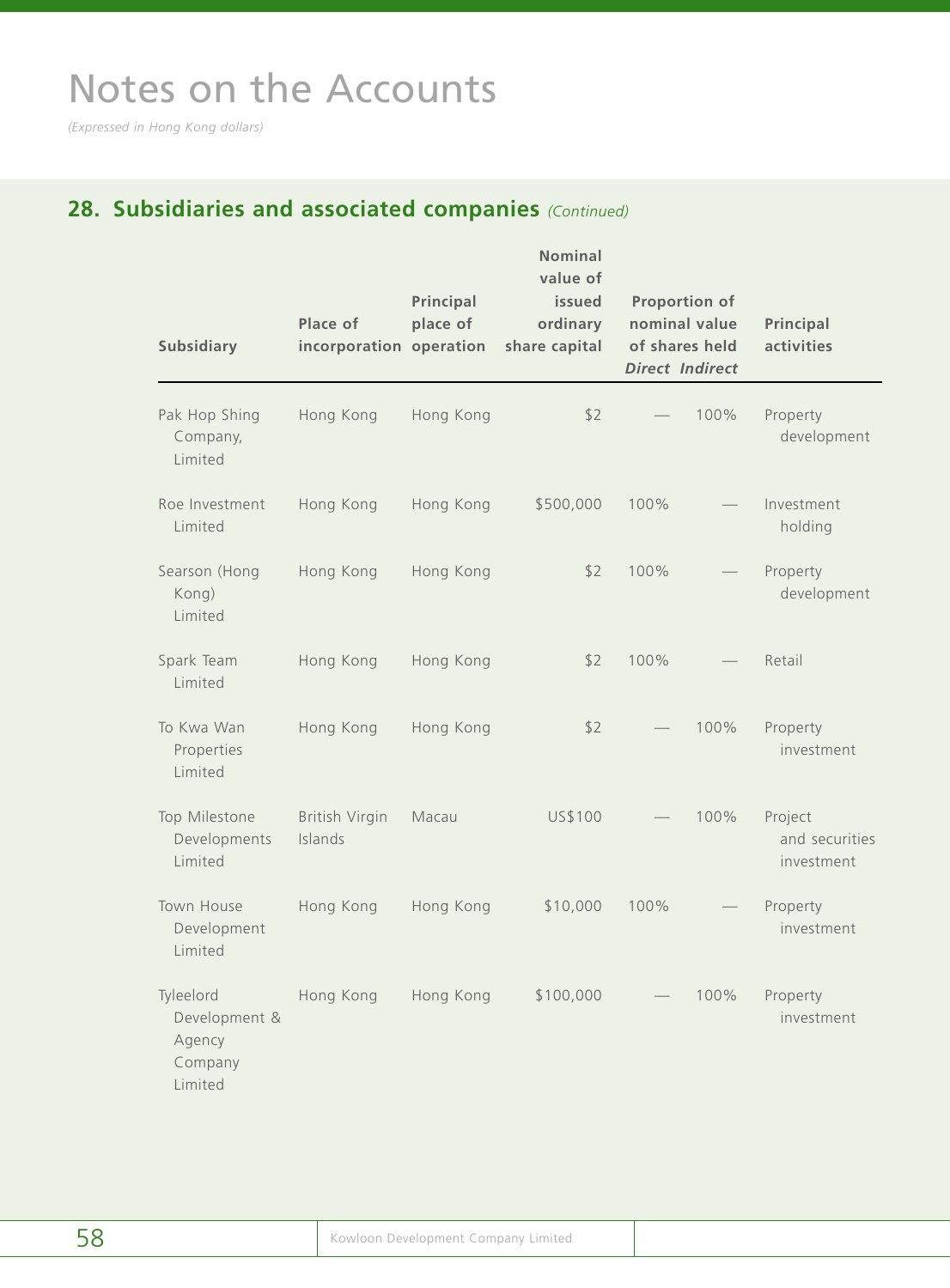*(Expressed in Hong Kong dollars)*

## **28. Subsidiaries and associated companies** *(Continued)*

| <b>Subsidiary</b>                                      | Place of<br>incorporation operation | Principal<br>place of | <b>Nominal</b><br>value of<br>issued<br>ordinary<br>share capital |     | <b>Proportion of</b><br>nominal value<br>of shares held<br><b>Direct Indirect</b> | Principal<br>activities                               |
|--------------------------------------------------------|-------------------------------------|-----------------------|-------------------------------------------------------------------|-----|-----------------------------------------------------------------------------------|-------------------------------------------------------|
| Un Chau<br>Properties<br>Limited                       | Hong Kong                           | Hong Kong             | \$2                                                               |     | 100%                                                                              | Property<br>investment                                |
| Units Properties<br>Limited                            | Hong Kong                           | Hong Kong             | \$2                                                               |     | 100%                                                                              | Property<br>investment                                |
| Union Way<br>Management<br>Limited                     | Hong Kong                           | Hong Kong             | \$2                                                               |     | 100%                                                                              | Investment<br>holding                                 |
| Wealrise<br>Investments<br>Limited                     | Hong Kong                           | Hong Kong             | \$2                                                               |     | 100%                                                                              | Property<br>development<br>and property<br>investment |
| Cinema City<br>Company<br>Limited                      | Hong Kong                           | Hong Kong             | \$1,000,000                                                       |     | 85%                                                                               | Film distribution                                     |
| Cinema City (Film<br>Production)<br>Company<br>Limited | Hong Kong                           | Hong Kong             | \$5,000,000                                                       |     | 85%                                                                               | Film distribution                                     |
| Golden Princess<br>Amusement<br>Company<br>Limited     | Hong Kong                           | Hong Kong             | \$100,000                                                         | 85% |                                                                                   | Film distribution                                     |
| Golden Princess<br>Film Production<br>Limited          | Hong Kong                           | Hong Kong             | \$10,000                                                          |     | 85%                                                                               | Film distribution                                     |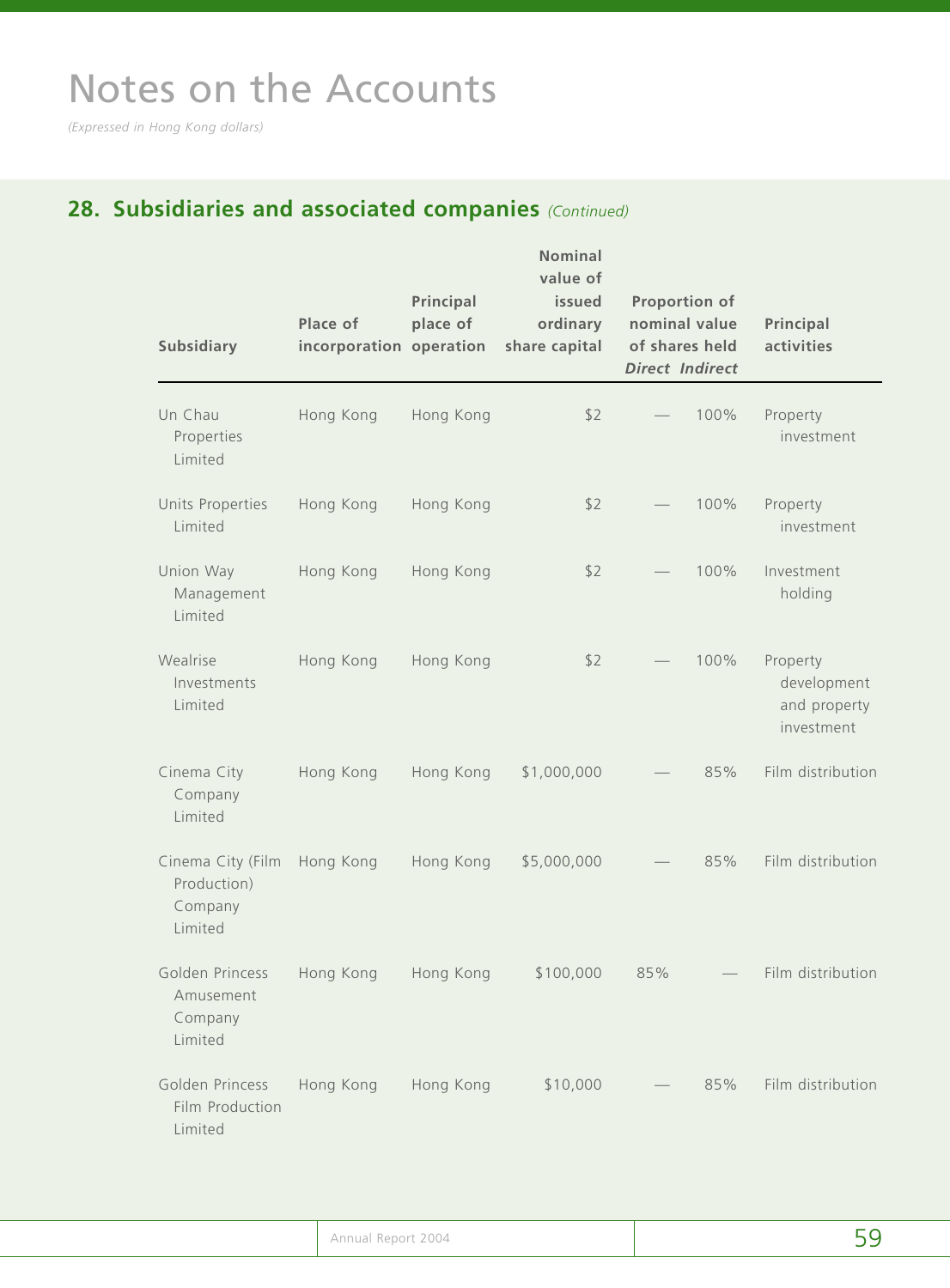*(Expressed in Hong Kong dollars)*

### **28. Subsidiaries and associated companies** *(Continued)*

(b) Details of the associated companies of Kowloon Development Company Limited are as follows:

| <b>Associated company</b>                    | Place of<br>incorporation | Principal<br>place of<br>operation | Proportion<br>of nominal<br>value of shares<br>indirectly held | Principal<br>activities                                           |
|----------------------------------------------|---------------------------|------------------------------------|----------------------------------------------------------------|-------------------------------------------------------------------|
| Easy Living Property<br>Management Limited   | Hong Kong                 | Hong Kong                          | 49%<br>ordinary                                                | Property<br>management<br>and security<br>services                |
| Sheen Choice Limited                         | Hong Kong                 | Hong Kong                          | 49%<br>ordinary                                                | Investment<br>holding                                             |
| Jeeves (HK) Limited                          | Hong Kong                 | Hong Kong                          | 43.125%<br>ordinary                                            | Dry cleaning<br>and laundry<br>services                           |
| Asiasoft Hong Kong Limited                   | Hong Kong                 | Asia                               | 25.97%<br>ordinary                                             | Provision of<br>information<br>system<br>products<br>and services |
| Modern Living Property<br>Management Limited | Hong Kong                 | Hong Kong                          | 24.01%<br>ordinary                                             | Property<br>management<br>and security<br>services                |
| Southern Success Corporation                 | Cayman Islands            | Asia                               | 20%<br>ordinary                                                | Distribution<br>and sales<br>of footwear                          |

## **29. Staff retirement scheme**

The Group operates a defined contribution staff retirement scheme. Contributions under the scheme are charged to the income statement as incurred. The amount of contributions is based on a specified percentage of the basic salary of the eligible employees. Forfeited contributions in respect of unvested benefits of staff leavers utilized to reduce the Group's ongoing contributions during the year amounted to \$41,225 (2003: \$21,761). There were no unutilized forfeited contributions at the balance sheet date of both years. The Group's annual contribution for the year was \$712,465 (2003: \$756,921).

Contributions to the Mandatory Provident Funds of \$587,311 (2003: \$563,473) as required under the Hong Kong Mandatory Provident Fund Schemes Ordinance were charged to the income statement for the year.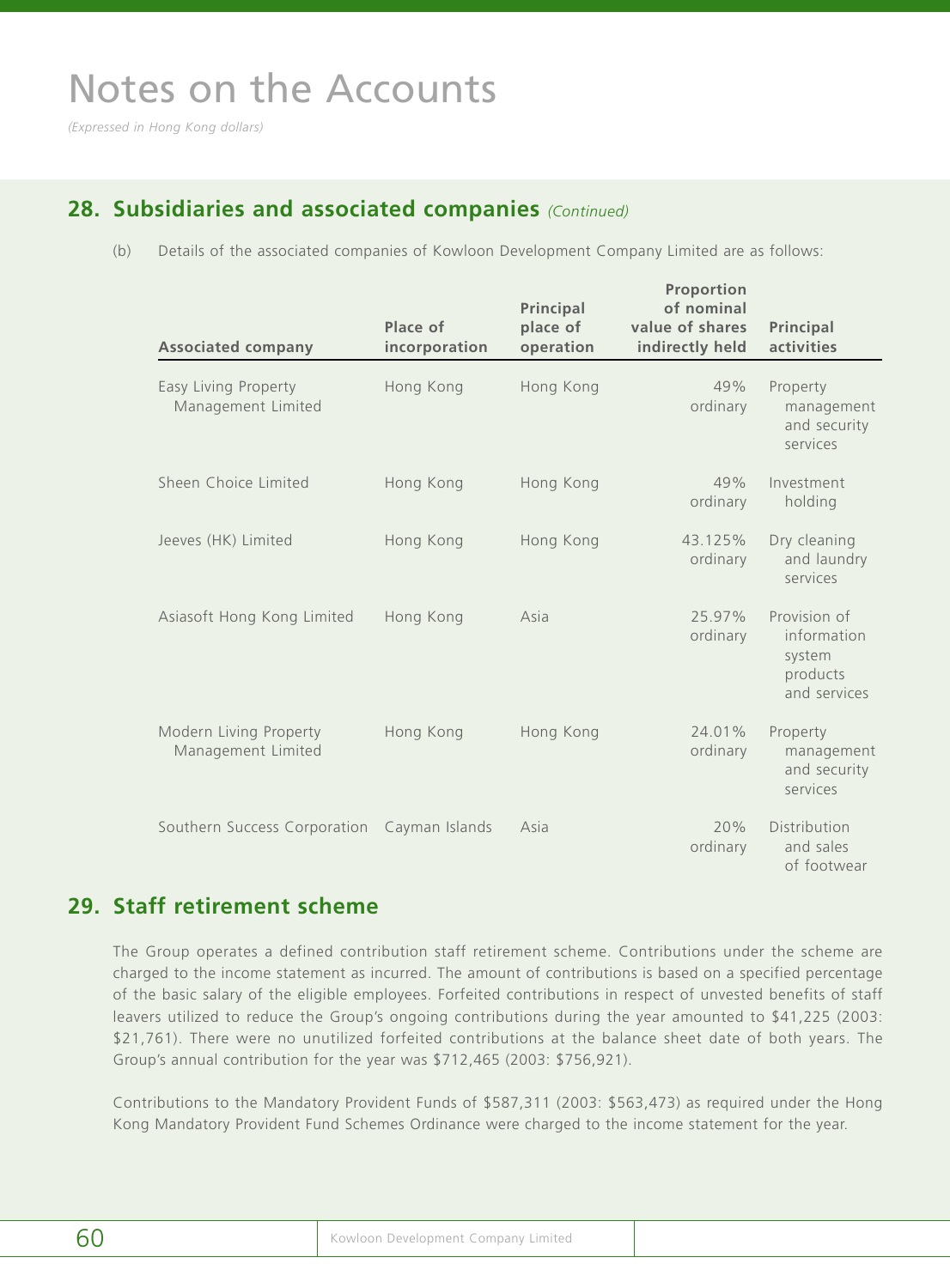*(Expressed in Hong Kong dollars)*

## **30. Material related party transactions**

- (a) Polytec Holdings has guaranteed the due performance of a subsidiary of the Group in respect of its obligations under the development agreement as stated in note 11.
- (b) An amount of \$240,700,000 was received from a fellow subsidiary (note 19) during the year and was recorded under "Trade and other payables".
- (c) Details of the acquisition of a subsidiary from Polytec Holdings during the year was set out in note 24(b). Polytec Holdings had advanced a loan to the Group in relation to this acquisition. Details of the loan and interest paid by the Group thereon are disclosed in notes 20 and 3(a) respectively.
- (d) Guarantees in respect of performance bonds provided for certain associated companies were disclosed in note 26.

### **31. Post balance sheet events**

Some of the conditions under the provisional sale and purchase agreement for the acquisition of the property interest (note 18) had not been fulfilled by the vendor. The deposit of \$134.2 million was subsequently refunded to the Group with interest after the balance sheet date.

### **32. Comparative figures**

For better presentation, financing business was reclassified from "others" to "financing and investments" in business segments disclosed in note 2(a) and the comparative figures had been restated accordingly.

## **33. Ultimate holding company**

The directors consider the ultimate holding company at 31 December 2004 to be Polytec Holdings International Limited, incorporated in the British Virgin Islands.

|  | Annual Report 2004 | 6 |
|--|--------------------|---|
|--|--------------------|---|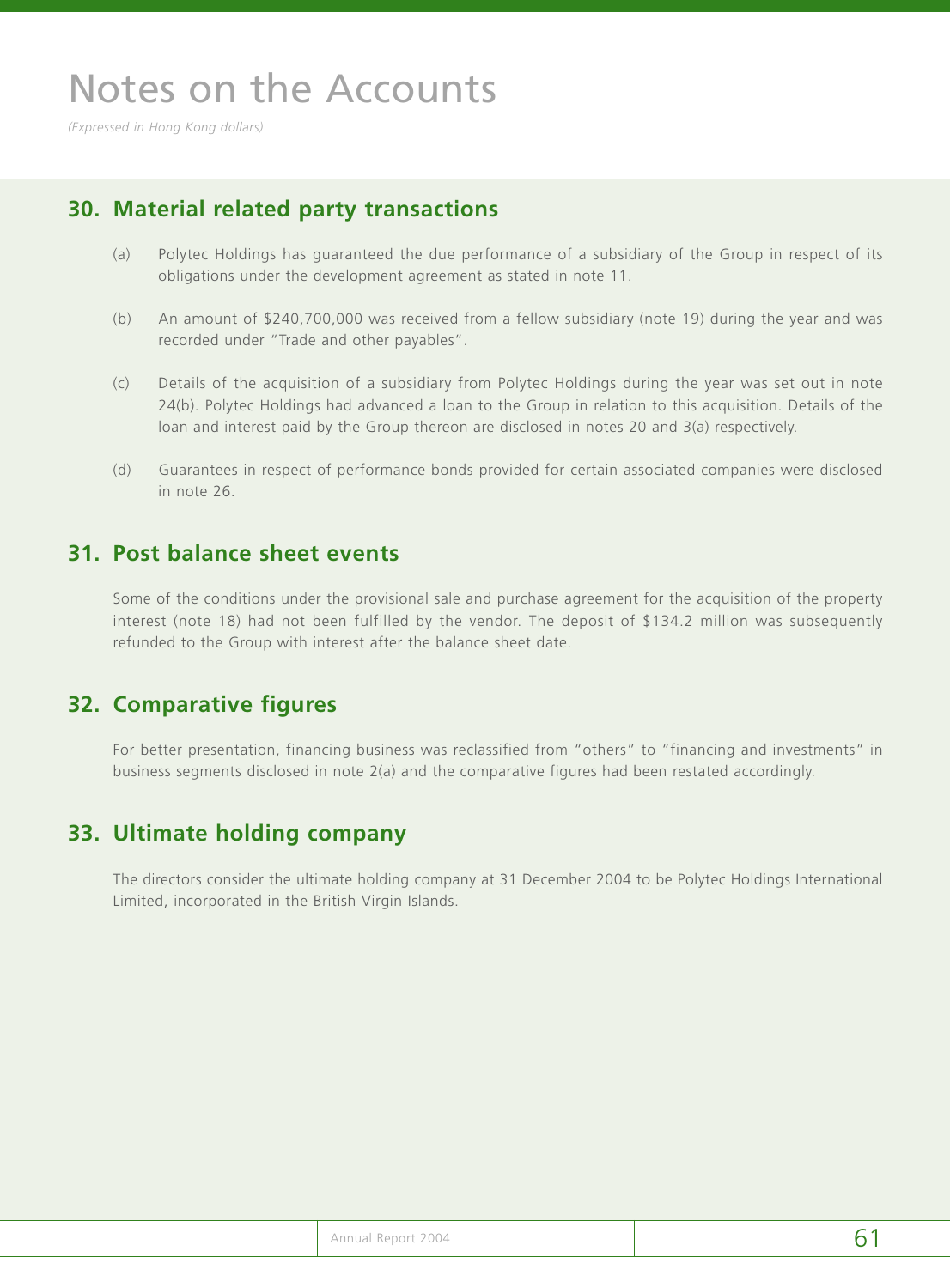# Auditors' Report



**To the shareholders of Kowloon Development Company Limited** *(Incorporated in Hong Kong with limited liability)*

We have audited the accounts on pages 19 to 61 which have been prepared in accordance with accounting principles generally accepted in Hong Kong.

#### **Respective responsibilities of directors and auditors**

The Hong Kong Companies Ordinance requires the directors to prepare accounts which give a true and fair view. In preparing accounts which give a true and fair view it is fundamental that appropriate accounting policies are selected and applied consistently, that judgements and estimates are made which are prudent and reasonable and that the reasons for any significant departure from applicable accounting standards are stated.

It is our responsibility to form an independent opinion, based on our audit, on those accounts and to report our opinion solely to you, as a body, in accordance with section 141 of the Hong Kong Companies Ordinance, and for no other purpose. We do not assume responsibility towards or accept liability to any other person for the contents of this report.

#### **Basis of opinion**

We conducted our audit in accordance with Statements of Auditing Standards issued by the Hong Kong Institute of Certified Public Accountants. An audit includes examination, on a test basis, of evidence relevant to the amounts and disclosures in the accounts. It also includes an assessment of the significant estimates and judgements made by the directors in the preparation of the accounts, and of whether the accounting policies are appropriate to the Company's and the Group's circumstances, consistently applied and adequately disclosed.

We planned and performed our audit so as to obtain all the information and explanations which we considered necessary in order to provide us with sufficient evidence to give reasonable assurance as to whether the accounts are free from material misstatement. In forming our opinion we also evaluated the overall adequacy of the presentation of information in the accounts. We believe that our audit provides a reasonable basis for our opinion.

#### **Opinion**

In our opinion, the accounts give a true and fair view of the state of affairs of the Company and of the Group as at 31 December 2004 and of the Group's profit and cash flows for the year then ended and have been properly prepared in accordance with the Hong Kong Companies Ordinance.

#### **KPMG**

*Certified Public Accountants*

Hong Kong, 30 March 2005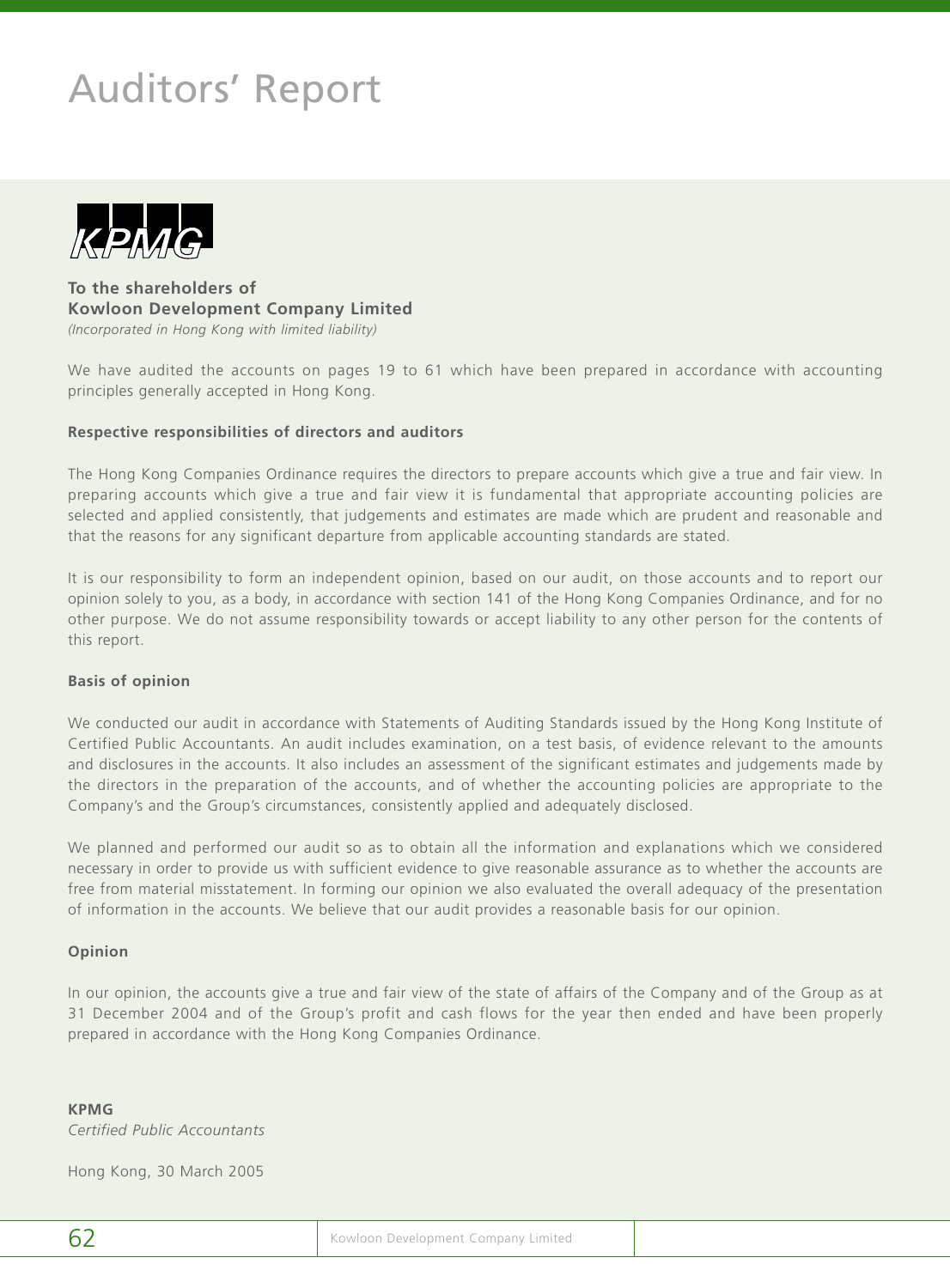# Particulars of Properties

*31 December 2004*

## **A. Investment Properties**

|    | Location                                                                                                                                           | <b>Usage</b> | Category of<br>Lease | Gross<br><b>Floor Area</b><br>(sq. ft.)        | Group's<br>Interest<br>(% ) |
|----|----------------------------------------------------------------------------------------------------------------------------------------------------|--------------|----------------------|------------------------------------------------|-----------------------------|
| 1. | Pioneer Centre<br>No. 750 Nathan Road<br>Mongkok<br>Kowloon                                                                                        | Commercial   | Long term lease      | 483,581 sq.ft. and<br>124 Carparking<br>Spaces | 100                         |
| 2. | 51 Shop Units on Basement<br>Ground Floor<br>Mezzanine Floor and 1st Floor<br>Sino Centre<br>Nos. 582-592 Nathan Road<br>Mongkok<br>Kowloon        | Commercial   | Long term lease      | 10,931                                         | 100                         |
| 3. | 127 Shop Units on 1st Floor and<br>Signage Spaces on external wall<br>New Mandarin Plaza<br>No. 14 Science Museum Road<br>Tsim Sha Tsui<br>Kowloon | Commercial   | Long term lease      | 49,430                                         | 100                         |
| 4. | 20th Floor of Argyle Centre<br>Phase 1<br>No. 688 Nathan Road and<br>No. 65 Argyle Street<br>Mongkok<br>Kowloon                                    | Commercial   | Long term lease      | 15,774                                         | 100                         |
| 5. | 2nd to 23rd Floor and<br>the Roof of The Elgin<br>No. 51 Elgin Street<br>Central<br>Hong Kong                                                      | Residential  | Long term lease      | 14,280                                         | 100                         |
| 6. | The Whole of 2nd Floor and<br>Signage Spaces on external wall<br>New Mandarin Plaza<br>No. 14 Science Museum Road<br>Tsim Sha Tsui<br>Kowloon      | Commercial   | Long term lease      | 56,228                                         | 100                         |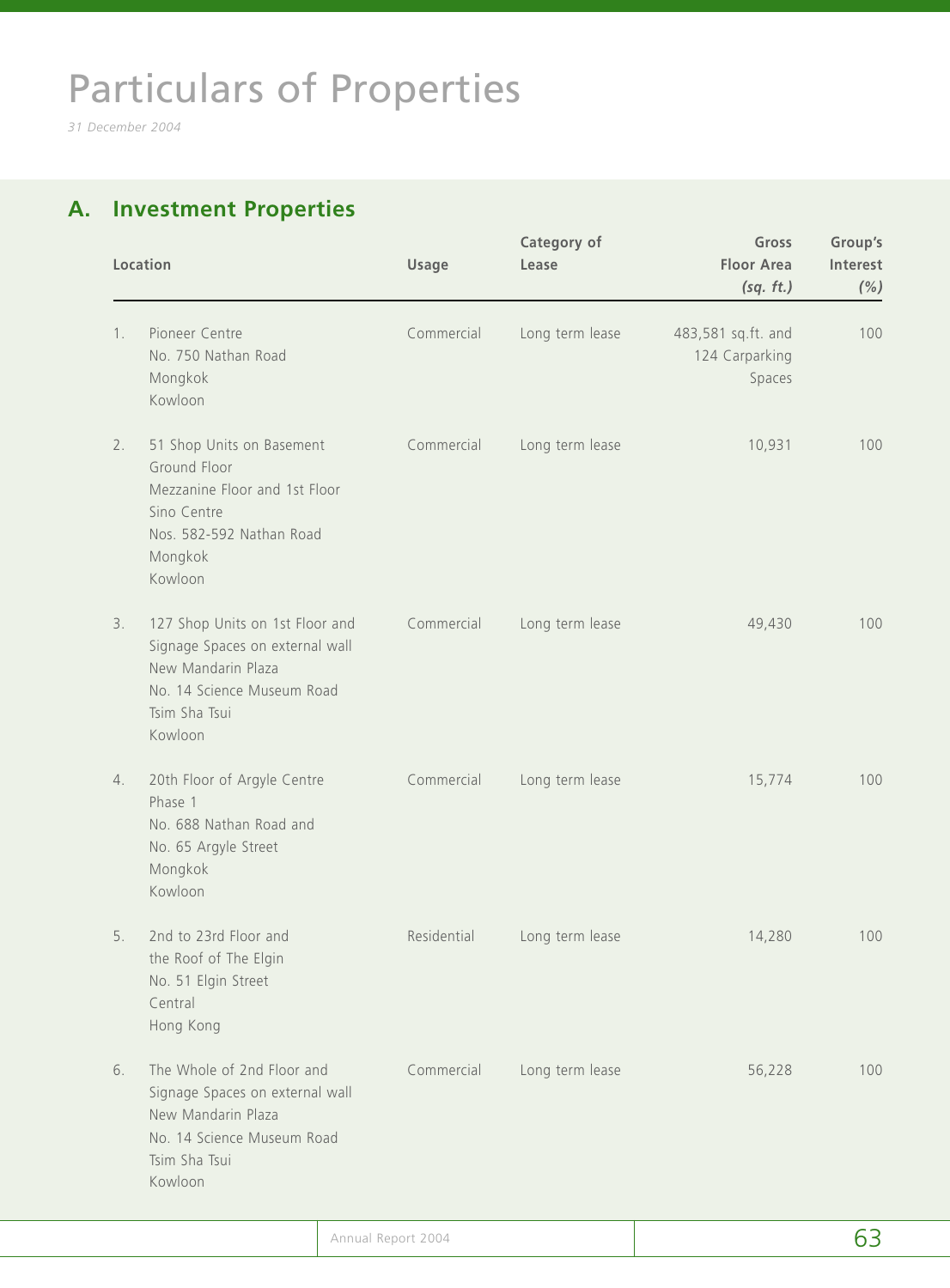# Particulars of Properties

*31 December 2004*

## **A. Investment Properties** *(Continued)*

| Location |                                                                                                                                                                                                      | <b>Usage</b>               | Category of<br>Lease | Gross<br><b>Floor Area</b><br>(sq. ft.)                    | Group's<br>Interest<br>(% ) |
|----------|------------------------------------------------------------------------------------------------------------------------------------------------------------------------------------------------------|----------------------------|----------------------|------------------------------------------------------------|-----------------------------|
| 7.       | The Whole Shop Spaces and<br>Parking Spaces Nos. 59, 59A, 60,<br>60A, 61, 61A, 62, 63, 68 & 73<br>on Basement<br>Peninsula Centre<br>No. 67 Mody Road<br>Tsim Sha Tsui<br>Kowloon                    | Commercial                 | Long term lease      | 19,018                                                     | 100                         |
| 8.       | Basement Carpark of Manor Centre<br>No. 213 Un Chau Street and<br>No. 218 Fuk Wing Street<br>Sham Shui Po<br>Kowloon                                                                                 | Carpark                    | Medium term lease    | 97 Carparking<br>Spaces                                    | 100                         |
| 9.       | Parking Spaces Nos. L1, L2, L6-L8,<br>L12-L36, V1-V28 on Basement and<br>Parking Spaces Nos. V1-V17 on<br>Ground Floor of Merit Industrial Centre<br>No. 94 To Kwa Wan Road<br>To Kwa Wan<br>Kowloon | Carpark                    | Long term lease      | 75 Carparking<br>Spaces                                    | 100                         |
| 10.      | Parking Spaces Nos. L3-L5,<br>L9-L11 on Basement<br>Parking Spaces Nos. C1-C2 and<br>Storeroom B on Ground Floor of<br>Merit Industrial Centre<br>No. 94 To Kwa Wan Road<br>To Kwa Wan<br>Kowloon    | Carpark and<br>a Storeroom | Long term lease      | 8 Carparking<br>Spaces and<br>822 sq. ft. for<br>Storeroom | 100                         |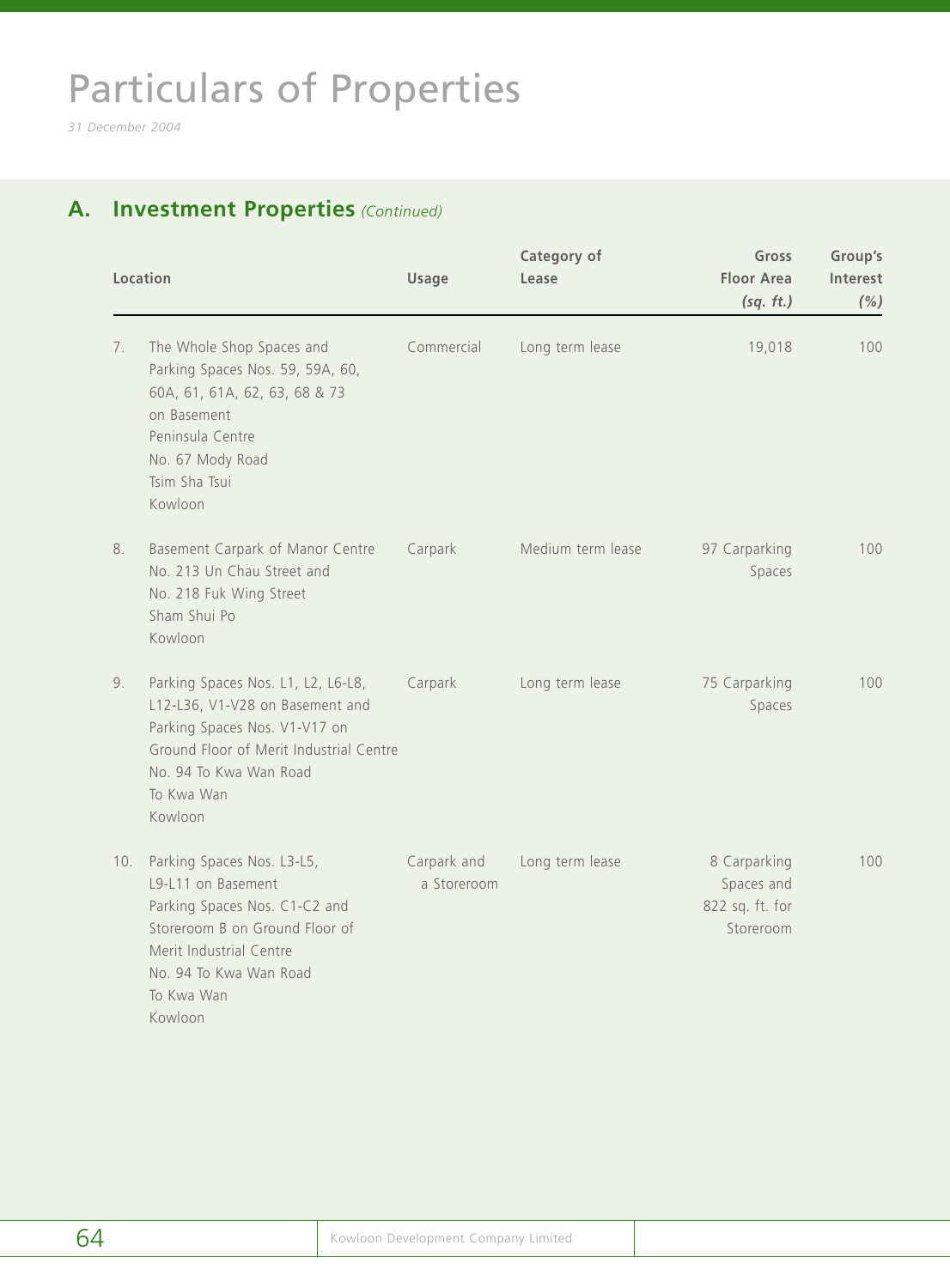# Particulars of Properties

*31 December 2004*

## **B. Properties Under Development**

|         | Location                                                    | Usage                            | (sq. ft.) | Gross<br><b>Floor Area</b><br><b>Attributable</b><br>Site Area to the Group<br>(sq. ft.) | <b>Status</b>                       | <b>Expected Date</b><br>of Completion | Group's Interest<br>$(\% )$                      |
|---------|-------------------------------------------------------------|----------------------------------|-----------|------------------------------------------------------------------------------------------|-------------------------------------|---------------------------------------|--------------------------------------------------|
| $1_{1}$ | Nos. 31 & 31A-G<br>Robinson Road<br>Mid-Levels<br>Hong Kong | Residential                      | 15,692    | 128,084                                                                                  | Superstructure<br>works in progress | 1st half of 2006                      | 100                                              |
| 2.      | No. 33 Ka Wai Man Road<br>Kennedy Town<br>Hong Kong         | Residential                      | 7,837     | 78,372                                                                                   | Superstructure<br>works in progress | 1st half of 2006                      | Joint Venture<br>with Urban<br>Renewal Authority |
| 3.      | No. 35<br>Clear Water Bay Road<br>Ngau Chi Wan<br>Kowloon   | Commercial<br>and<br>Residential | 208,125   | 2,101,428                                                                                | Foundation<br>works in progress     | 2007/08                               | 100                                              |
| 4.      | La Baie Du Noble<br>The Orient Pearl District<br>Macau      | Commercial<br>and<br>Residential | 133,000   | 1,280,000                                                                                | Superstructure<br>works in progress | 2nd half of 2005                      | 80                                               |

## **C. Properties Completed During the Year**

| Location                        | Usage       | <b>Gross Floor Area</b> | <b>Group's Interest</b> |  |
|---------------------------------|-------------|-------------------------|-------------------------|--|
|                                 |             | (sq. ft.)               | (%)                     |  |
|                                 |             |                         |                         |  |
| Padek Palace                    | Residential | 54,896                  | 100                     |  |
| No. 377 Prince Edward Road West |             |                         |                         |  |
| Kowloon City                    |             |                         |                         |  |
| Kowloon                         |             |                         |                         |  |

| Annual Report 2004 | --<br><u>—</u> |
|--------------------|----------------|
|--------------------|----------------|